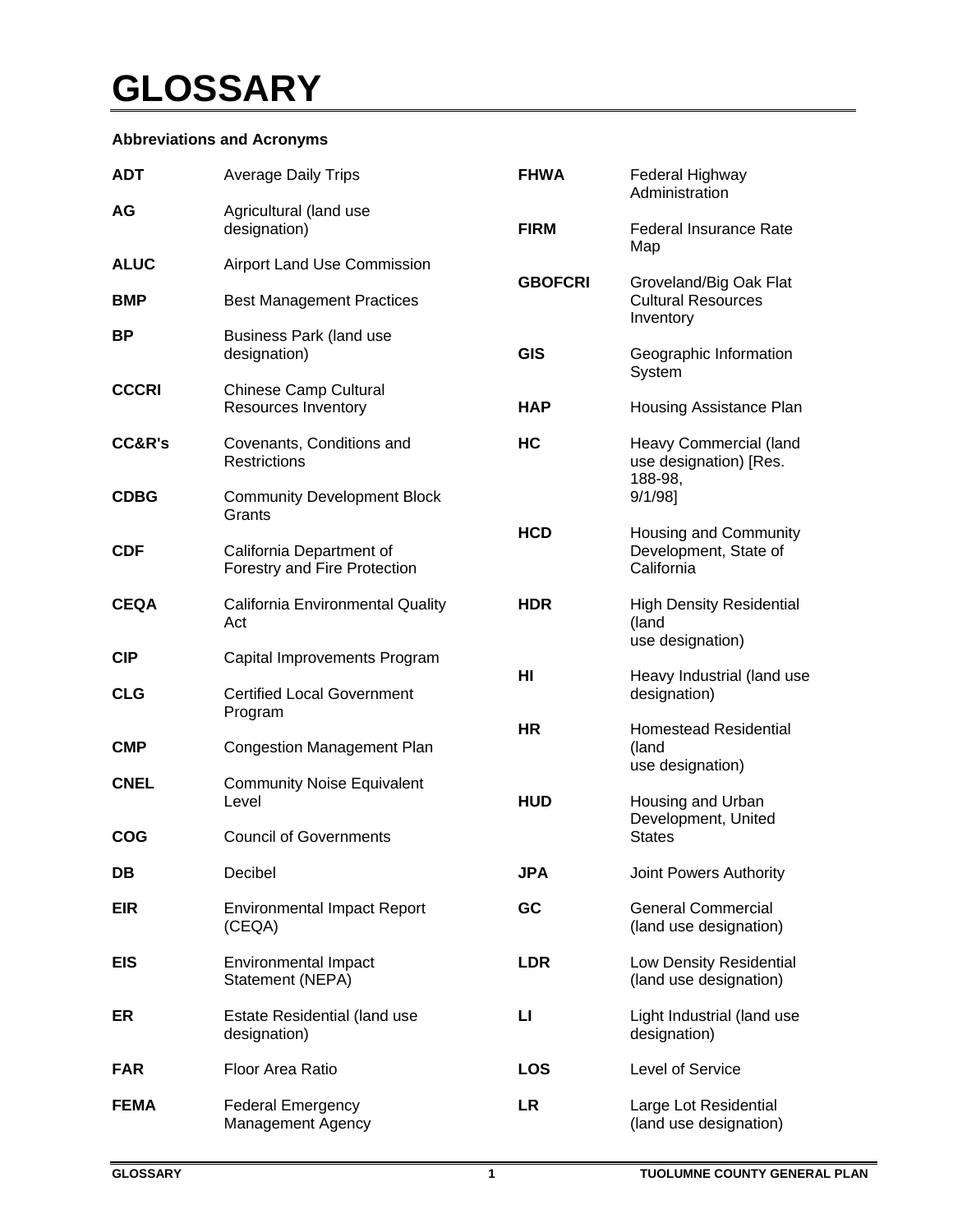| <b>MDR</b>    | <b>Medium Density Residential</b><br>(land use designation)                                             | <b>TDR</b> | <b>Transfer of Development</b><br><b>Rights</b>       |
|---------------|---------------------------------------------------------------------------------------------------------|------------|-------------------------------------------------------|
| <b>MPZ</b>    | Mineral Preserve Zone (overlay<br>land use designation) [Resolution<br>25-99 adopted February 23, 1999] | <b>TOT</b> | <b>Transient Occupancy Tax</b>                        |
|               |                                                                                                         | <b>TPZ</b> | <b>Timber Production Zone</b><br>(land                |
| <b>MRZ</b>    | Mineral Resource Zone (State<br>classification)                                                         |            | use designation)                                      |
| ΜU            | Mixed Use (land use<br>designation)                                                                     | <b>TSM</b> | <b>Transportation Systems</b><br>Management           |
| <b>NC</b>     | Neighborhood Commercial (land                                                                           | <b>UBC</b> | Uniform Building Code                                 |
|               | use designation)                                                                                        | <b>UFC</b> | Uniform Fire Code                                     |
| <b>NEPA</b>   | National Environmental Policy<br>Act                                                                    | <b>WA</b>  | Williamson Act                                        |
| O             | Open Space (land use                                                                                    | <b>WHR</b> | <b>Wildlife Habitat</b><br><b>Relationship System</b> |
|               | designation)                                                                                            |            |                                                       |
| <b>OHP</b>    | California State Office of<br><b>Historic Preservation</b>                                              |            |                                                       |
| <b>OPR</b>    | Office of Planning and<br>Research, State of California                                                 |            |                                                       |
| P             | Public (land use designation)                                                                           |            |                                                       |
| <b>RMDZ</b>   | <b>Recycling Market Development</b><br>Zone                                                             |            |                                                       |
| R/P           | Parks and Recreation (land use<br>designation)                                                          |            |                                                       |
| <b>RR</b>     | Rural Residential (land use<br>designation)                                                             |            |                                                       |
| <b>SC</b>     | Special Commercial (land use<br>designation)                                                            |            |                                                       |
| <b>SCORE</b>  | Service Corps of Retired<br>Executives                                                                  |            |                                                       |
| <b>SCRI</b>   | Soulsbyville Cultural Resources                                                                         |            |                                                       |
| SOI           | Inventory<br>Sphere of Influence                                                                        |            |                                                       |
| <b>SRA</b>    | <b>State Responsibility Area</b>                                                                        |            |                                                       |
| <b>TCCH</b>   | <b>Tuolumne County Contextual</b><br>History                                                            |            |                                                       |
| <b>TCHPRC</b> | <b>Tuolumne County Historic</b><br><b>Preservation Review</b><br>Commission                             |            |                                                       |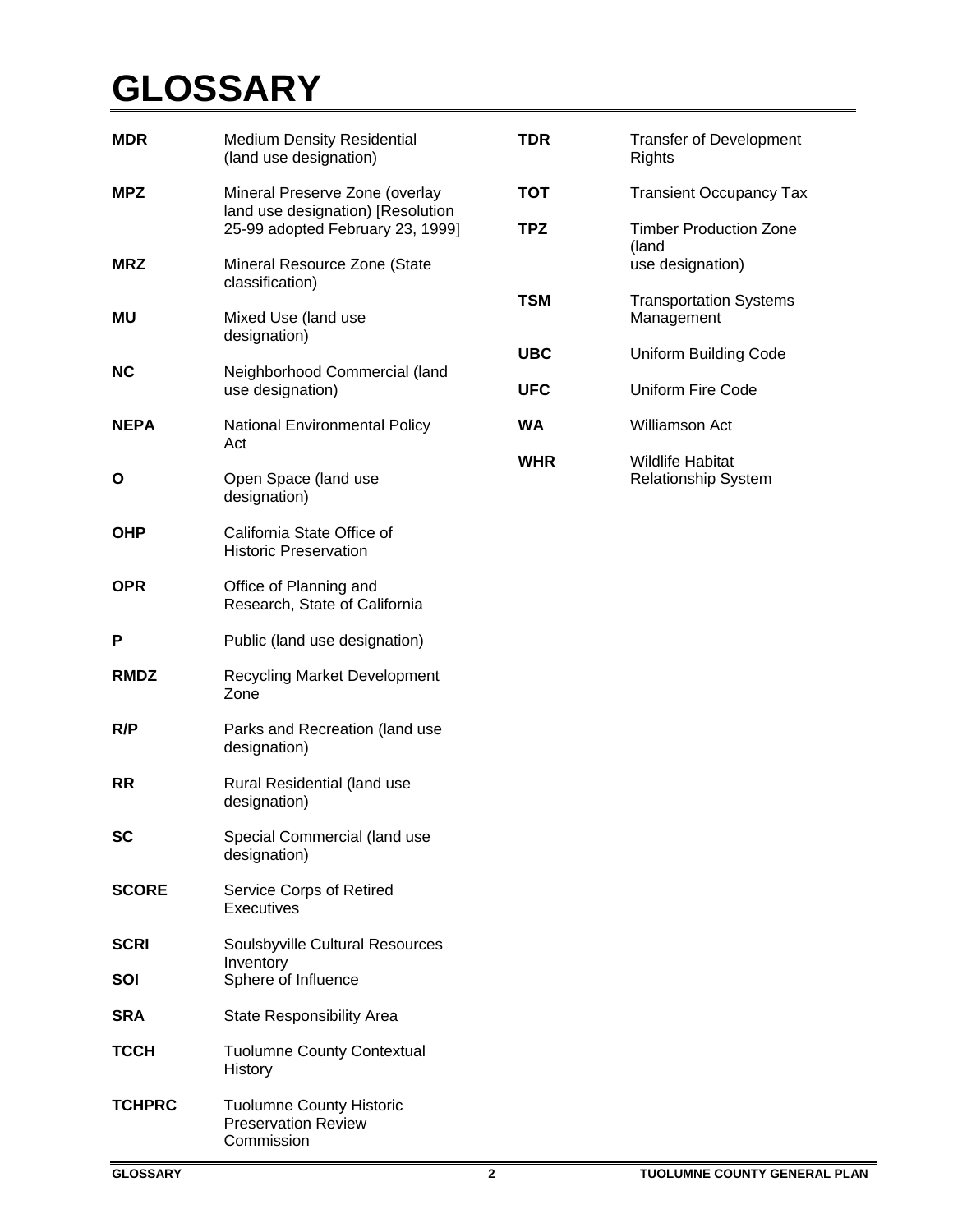## **DEFINITIONS:**

### **A-Weighted Sound Level**

All sound levels referred to in this document are in A-weighted decibels. Aweighting de-emphasizes the very low and very high frequencies of sound in a manner similar to the human ear. Most community noise standards utilize Aweighting, as it provides a high degree of correlation with human annoyance and health effects.

## **Acceptable Risk**

Acceptable risk means a hazard which is deemed to be a tolerable exposure to danger given the expected benefits to be obtained. Different levels of acceptable risk may be assigned according to the potential danger and the criticalness of the threatened structure. The levels may range from "near zero" for high occupancy or critical use areas to "moderate" for open space, agriculture and low-intensity warehouse use.

## **Access**

Access is the ability to enter and exit a site or facility.

# **Achievable Housing**

Achievable housing means housing that is attainable either through purchase or rent by a household with a very low, low or moderate income, based upon a household's ability to make monthly payments for the housing as determined through criteria established by Tuolumne County. [Resolution 117-06 adopted September 19, 2006]

#### **Acres, Gross**

Gross acres means the entire acreage of a site including easements and rights-ofway.

### **Acres, Net**

Net acres means the area of a parcel excluding areas within deeded or dedicated road easements and less any bodies of water that exceed twenty percent of the gross acreage.

# **Adaptive Reuse**

Adaptive reuse means the conversion of obsolescent or historic buildings from their original or most recent use to a new use.

For example, the conversion of a former hospital or school building to residential use or the conversion of an historic singlefamily home to office use.

## **Adequate Housing**

Adequate housing is housing which: (1) is structurally sound, water- and weather-tight, with adequate cooking and plumbing facilities, heat, light and ventilation; (2) contains enough rooms to provide reasonable privacy for its occupants; and, (3) is within the economic means of the households who occupy it.

## **Adjusted Basis**

Adjusted basis is as defined in the Internal Revenue Code.

## **Adverse Impact**

Adverse impact means a negative consequence for the physical, environment resulting from an action or project.

# **Affordable Housing**

Affordable housing means housing capable of being purchased or rented by a household with very low, low or moderate income, based on a household's ability to make monthly payments for the housing as determined through criteria established by Tuolumne County. [Resolution 117-06 adopted September 19, 2006]

#### **Age**

The age classification in the Housing Element is based on the age of the person in completed years as of April 1, 1990.

#### **Agency**

Agency means a governmental entity, department, office or administrative unit responsible for carrying out regulations.

# **Agricultural Building**

 An agricultural building is a structure designed and constructed to house farm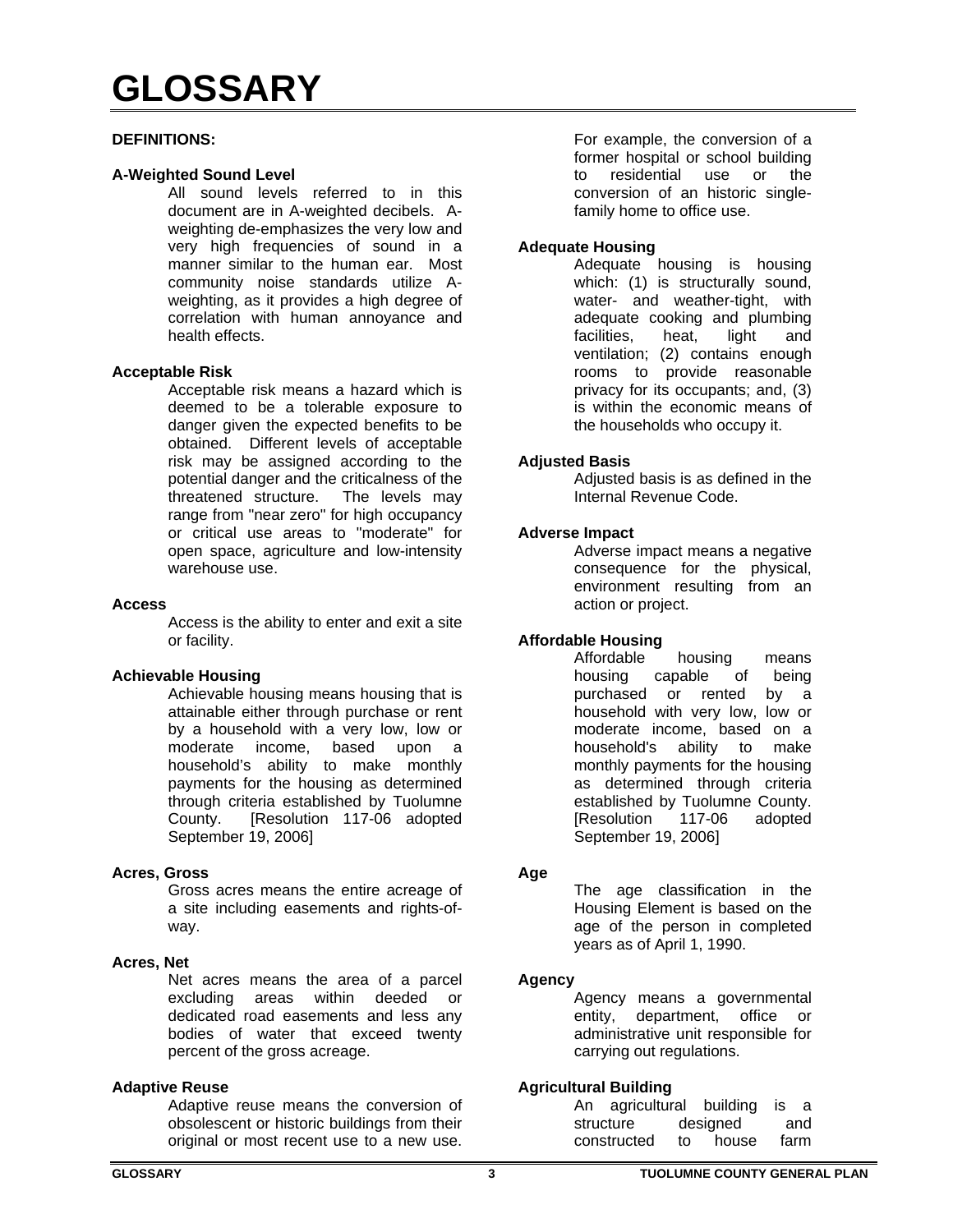implements, poultry, livestock, hay, grain, or other horticultural products.

## **Agricultural Laborer Housing**

Agricultural laborer housing means temporary or permanent accommodations for twelve (12) or fewer employees engaged in agricultural operations or for the number of employees as otherwise provided by the Health and Safety Code. Accommodations shall include any living quarters as provided in the Health and Safety Code. [Resolution 97-04 adopted June 1, 2004]

## **Agricultural Land Use**

Agricultural land use is defined as a commercial use of the land to produce food or fiber, upon the land and may include the packaging or processing of products originating on the land as well as compatible uses that are capable of coexisting with the current or future agricultural use without interfering with agricultural production.

### **Agricultural Lands**

Agricultural lands are defined as those lands with a potential for crop production, or grazing, which combine suitable climatic, topographic, and soil conditions to produce food or fiber with or without irrigation and are capable of bringing a sufficient return to meet all production costs.

# **Agricultural Lands of Limited Importance**

Agricultural lands of limited importance are agricultural lands which receive a score of 124 or less as determined by the agricultural rating system matrix.

# **Agricultural Lands of Local Importance**

Agricultural lands of local importance are agricultural lands which receive a score of at least 125 but not more than 174 as determined by the agricultural rating system matrix.

#### **Agricultural Preserve**

Agricultural preserve means land designated for agriculture or conservation.

#### **Agriculture**

Agriculture means the use of land for the production of food and fiber, including the

growing of crops and/or the grazing of animals on natural or improved pasture land.

### **Agriculture-related Business**

Agriculture-related business means businesses that support local agriculture, such as feed mills, poultry processing, creameries, auction yards, processing facilities, wineries and veterinarians.

# **Agricultural Support Services**

Agricultural support services are land uses which support local agricultural land uses through processing agricultural products or providing services or supplies necessary to the operation of an agricultural land use. Examples of such support services include feed mills, dairy supplies, poultry processing, creameries, auction yards, wineries, and veterinarians.

# **Air Ambulance**

An air ambulance is any rotor or fixed wing aircraft equipped and used for the primary purposes of responding to emergency calls and transporting critically ill or injured patients, whose medical flight crew has at a minimum two (2) attendants certified or licensed in advanced life support.

# **Air Pollution**

Air pollution is the concentration of substances found in the atmosphere which exceed naturally occurring quantities and are undesirable or harmful in some way.

# **Airport Land Use Compatibility Plan**

The Airport Land Use Compatibility Plan is a plan developed pursuant to Section 21675 of the California Public Utilities Code to provide guidelines for the ALUC to evaluate any new land uses under consideration by a public agency which may affect or be affected by airport activities to determine if these projects would be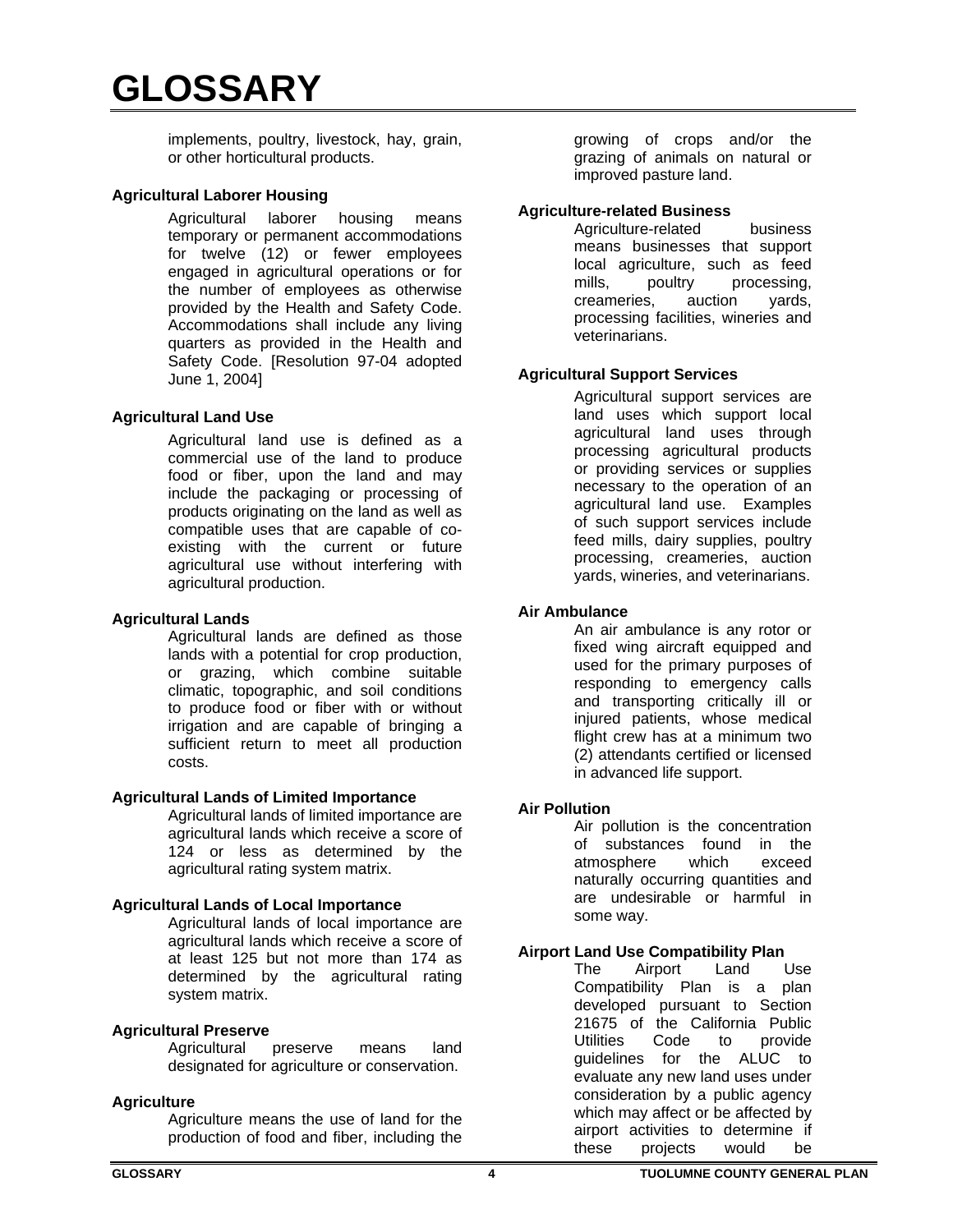compatible with current and anticipated airport operations. [Resolution 78-09 adopted June 16, 2009]

# **Airport Land Use Commission (ALUC)**

The Airport Land Use Commission (ALUC) is a commission established by the Tuolumne County Board of Supervisors in May, 1977 pursuant to Sections 21670- 21677 of the California Public Utilities Code to promote the orderly development of each public airport within the County and its area of influence in such a manner as to safeguard both the welfare of the inhabitants in such areas and the interests of the general public and to assure safety of air navigation as well as to encourage the growth of air commerce.

# **Airport-related Use**

Airport-related use means a use which supports airport operations including, but not limited to, aircraft repair and maintenance, flight instruction, and aircraft chartering.

# **Air Rights**

Air rights are the rights granted by a property owner to use space above an existing right-of-way or other site.

# **Alley**

Alley means a narrow service way, either public or private, which provides a permanently reserved but secondary means of public access not intended for general traffic circulations. Alleys typically are located along rear property lines.

# **Alluvial**

Alluvial means soils deposited by stream action.

# **Alteration**

Alteration means any change or modification, through private or public action, to the character-defining or significant physical features of a cultural resource. Such changes may be changes to or modification of structure, architectural details, or visual characteristics, grading, surface paving, the addition of new structures, cutting or removal of trees, landscaping, and other natural features, disturbance of archaeological sites or areas, and the placement or removal of any significant objects such as signs,

plaques, light fixtures, street furniture, walls, fences, steps, plantings, and landscape accessories affecting the significant visual and/or historical qualities of the property.

# **Ambient**

Ambient means surrounding on all sides. It is a term used to describe measurements of existing conditions with respect to traffic, noise, air and other environments.

# **Amenity**

Amenity is any service or facility which extends beyond the definition of adequate housing.

# **Annex**

Annex means to incorporate a land area into an existing district or municipality, with a resulting change in the boundaries of the annexing jurisdiction.

# **Anticipatory Demolition**

Anticipatory demolition is the intentional removal or disturbance of a cultural resource during the environmental review process or within three years or less of submitting a development proposal.

# **Apartment**

 Apartment means one or more rooms of a building used as a place to live in a building containing at least one other unit used for the same purpose. Apartment also means a separate suite, not owner occupied, which includes kitchen facilities and is designed for and rented as the home, residence, or sleeping place of one or more persons living as a single housekeeping unit.

# **Approach Zone**

Approach zone means the air space at each end of a landing strip that defines the glide path or approach path of an aircraft and which should be free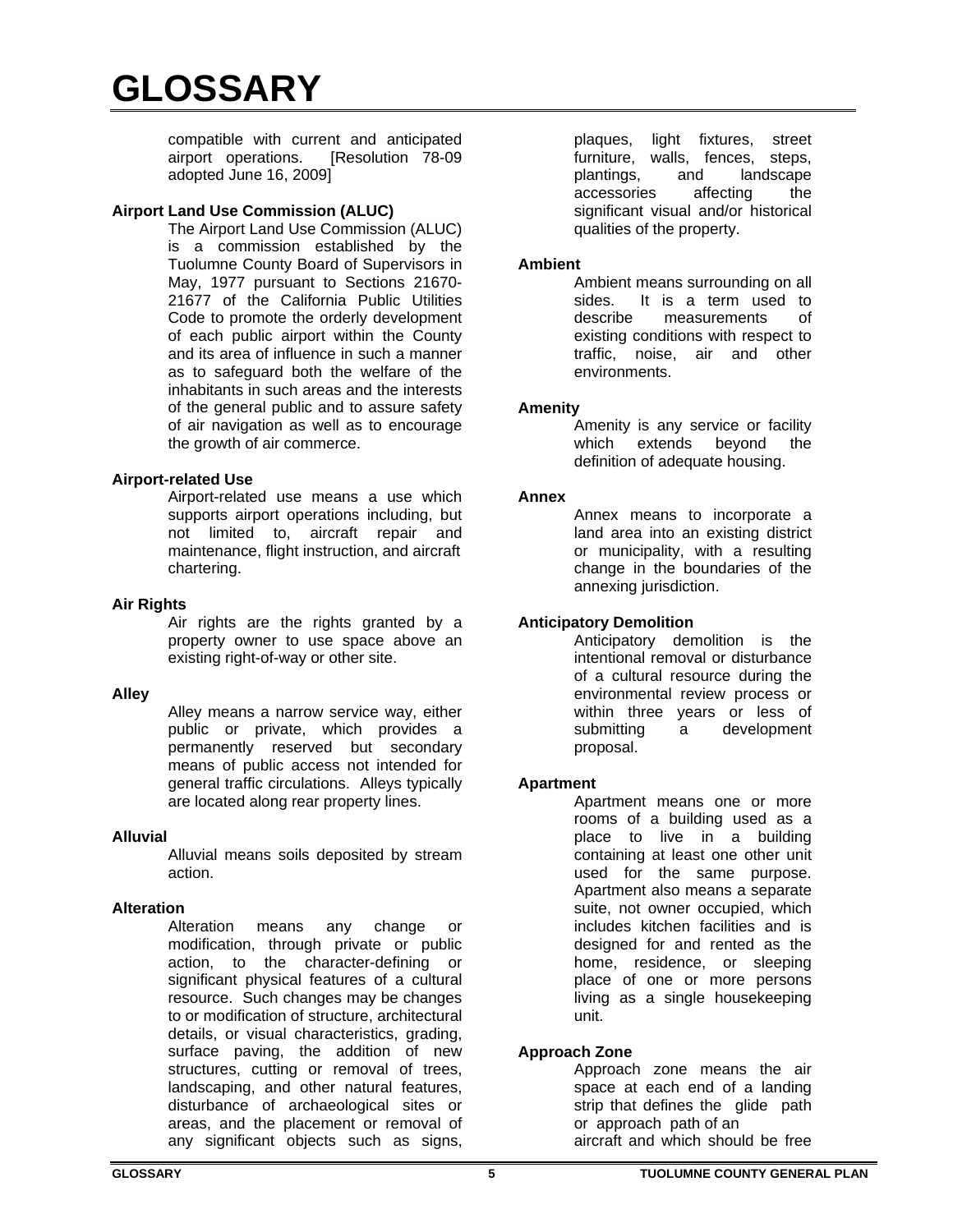## from obstruction.

## **Appropriate**

Appropriate means an act, condition or state which is considered suitable.

## **Aquifer**

Aquifer means an underground, waterbearing layer of earth, porous rock, sand or gravel through which water can seep or be held in natural storage. Aquifers generally hold sufficient water to be used as a water supply.

## **Arable**

Arable means land capable of being cultivated for farming.

## **Archaeological**

Archaeological means relating to the material remains of past human life, culture or activities.

## **Archaeological Resource**

See cultural resource.

#### **Artesian**

Artesian means an aquifer in which water is confined under pressure between layers of impermeable material. Wells tapping into an artesian stratum will flow naturally without the use of pumps. (See "Aquifer")

### **Base Flood**

Base flood means in any given year, a 100-year flood that has 1% likelihood of occurring and is recognized as a standard for acceptable risk.

#### **Bed and Breakfast**

Bed and breakfast refers to a dwelling unit which provides lodging and breakfast for temporary overnight occupants for compensation.

#### **Best Management Practices (BMP)**

Best management practices mean any program, technology, process, siting criteria, operating method, measure or device which controls, prevents, removes, or reduces impacts from an action. The most effective, or "best" techniques are applied to each specific circumstance depending on the problem, physical or geopolitical setting.

#### **Bikeway**

Bikeway is a term that encompasses bicycle lanes, bicycle paths and bicycle routes.

### **Biological Resources**

Biological resources include all vertebrate and invertebrate animal species and all plants and the habitats occupied by these plant and animal species.

#### **Biomass**

Biomass is plant material, used for the production of such things as fuel alcohol and non-chemical fertilizers. Biomass sources may be plants grown especially for that purpose or waste products from livestock, harvesting, milling or from agricultural production or processing.

# **Biotic Community**

A biotic community is a group of living organisms characterized by a distinctive combination of both animal and plant species in a particular habitat.

# **Bond**

A bond is an interest-bearing promise to pay a stipulated sum of money, with the principal amount due on a specific date. Funds raised through the sale of bonds can be used for various public purposes.

#### **Buffer**

Buffer means an area or band of land that serves to separate inherently or potentially incompatible land uses, such as residential areas and areas of intensive agriculture, and acts to soften or mitigate the effects of one land use on the other. Buffers may be an expense of undeveloped land, a water course, tree stand, landscape berm, roadway, ridge or other topographic feature.

# **Building**

Building means any structure used or intended for supporting or sheltering any use or occupancy.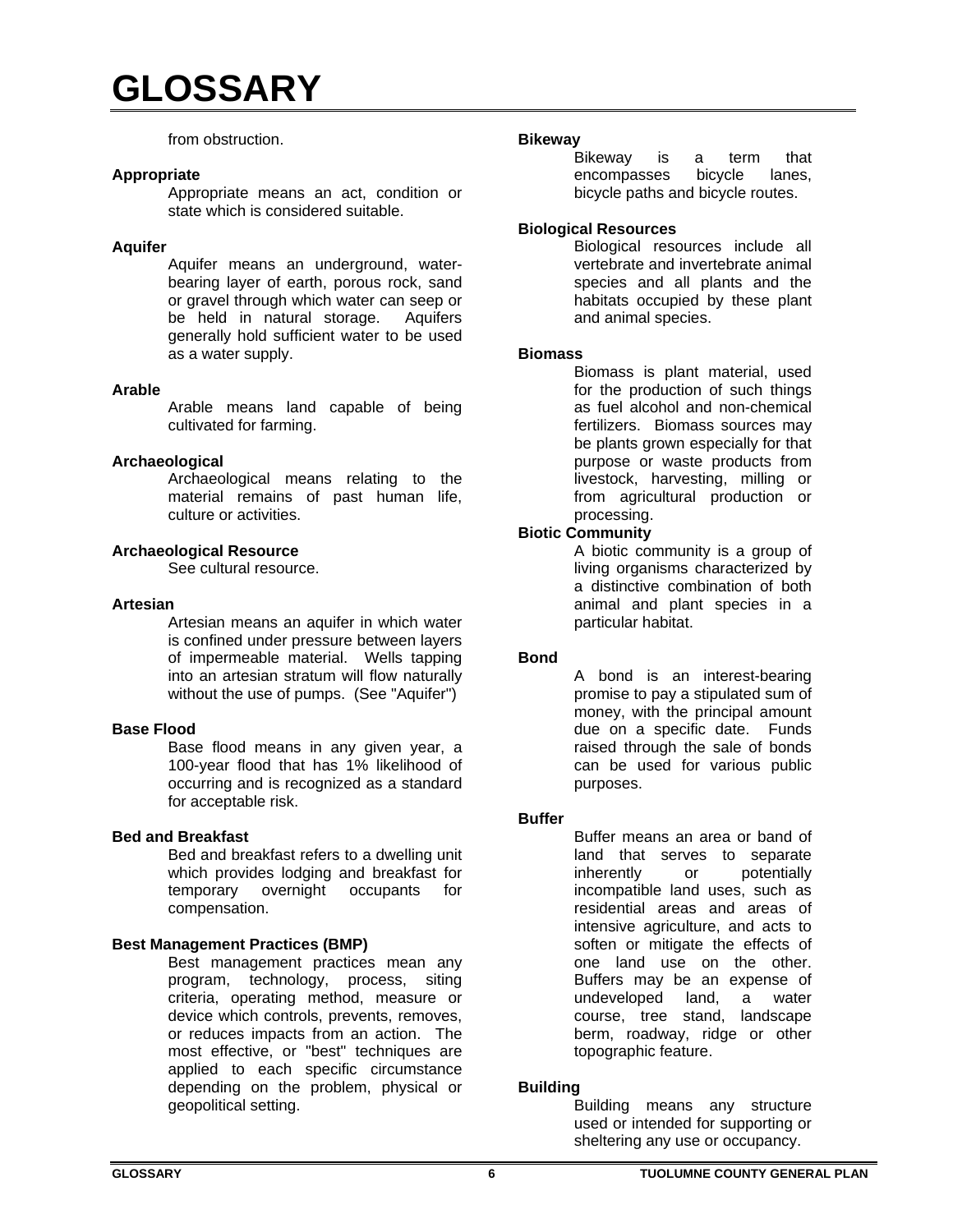## **Buildout; Build-out**

Buildout means the development of land to its full potential or theoretical capacity as permitted under current or proposed land use designations or zoning districts.

### **Business Incubator**

A business incubator is a facility which provides inexpensive, appropriately-sized space, access to commonly required administrative support services, and access to management, financial and technical assistance for the purpose of reducing small business failures by making it easier for them to survive the critical early stages of business development.

### **California Department of Forestry and Fire Protection (CDF)**

The California Department of Forestry and Fire Protection (CDF) is the state agency that has primary responsibility for wildland fire protection on state and private lands within California pursuant to Sections 4102 and 4125-4127 of the State Public Resources Code. This is commonly referred to as the State Responsibility Area. Generally speaking, these are watershed lands which are not within incorporated cities, federal lands, or agricultural crop lands. CDF also has wildland fire protection responsibility on lands administered by the Bureau of Land Management, Bureau of Reclamation, and Army Corps of Engineers located within Tuolumne County through contract agreements with those federal agencies. CDF responds to structure and improvement fires during the fire season because they are a threat to its responsibilities and will act to extinguish these fires.

# **California Environmental Quality Act (CEQA)**

The California Environmental Quality Act is a state law requiring state and local agencies to regulate activities with consideration for environmental protection.

#### **California Forest Practice Rules**

The California Forest Protection Rules are rules established under Title 14 of the California Code of Regulations Sections 895-1115.41 which set forth best management practices for timber harvesting activities.

### **California Forest Stewardship Program-Stewardship Incentive Program**

This voluntary program is<br>implemented through the implemented through the California Department of Forestry and Fire Protection and encourages and financially assists land owners to manage private forest lands to provide economic and environmental benefits for themselves and future generations.

### **California Register of Historical Resources**

 The California Register of Historical Resources is a comprehensive listing of California's historical resources including those listed in or formally determined eligible for the National Register of Historic Places, California Registered Historical Landmarks No. 770 onward, and CA Points of Historical Interest that have been evaluated by the State Office of Historic Preservation. To be listed, a resources must be associated with events contributing to the broad patterns of the state's history and culture, or with historically important people; or it must embody distinctive characteristics of type, period, region, or construction method, or represent the work of a creative individual; or it must have a potential for yielding important information in California's history or prehistory.

# **Caltrans**

Caltrans means the California Department of Transportation.

# **Capital Improvement Program (CIP)**

 A Capital Improvement Program is a plan, adopted by a city or county, that schedules physical improvements, usually for a minimum of five years in the future, to fit the projected fiscal capability of the jurisdiction. The program should be reviewed annually for conformance to and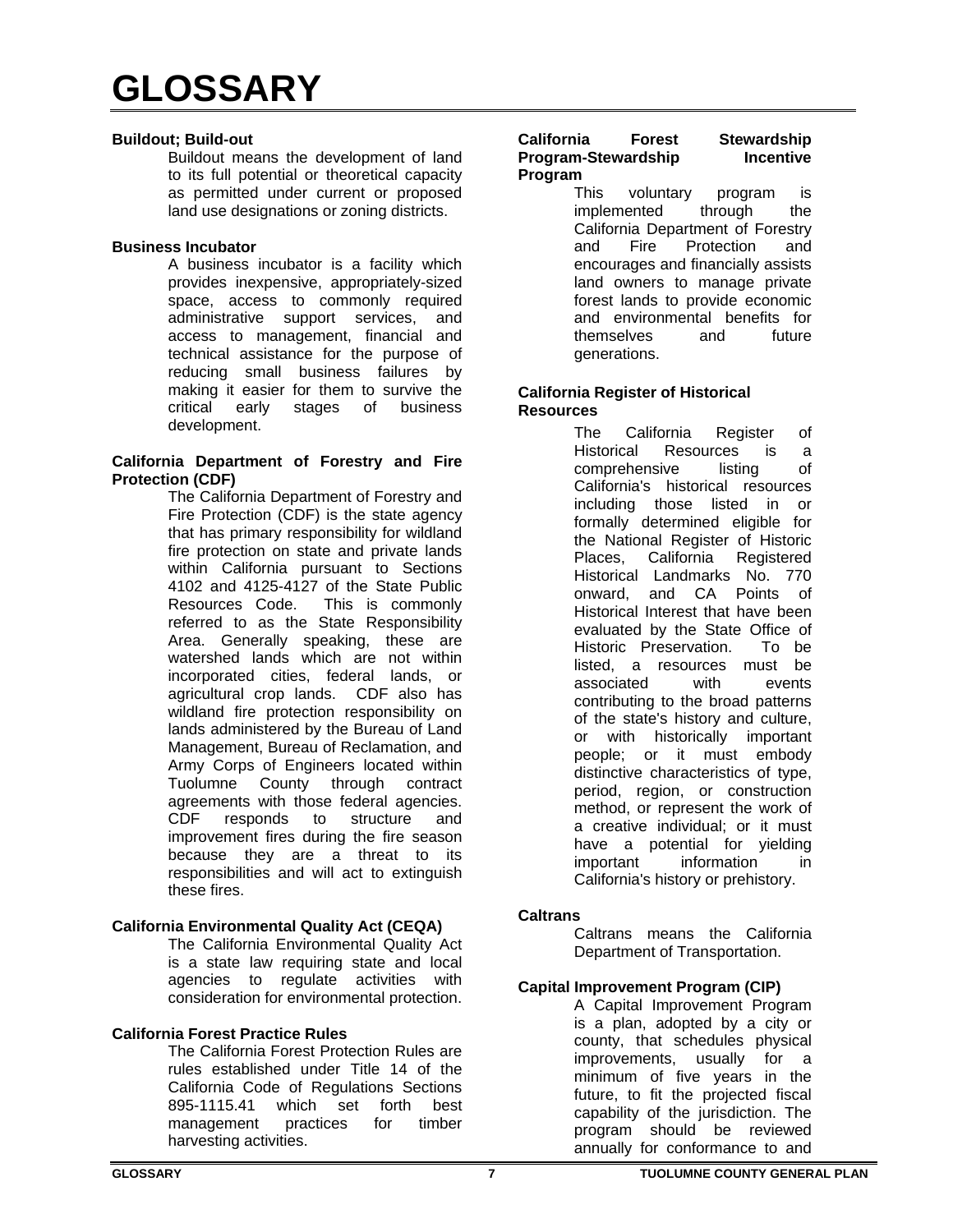consistency with the General Plan.

### **Carbon Dioxide**

Carbon dioxide is a colorless, odorless, non-poison gas that is a normal part of the atmosphere.

# **Carbon Monoxide**

Carbon monoxide is colorless, odorless, highly poisonous gas produced by automobiles and other machines with internal combustion engines that imperfectly burn fossil fuels such as oil and gas.

## **Census**

Census means the official decennial enumeration of the population conducted by the federal government.

# **Central Business District (CBD)**

The Central Business District is the major commercial downtown center of a community.

## **Central California Information Center (CCIC)**

The Central California Information Center (CCIC) is the resource inventory maintained by the Central California Information Center at California State University at Stanislaus, in Turlock.

#### **Central Sierra Planning and Economic Development Council (CSPC)**

The CSPC is the Council of Governments established by local governments in Alpine, Amador, Calaveras and Tuolumne Counties to facilitate regional planning for this area.

# **Certified Local Government Program**

The Certified Local Government Program is a program sponsored by the California Office of Historic Preservation (SHPO) and the United States Department of the Interior that provides funding and technical assistance for local historic preservation programs and requires adoption of a county cultural resources protection ordinance and maintenance of a cultural resource inventory.

## **Channelization**

Channelization means (1) The straightening and/or deepening of a watercourse for purposes of storm-runoff control or ease of navigation.

Channelization often includes lining of stream banks with a retaining material such as concrete. (2) At the intersection of roadways, the directional separation of traffic lanes through the use of curbs or raised islands which limit the paths that vehicles may take through the intersection.

#### **Character**

Character means special physical characteristics of a structure or area that set it apart from its surroundings and contribute to its individuality.

## **Circulation Element**

Circulation element is one of seven State-mandated elements of a local general plan, it contains adopted goals, policies and implementation programs for the planning and management of existing and proposed thoroughfares, transportation routes, and terminals, all correlated with the land use element of the general plan.

**City**

City, with a capital "C," generally refers to the government or administration of a city. City, with a lower case "c" may mean any city, or may refer to the geographical area of the city (e.g., the city's bikeway system.)

#### **Clear Zone**

Clear zone is that section of an approach zone of an airport where the plane defining the glide path is 50 feet or less above the center line of the runway. The clear zone ends where the height of the glide path above ground level is above 50 feet. Land use under the clear zone is restricted.

# **Clustered Development**

Clustered development means development in which a number of dwelling units are placed in closer proximity than usual, or are attached, with the purpose of retaining an open space area.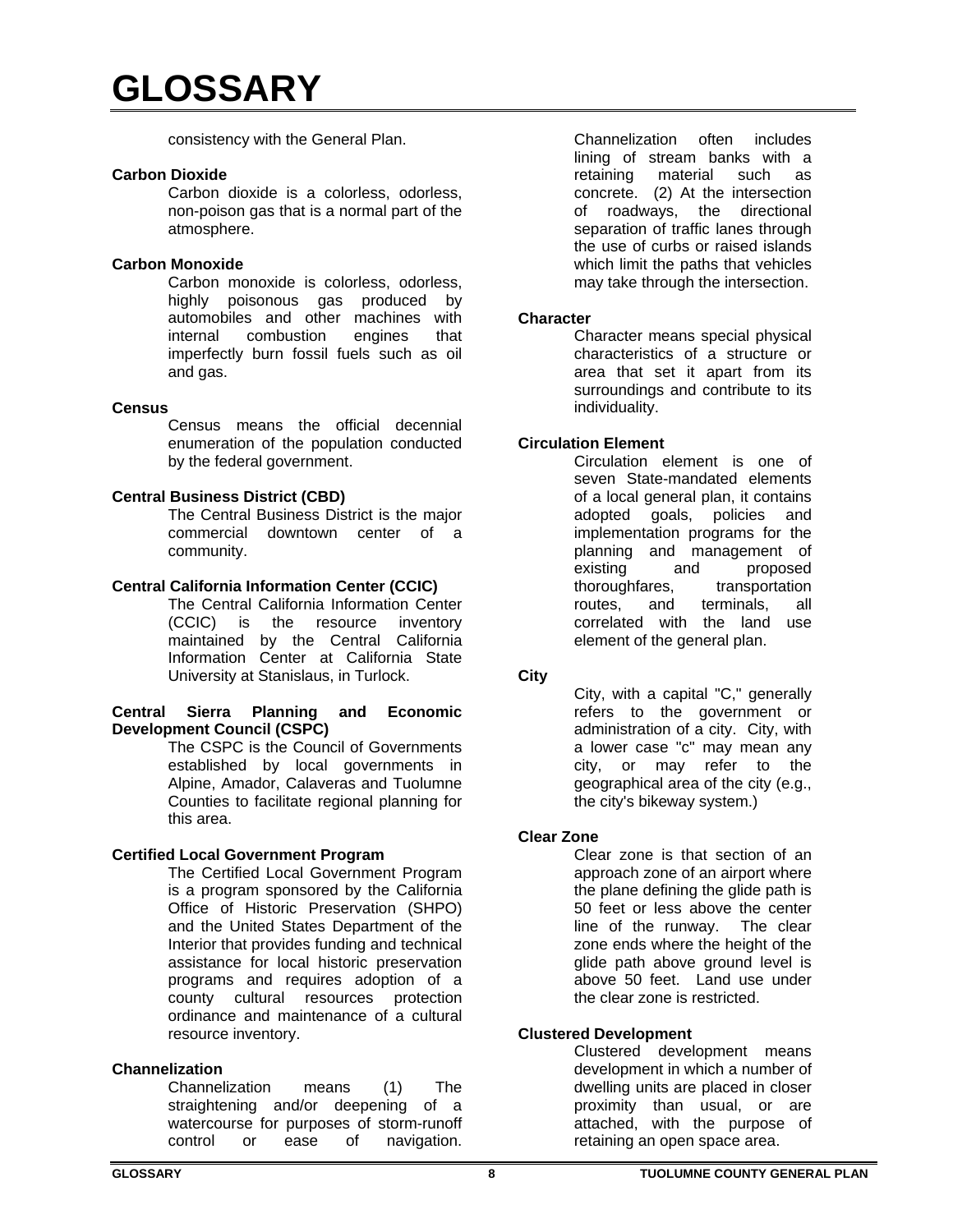## **Code Enforcement**

Code enforcement is the power of the local government to require that all properties meet certain standards of construction, maintenance, health, and safety.

## **Commercial**

Commercial is a land use classification which permits facilities for the buying and selling of commodities and services.

# **Commercial Strip**

Commercial Strip means commercial development, usually one store deep, that fronts on a major street for a distance of one city block or more. Includes individual buildings on their own lots, with or without on-site parking, and small linear shopping centers with shallow on-site parking in front of the stores.

## **Community Care Facility**

Community Care Facility means elderly housing licensed by the State Health and Welfare Agency, Department of Social Services, typically for residents who are frail and need supervision. Services normally include three meals daily, housekeeping, security and emergency response, a full activities program, supervision in the dispensing of medicine, personal services such as assistance in grooming and bathing, but not nursing care. Sometimes referred to as residential care or personal care. (See "Congregate Care.")

# **Community Development Block Grant (CDBG)**

CDBG is a grant program administered by the U.S. Department of Housing and Urban Development (HUD) on a formula basis for entitlement communities, and by the State Department of Housing and Community Development (HCD) for nonentitled jurisdictions. This grant allots money to cities and counties for housing rehabilitation and community development, including public facilities and economic development.

# **Community Facilities District**

Community Facilities District means, under the Mello-Roos Community Facilities Act of 1982 (Government Code Section 53311 *et seq*), a legislative body may create within its jurisdiction a special

district that can issue tax-exempt bonds for the planning, design, acquisition, construction, and/or operation of public facilities, as well as provide public services to district residents. Special tax assessments levied by the district are used to repay the bonds.

#### **Community Noise Equivalent Level (CNEL)**

 Community Noise Equivalent Level means a 24-hour energy equivalent level derived from a variety of single-noise events, with weighing factors of approximately 4.8 and 10 decibels applied to the evening (7:00 PM to 10:00 PM) and nighttime (10:00 PM to 7:00 AM) periods, respectively, to allow for the greater sensitivity to noise during these hours.

# **Community Park**

A Community Park is land with full public access intended to provide recreation opportunities beyond those supplied by neighborhood parks. Community parks are larger in scale than neighborhood parks but smaller than regional parks.

# **Community Plan**

A Community Plan is a geographically-specific element of the Tuolumne County General Plan.

# **Community Water System**

A community water system is a public water system which serves at least 15 service connections used by yearlong residents or regularly serves at least 25 yearlong residents. (Section 64400.10 of the California Code of Regulations)

# **Commute-shed**

A Commute-shed is the area from which people do or might commute from their homes to a specific workplace destination, given specific assumptions about maximum travel time or distance.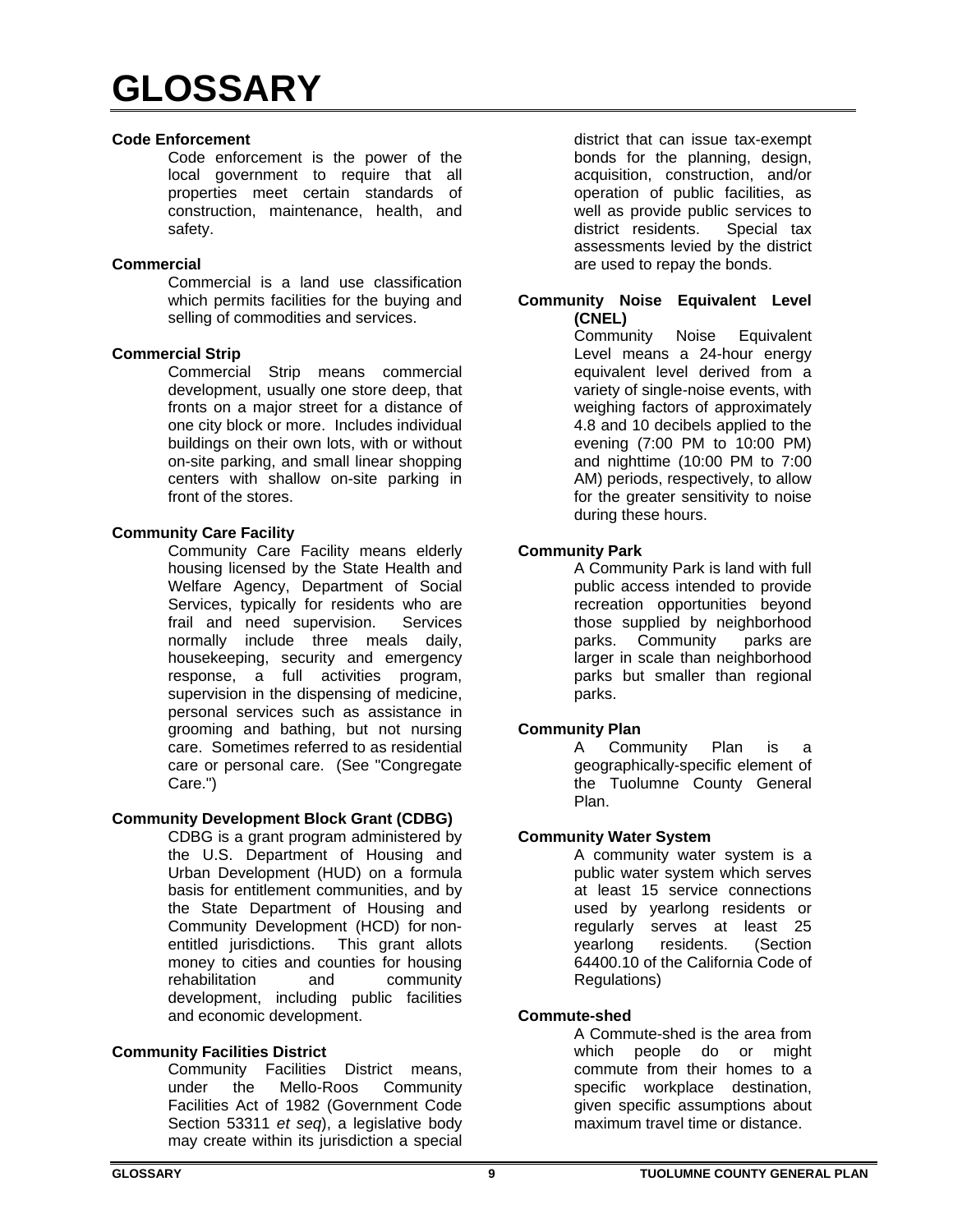# **Compatible**

Compatible means, capable of existing together without conflict or ill effects.

#### **Comprehensive Hazardous Waste Management Plan**

The Comprehensive Hazardous Waste Management Plan, developed pursuant to Sections 25135 et sequitur of the California Health and Safety Code, intended to identify hazardous waste producers within Tuolumne County and the flow of wastes produced; identify means of handling the waste on or off site; and to determine if safe, effective, and economical facilities for the management of hazardous wastes are available when they are needed, and that these facilities are of the type, and operated in a manner, which protect public health and the environment.

## **Congestion Management Plan (CMP)**

A Congestion Management Plan is a plan, required by law to be adopted by cities and counties, to control and/or reduce the cumulative regional traffic impacts of development. The plan employs growth management techniques, including traffic level of service requirements, standards for public transit, trip reduction programs involving transportation systems management and jobs/housing balance strategies, and capital improvement programming.

# **Congregate Care**

Congregate Care is apartment housing, usually for seniors, in a group setting that includes independent living and sleeping accommodations in conjunction with shared dining and recreational facilities. (See "Community Care Facility.")

### **Conservation**

Conservation means the management of natural and cultural resources to prevent waste, destruction, or neglect.

### **Conservation Element**

Conservation Element is one of the seven State-mandated elements of a local general plan; it contains adopted goals, policies and implementation programs for the conservation, development, and use of natural resources including water and its hydraulic force, forests, soils, rivers and

other waters, harbors, fisheries, wildlife, minerals, and other natural resources.

## **Conservation value**

The conservation value is the relative value of an area, if managed for the protection of one or several species, to the overall or long-term survival of those species and their habitats.

#### **Conserve**

Conserve means to manage or utilize in order to prevent waste, destruction or neglect.

#### **Consistent**

Consistent means free from variation or contradiction. Programs in the General Plan are to be consistent, not contradictory or preferential. State law requires consistency between a general plan and implementation programs such as the zoning ordinance.

#### **Contact Rent**

Contact rent is the monthly rent agreed to or contracted for, regardless of any furnishings, utilities, fees, meals, or services that may be included.

#### **Cottage Industry**

Cottage industry means any activity conducted for economic gain entirely within a dwelling or private garage, and carried out exclusively by the inhabitants thereof and which is merely incidental to the residential use of the parcel and does not change its residential character or appearance. (See "Home Occupation" and "Microenterprise".)

# **Council of Governments (COG)**

The COG is an organization created to undertake planning and whose membership is composed of elected officials of local governments in the planning area; recognized as an areawide planning organization by the U.S.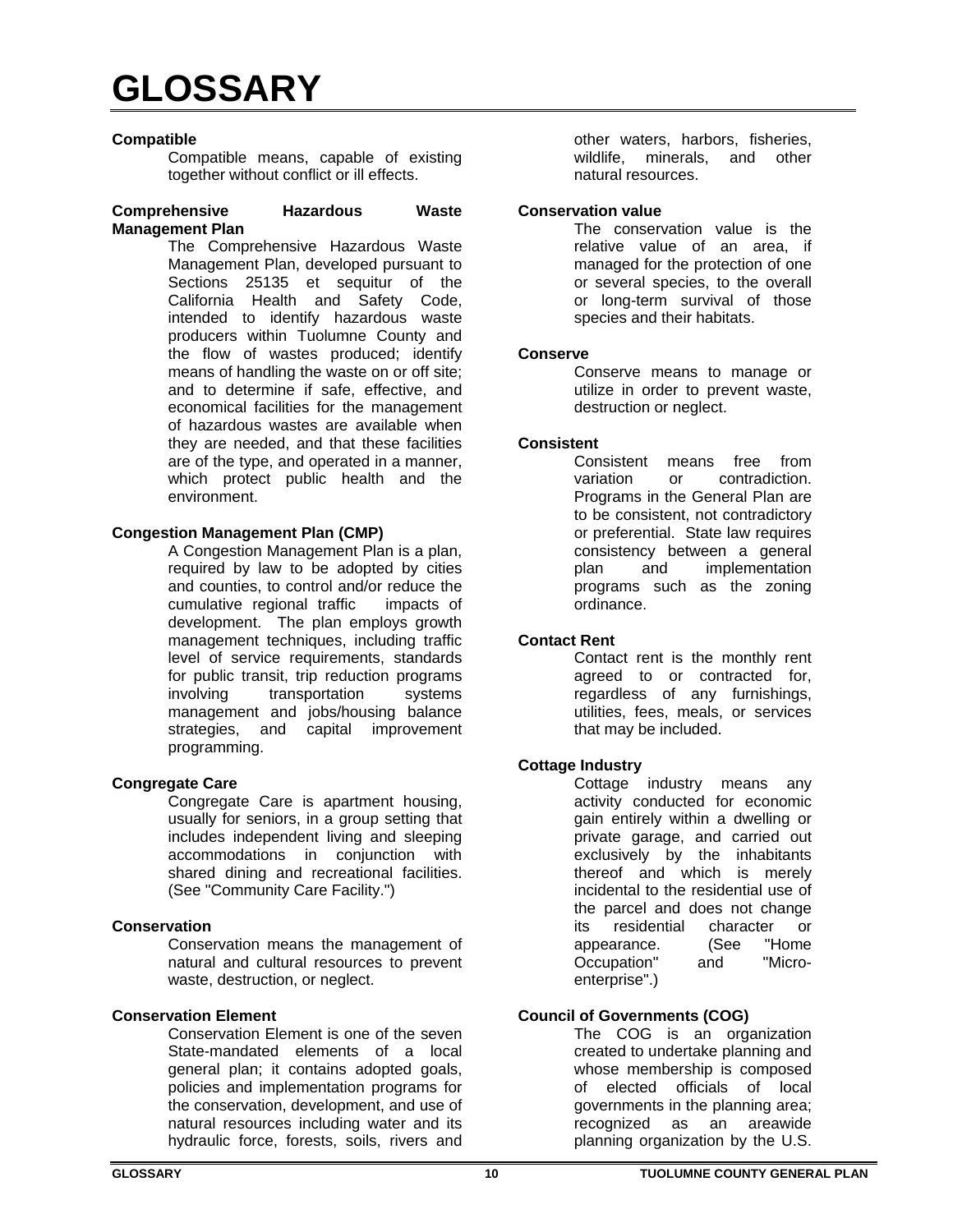Department of Housing and Urban Development and/or state agencies.

## **County**

County, with a capital "C," generally refers to the government or administration of a county. County, with a lower case "c" may mean any county, or may refer to the geographical area of a county (*e.g.*, the county's road system.)

## **County Integrated Waste Management Plan**

The County Integrated Waste Management Plan is a plan developed pursuant to Section 40000 et sequitur of Division 30 of the California Public Resources Code to provide for planned management of solid waste within Tuolumne County. The Plan includes provisions for reduction of solid waste, recycling, management of household hazardous waste, and siting of solid waste facilities.

## **County Services Impact Mitigation Fee (CSIMF)**

The County Services Impact Mitigation Fee (CSIMF) is a fee charged by Tuolumne County pursuant to Chapter 3.50 of the Tuolumne County Ordinance Code to mitigate the impact caused by new development and construction projects on public facilities and public services required to serve such new development.

#### **Covenants, Conditions, and Restrictions (CC&Rs)**

CC&Rs is a term used to describe restrictive limitations which may be placed on property and its use, and which usually are made a condition of a holding title or lease.

# **Criterion**

Criterion is a standard upon which a judgment or decision may be based. (See "Standards.")

# **Critical-use structures**

Critical-use structures are buildings or other structures that are critical for use during and immediately after natural disasters, particularly seismic-related events. Examples of critical-use buildings are hospitals, fire stations, police stations, and jails or prisons. Examples of criticaluse structures are dams, sewage

treatment plants, and water treatment or storage facilities.

### **Cul-de-sac**

A Cul-de-sac is a short street or alley with only a single means of ingress and egress at one end with a large turnaround at its other end.

# **Cultural Resource**

Cultural resources relate only to remains and sites associated with human activities and include the following: prehistoric and ethnohistoric Native American sites, historic archaeological sites, historic buildings and elements or areas of the natural landscape which have traditional cultural significance to the citizens of Tuolumne County, the State of California, the foothill region, or the nation.

## **Cumulative Impact**

Cumulative Impact is the total impact resulting from the accumulated impacts of individual projects or programs over time and is a term used in the California Environmental Quality Act (CEQA).

# **Day/Night Average Sound Level**

The day/night average sound level is the average equivalent sound level during a 24-hour day, obtained after addition of ten (10) decibels to sound levels in the night after 10:00 p.m. and before 7:00 a.m.

# **Decibel (dB)**

Decibel means a unit used to express the relative intensity of a sound as it is heard by the human ear. The decibel scale expresses sound level relative to a reference sound pressure of 20 micronewtons per square meter, which is the threshold of human hearing. Sound levels in decibels (dB) are calculated on a logarithmic basis. An increase of 10 decibels represents a 10-fold increase in acoustic energy, and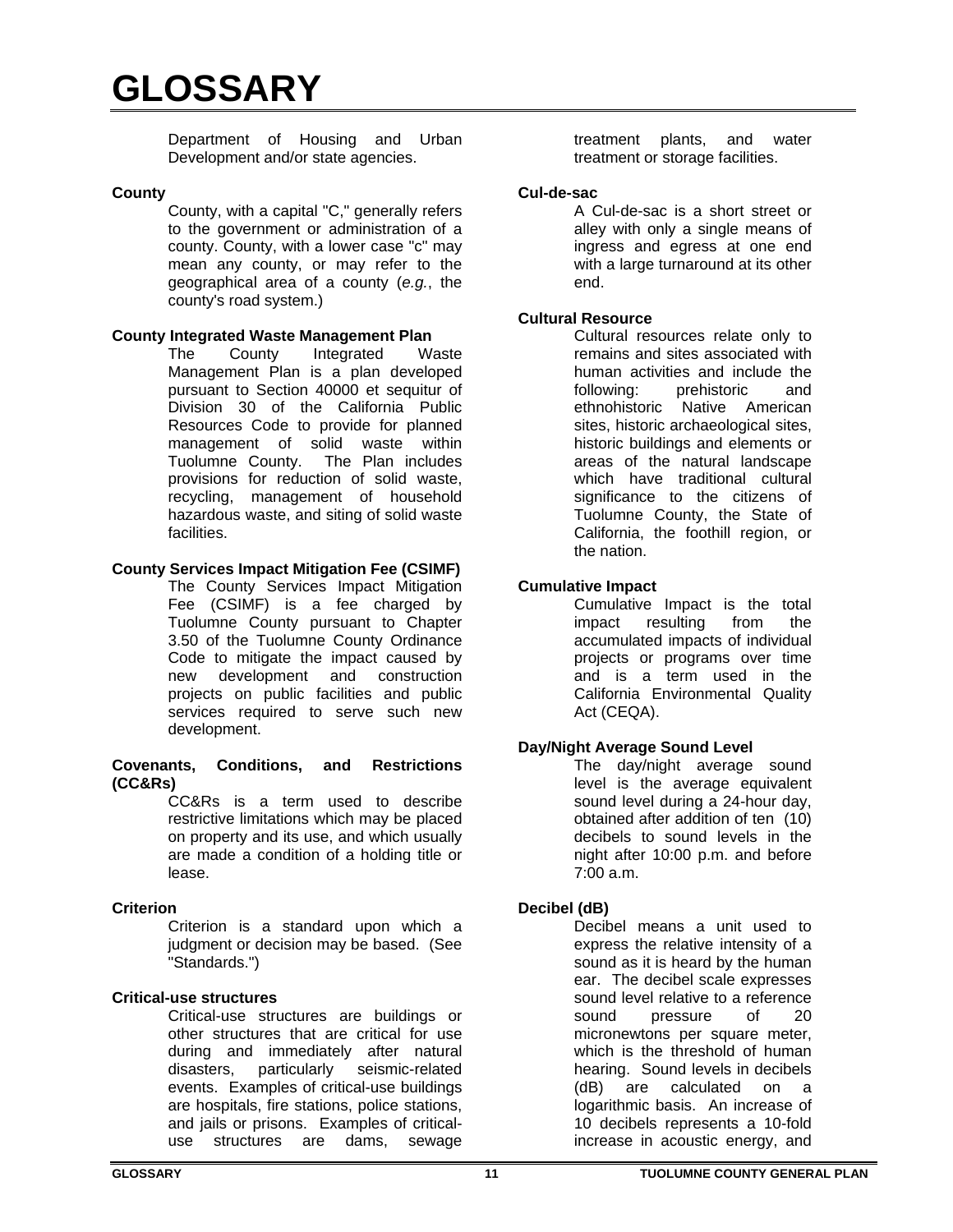an increase of 20 decibels corresponds to an 100-fold increase in acoustic energy. An increase of 10 dB is usually perceived as a doubling of noise.

### **dBA**

dBA is the "A-weighted" scale for measuring sound in decibels; weighs or reduces the effects of low and high frequencies in order to simulate human hearing. Every increase of 10 dBA doubles the perceived loudness though the noise is actually ten times more intense.

# **Dedication**

Dedication means the turning over by an owner or developer of private land for public use, and the acceptance of land for such use by the governmental agency having jurisdiction over the public function for which it will be used. Dedications for roads, parks, school sites, or other public uses often are made conditions for approval of a development by a city or county.

# **Dedication, In lieu of**

In lieu of dedication means cash payments which may be required of an owner or developer as a substitute for a dedication of land, usually calculated in dollars per lot, and referred to as in lieu fees or in lieu contributions.

# **Defensible space**

Defensible space means, a 30-foot minimum area of non-combustible surfaces separating urban and wildland areas.

# **Demolition**

Demolition is any act or process that destroys all or part of one or more cultural resources.

# **Density, Residential**

Residential Density means the number of permanent residential dwelling units per acre of land. Densities specified in the General Plan are expressed in units per gross acre. (See "Acres, Gross," and Acres, Net.")

# **Density Bonus**

Density Bonus is the allocation of development rights that allow a parcel to accommodate additional square footage

or additional residential units beyond the maximum for which the parcel is zoned, usually in exchange for the provision or preservation of an amenity at the same site or at another location. [Resolution 117-06 adopted September 19, 2006]

# **Density Transfer**

Density transfer is a way of retaining open space by concentrating densities--usually in compact areas adjacent to existing urbanization and utilities- while leaving unchanged historic, sensitive, or hazardous areas.

#### **Department of Housing and Community Development (HCD)**

The HCD is the State of California's department responsible for housing policy and programs. Establishes guidelines for preparation of local housing elements, prepares the statewide housing element, and offers technical assistance to local jurisdictions.

### **Department of Housing and Urban Development (HUD)**

HUD is the federal government department responsible for administration of federal housing programs including, FmHA, Section 8 and Community Development Block Grants. Provides annual estimate on median income levels for Tuolumne County.

# **Design Review**

Design Review is the comprehensive evaluation of an improvement to a parcel and its impact on neighboring properties and the community as a whole, from the standpoint of site and landscape design, architecture, materials, colors, lighting, and signs, in accordance with a set of guidelines. Under Design Review projects are reviewed against certain standards and criteria by a specially established design review board or committee.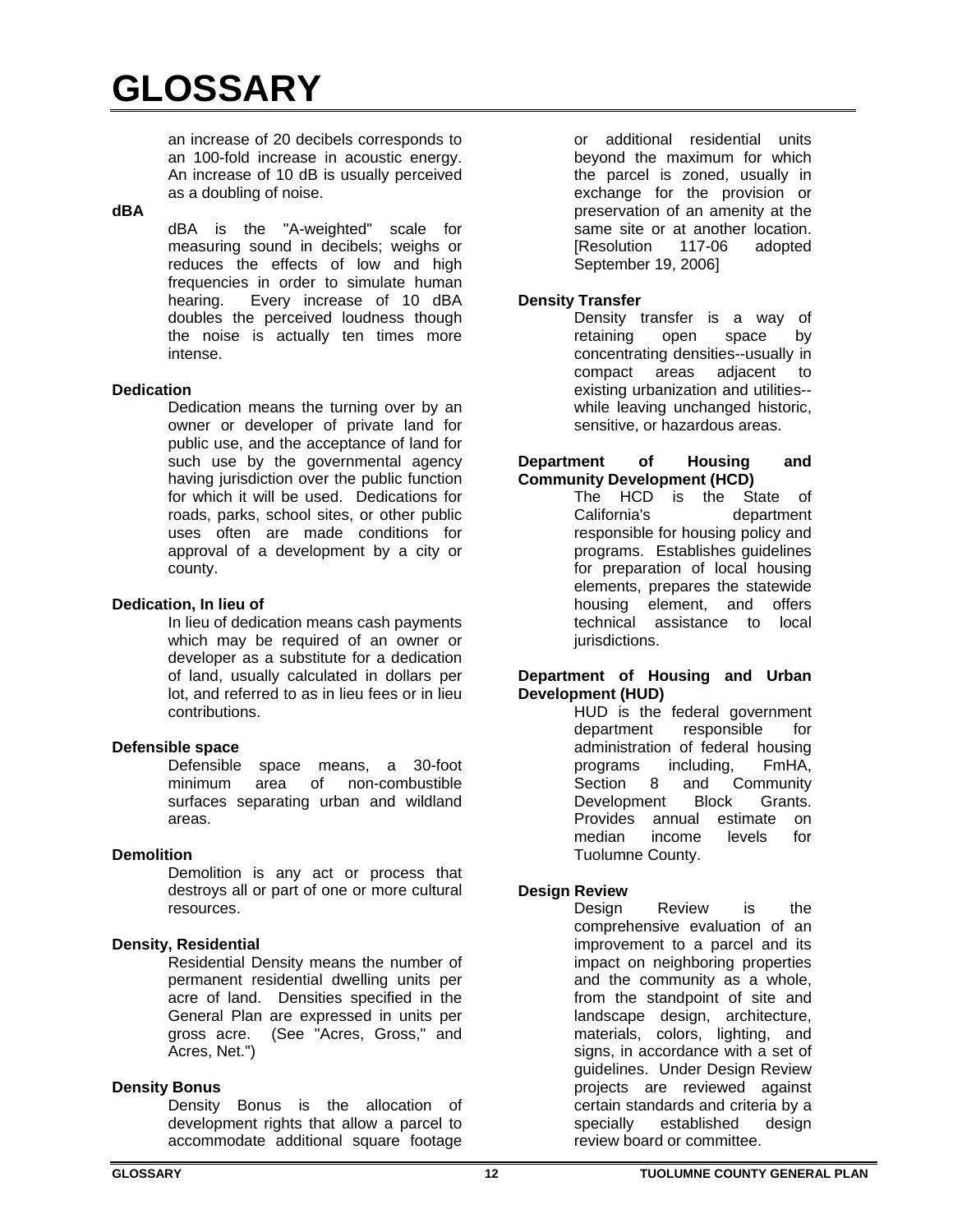# **Detention Dam/Basin/Pond**

Dams may be classified according to the broad function they serve, such as storage, diversion, or detention. Detention dams are constructed to retard flood runoff and minimize the effect of sudden floods. Detention dams fall into two main types. In one type, the water is temporarily stored, and released through an outlet structure at a rate that will not exceed the carrying capacity of the channel downstream. Often, the basins are planted with grass and used for open space or recreation in periods of dry weather. The other type, most often called a Retention Pond, allows for water to be held as long as possible and may or may not allow for the controlled release of water. In some cases, the water is allowed to seep into the permeable banks of gravel strata in the foundation. This latter type is sometimes called a Water-Spreading Dam or Dike because its main purpose is to recharge the underground water supply. Detention dams are also constructed to trap sediment. These are often called Debris Dams.

# **Deteriorated**

Deteriorated refers to a housing unit which exhibits evidence of exterior wall, foundation, roof, chimney and doorway deficiencies which are physically capable of repair.

# **Developable Land**

Developable land means land that is suitable as a location for structures and that can be developed without significant impact on natural and/or cultural resource areas.

# **Developer**

A developer is any person or entity who carries out development.

# **Development**

Development is defined as the approval of a discretionary permit or entitlement granted a developer by the County of Tuolumne, including but not limited to, Variance, Conditional Use Permit, Site Development Permit, Site Review Permit, Development Agreement, Final Subdivision Map and Parcel Map. Approval of ministerial permits or entitlements, such as a Building Permit,

Septic Permit, Well Permit, lot merger, lot line adjustment, or resubdivision resulting in four or fewer parcels, does not constitute development. Development does not include routine repair and maintenance activities. [Resolution 164-02 adopted December 10, 2002]

# **Development Fee**

A Development Fee is a fee, also called an impact fee, levied on the developer of a project by a city, county, or other public agency as compensation for otherwiseunmitigated impacts the project will produce. California Government Code Section 66000, *et seq,* specifies that development fees shall not exceed the estimated reasonable cost of providing the service for which the fee is charged. To lawfully impose a development fee, the public agency must verify its method of calculation and document proper restrictions on use of the fund. (See "Impact Fee.")

# **Development Rights**

Development rights mean the right to develop land by a land owner who maintains fee-simple ownership over the land or by a party other than the owner who has obtained the rights to develop. Such rights usually are expressed in terms of density allowed under existing zoning. For example, one development right may equal one unit of housing or may equal a specific number of square feet of gross floor area in one or more specified zoning districts.

# **Development Rights, Transfer of (TDR)**

TDR, also known as "Transfer of Development Credits," is a program which can relocate potential development from areas where proposed land use or environmental impacts are considered undesirable (the "donor" site) to another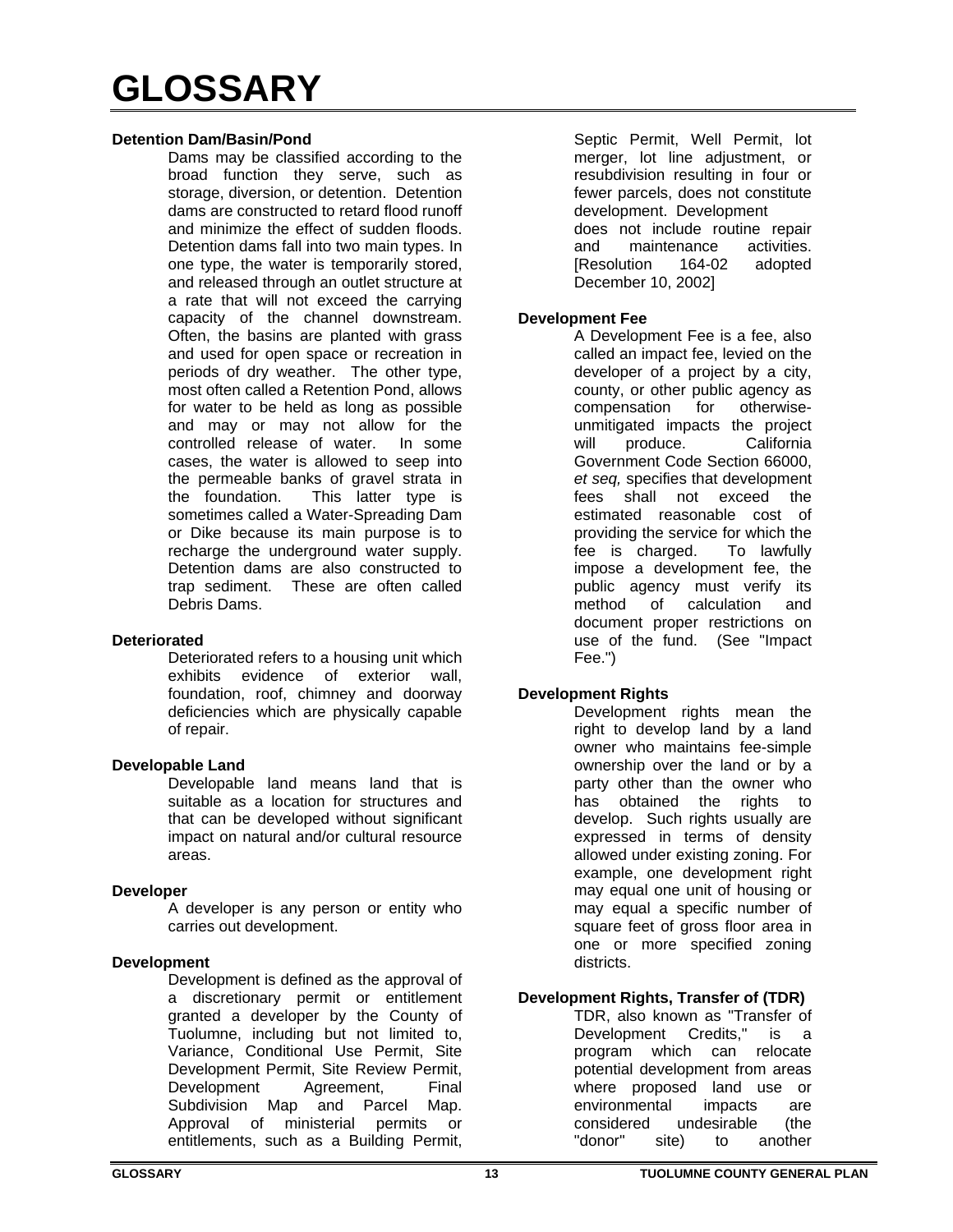("receiver") site chosen on the basis of its ability to accommodate additional units of development beyond that for which it was zoned. (See "Development Rights.")

# **Diameter at Breast Height (dbh)**

Diameter at breast height is a standard measure of tree size equal to the trunk diameter measured in inches at a height of 4 1/2 feet above the creek. If a tree splits into multiple trunks below 4 1/2 feet, then the trunk is measured at its smallest diameter beneath the split.

# **Dilapidated**

Dilapidated refers to a housing unit which exhibits severe defects of exterior wall, foundation, roof, chimney and doorway, and no longer provides safe shelter. Such units may require demolition if cost of rehabilitation exceeds subsequent value of structure.

# **Discourage**

Discourage means to advise or persuade to refrain from.

## **Discretionary Decision**

Discretionary decision is a term used in the California Environmental Quality Act (CEQA), which means an action taken by a governmental agency which calls for the exercise of judgment in deciding whether to approve and/or how to carry out a project.

# **District**

District means (1) An area of a city or county that has a unique character identifiable as different from surrounding areas because of distinctive architecture, streets, geographic features, culture, landmarks, activities, or land uses. (2) A portion of the territory of a city or county within which uniform zoning regulations and requirements apply; a zone. (3) An agency of the state, formed pursuant to general law or special act, for the local performance of governmental or proprietary functions within limited boundaries, and which meet the definitions, limitations and exclusions found in Section 56036 of the California Government Code.

#### **Diversion**

Diversion means the direction of water in a

stream away from its natural course (*i.e.,* as in a diversion that removes water from a stream for human use).

## **Diversity**

Diversity means differences among otherwise similar elements that give them unique forms and qualities. For Example, housing diversity can be achieved by differences in unit size, or cost.

# **Dwelling Unit**

Dwelling unit means a room or group of rooms (including sleeping, eating, cooking and sanitation facilities, but not more than one kitchen), which constitutes an independent housekeeping unit, occupied or intended for occupancy by one household. Dwelling unit does not include a recreational vehicle. [Resolution 58-11 adopted July 19, 2011]

# **Earth-tone (color)**

Earth-tone color is a color that is similar to that of the sky, native vegetation or native soils and stones occurring in Tuolumne County. These colors include, but are not limited to various shades of tans and browns, greens, grays, brick red, and sky blue.

# **Easement**

Easement is usually the right to use property owned by another for specific purposes or to gain access to another property. For example, utility companies often have easements on the private property of individuals to be able to install and maintain utility facilities.

# **Easement, Conservation**

A conservation easement is a tool for acquiring open space with less than full-fee purchase, whereby a public agency buys only certain specific rights from the land owner. These may be positive rights (providing the public with the opportunity to hunt, fish, hike,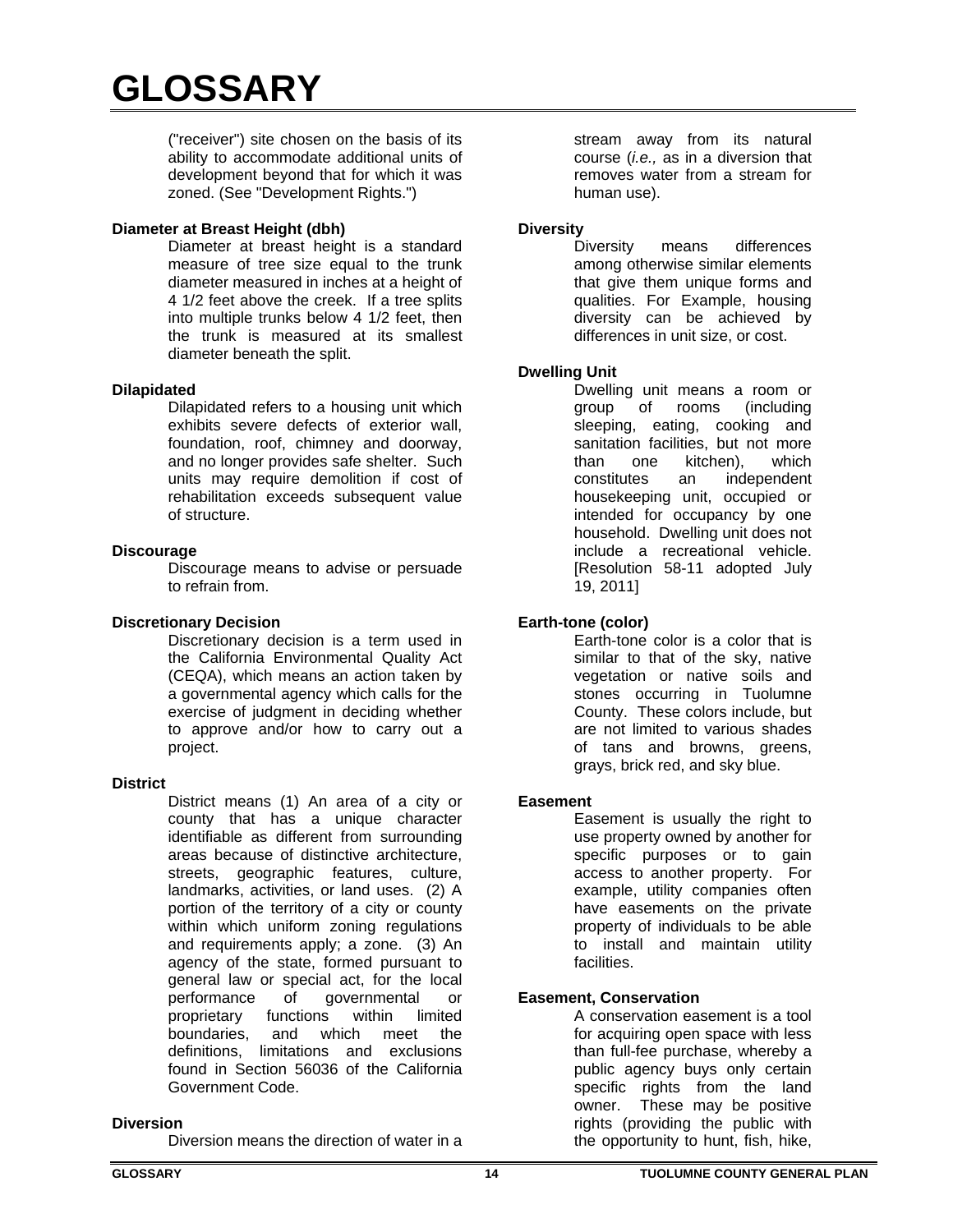or ride over the land) or they may be restrictive rights (limiting the uses to which the land owner may devote the land in the future.)

## **Ecology**

Ecology means the interrelationship of living things to one another and their environment; the study of such interrelationships.

## **Economic Base**

Economic Base is the theory that essentially holds that the structure of the economy is made up of two broad classes of productive effort--basic activities which produce and distribute goods and services for export to firms and individuals outside a defined localized economic area, and nonbasic activities whose goods and services are consumed at home within the boundaries of the local economic area. Viewed another way, basic activity exports goods and services and brings new dollars into the area; non-basic activity recirculates dollars within the area.

### **Economic Development**

Economic development is the process by which human, financial, capital, physical, and natural resources are mobilized to produce marketable goods and services.

# **Economic Development Company (EDC)**

The Economic Development Company (EDC) is an independent entity charged with the responsibility of performing Economic Development functions for the County of Tuolumne and the City of Sonora.

# **Employment Development Department (EDD)**

The Employment Development Department (EDD) is an agency of the State of California that prepares annual estimates of wage and salary employment by industry from employer reports.

#### **Ecosystem**

An ecosystem is an interacting system formed by a biotic community and its physical environment.

# **Egress**

Egress is a means of exiting a site or area.

#### **Eminent Domain**

Eminent domain is the right of a public

#### **Emission Standard**

Emission standard is the maximum amount of pollutant legally permitted to be discharged from a single source, either mobile or stationary.

## **Encourage**

Encourage means to stimulate or foster a particular condition through direct or indirect action by the private sector or government agencies.

# **Endangered Species**

An endangered species is a species of animal or plant that is considered to be endangered when its prospects for survival and reproduction are in immediate jeopardy from one or more causes as defined in Section 15380 of the "Guidelines for California Environmental Quality Act"; Title 14, California Administrative Code, Sections 670.2 or 670.5; or Title 50, Code of Federal Regulations, Sections 17.11 or 17.12, pursuant to the Federal Endangered Species Act.

#### **Engineering Study/of Soils and Geology**

An engineering study is a report prepared by a California Registered Civil Engineer or a California Registered Geologist. This report shall include an adequate description of the soils and geology of the site, conclusions and recommendations regarding the effect of soil or geologic conditions on future development and recommended design criteria if clearly identifiable hazards are noted.

# **Enhance**

Enhance means to improve existing conditions by increasing the quantity or quality of beneficial uses or features.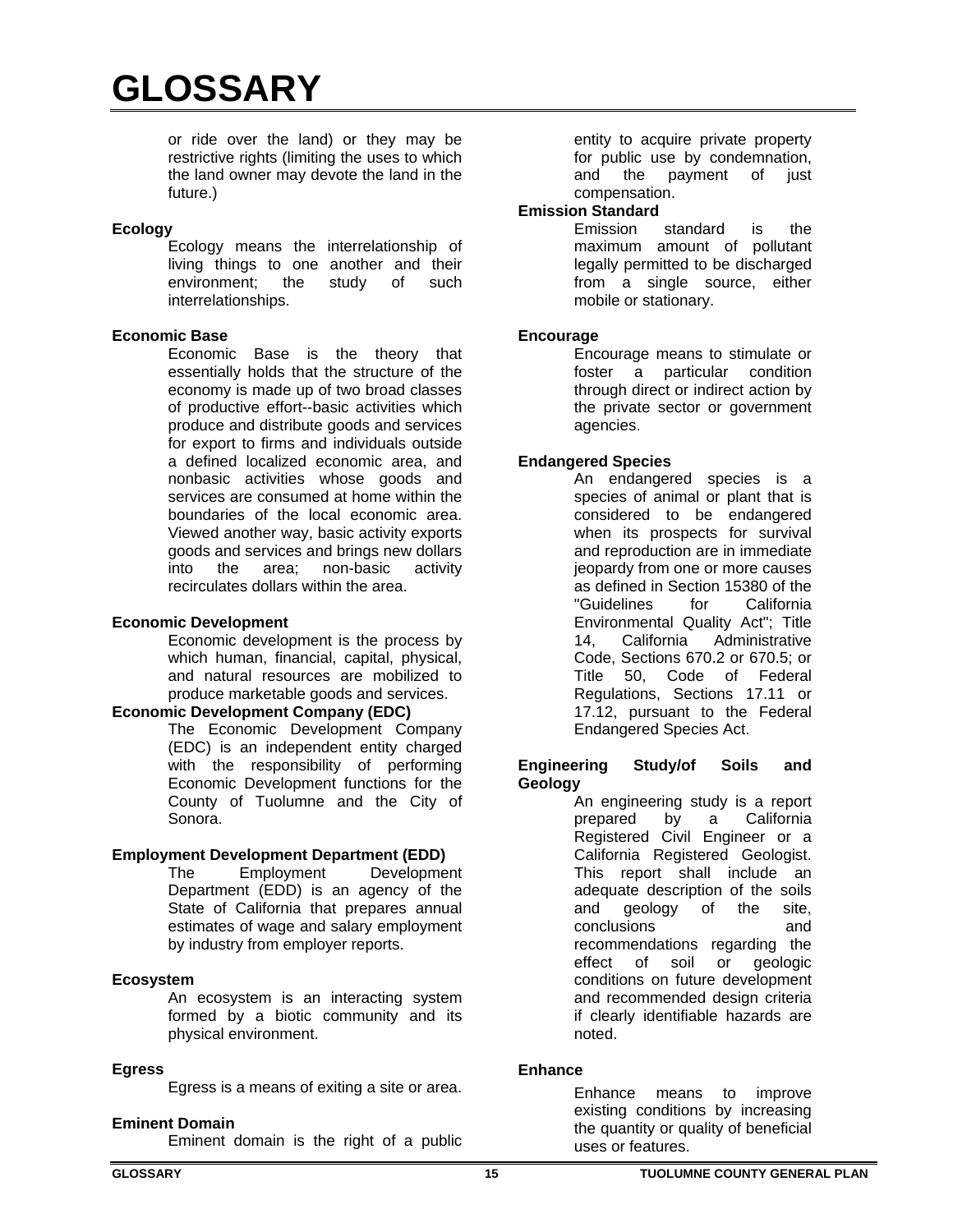#### **Entrepreneur**

An entrepreneur is one who organizes, manages, and assumes the risks of a business or enterprise.

#### **Ephemeral drainage**

Ephemeral drainage is a dry channel throughout most of the year, bearing water only during and immediately after a rain.

#### **Environment**

Environment is defined under the California Environmental Quality Act (CEQA) as "the physical conditions which exist within the area which will be affected by a proposed project, including land, air, water, mineral, flora, fauna, noise, and objects of historic or aesthetic significance."

#### **Environmental Impact Report (EIR)**

Environmental Impact Report is a detailed evaluation of the effect upon a jurisdiction of a project (such as a General Plan Amendment or permit for a shopping center) as required by the California Public Resources Code. The report, which is circulated among citizens and government agencies for comment, identifies potential significant impacts and their effects, reviews mitigation measures proposed as part of the project to minimize those<br>impacts, and discusses possible impacts, and discusses possible alternatives to the proposed project. The EIR is intended to ensure that a proposed project takes into consideration all factors and is implemented in a way that provides the most benefits and creates the least adverse impacts possible.

#### **Environmental Impact Statement (EIS)**

An Environmental Impact Statement is a study prepared under the National Environmental Policy Act to address the effect of development proposals and other major actions which significantly affect the environment.

#### **Erosion**

Erosion means (1) The loosening and transportation of rock and soil debris by wind, rain, or running water. (2) The gradual wearing away of the upper layers of the earth.

The equivalent sound level is the sound level containing the same total energy as a time varying signal over a given sample period.  $L_{eq}$  is typically computed over 1,8 and 24-hour sample periods.

## **Evacuation Route**

An evacuation route is a road network provided to allow persons to withdraw from an area threatened by a disaster, such as a flood or wildland fire.

#### **Exaction**

Exaction is a contribution or payment required as an authorized precondition for receiving a development permit; usually refers to mandatory dedication (or fee in lieu of dedication) requirements found in many subdivision regulations.

## **Expansive Soils**

Expansive soils are soils which swell when they absorb water and shrink as they dry.

## **Facade Easement**

A facade easement is an agreement between the owner of an historic structure or cultural resource and a government agency or preservation organization pursuant to which the agency or organization is given the right to review and approve changes to the exterior of the historic structure or resource before such changes may be sought or commenced. In exchange for granting a facade easement, the property owner may receive tax benefits in the form of a charitable contribution for conservation purposes.

# **Farmers Home Administration (FmHA)**

Farmers Home Administration is a federal agency providing loans and grants for improvement projects and low-income housing in rural areas.

#### **Fast Track Project Review**

The fast track project review is a

# **Equivalent Sound Level (L<sub>dn</sub>):**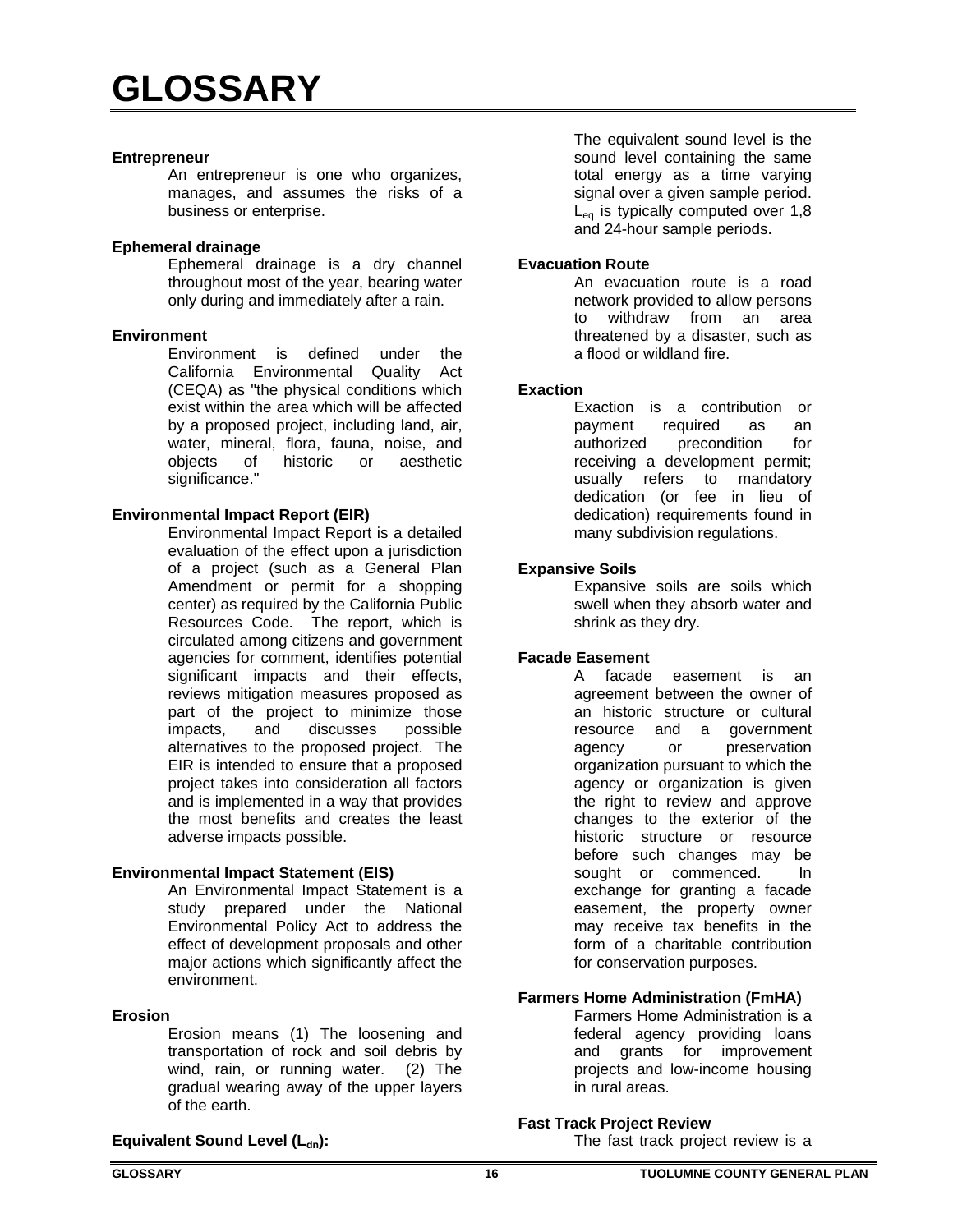process of prioritizing development projects which will result in job creation/expansion and business retention.

## **Fault**

Fault means a fracture in the earth's crust forming a boundary between rock masses that have shifted. Because rock in fault zones is crushed, even under static conditions, fault rupture zones are prone to ground water seepage and settlement problems.

## **Fault, Active**

Active fault means a fault that has moved recently and which is likely to move again. For planning purposes, "active fault" is usually defined as one that shows movement within the last 11,000 years and can be expected to move within the next 100 years.

# **Fault, Capable**

Capable fault means either an active or potentially active fault which is capable of generating an earthquake which could cause significant damage to structures in proximity to the fault.

### **Fault, Inactive**

Inactive fault means a fault which shows no evidence of movement in recent geologic time and no potential for movement in the relatively near future.

# **Fault, Potentially Active**

Potentially active fault means (1) a fault that had its latest movement within the Quaternary Period (the last 2,000,000 years) but before the Holocene Epoch (the last 11,000 years); (2) a fault which, because it is judged to be capable of ground rupture or shaking, poses an unacceptable risk for a proposed structure.

#### **Fault Zone**

Fault zone means a band along an existing trace where surface rupture has previously occurred in geologic time, and/or where physical movement of the ground surface from a few inches to a few feet can be anticipated to occur in the future. Many of the faults in Tuolumne County are part of the Foothills fault zone, which are a system with multiple branches

and sub-parallel fractures that have been located or mapped in a general sense. Due to the scale of previously existing interpretive mapping and the Geotechnical Interpretive Mapping project itself, the locations identified on the Geotechnical Interpretive Maps should be considered approximate.

#### **Feasible**

Feasible means capable of being done, executed, or managed successfully from the standpoint of the physical and/or financial abilities of the implementer(s).

# **Feasible, Technically**

Technically feasible means capable of being implemented because the industrial, mechanical, or application technology exists.

## **Findings**

Findings are the result(s) of an investigation and the basis upon which decisions are made. Findings are used by government agents and bodies to explain action taken by the entity.

# **Fire Hazard Area**

A fire hazard area is one where, due to slope, fuel, weather, or other fire-related conditions, the potential loss of life and property from a fire necessitates special fire protection measures and planning before development occurs.

#### **Fire Prevention**

Fire prevention is practices designed to eliminate fire starts.

# **Fire Protection**

Fire protection refers to measures designed to help preserve life and property in the event of a fire.

# **Fire Protection District**

A fire protection district is a governmental agency established to provide life and property fire protection within their respective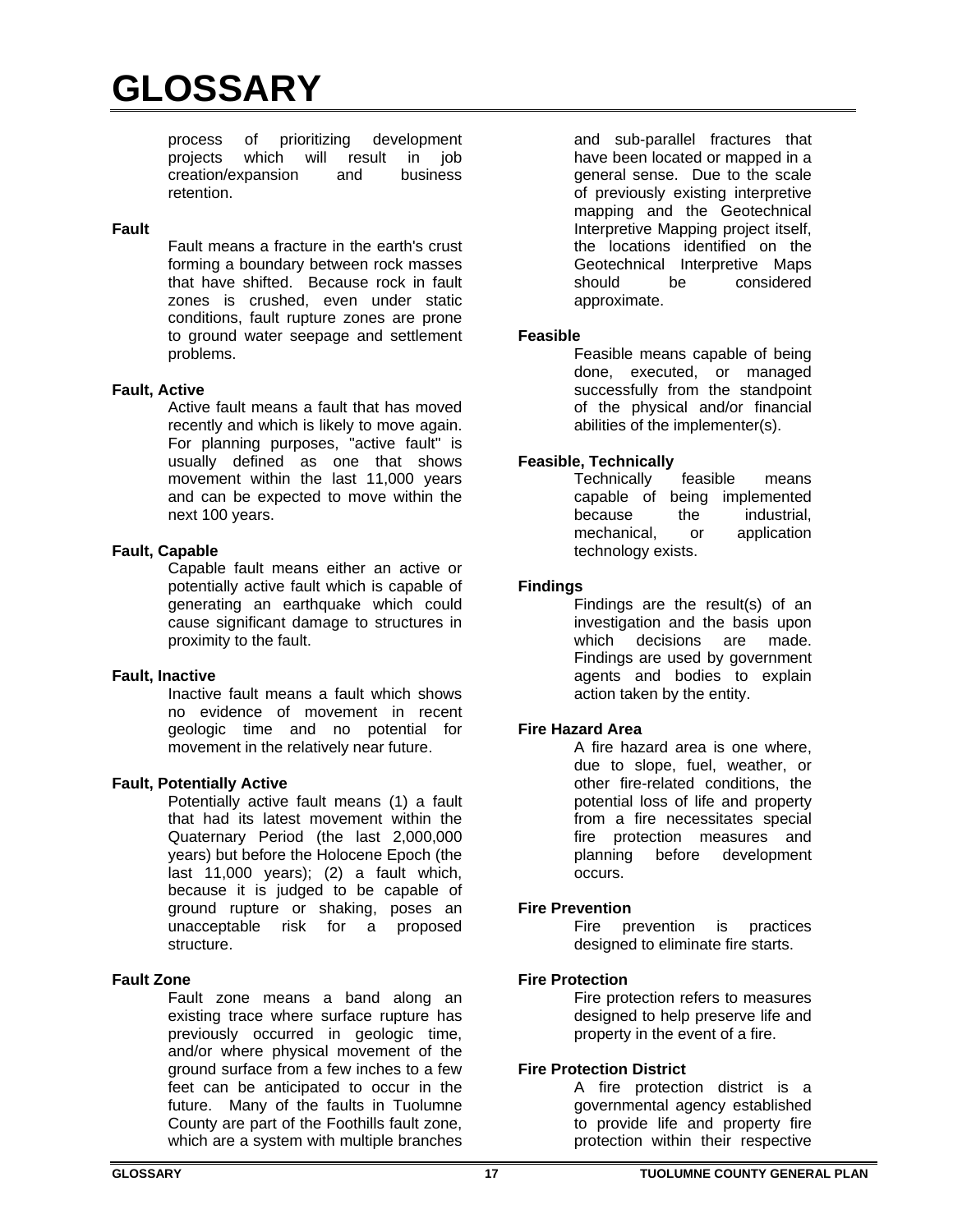## jurisdiction.

### **Fire-resistive**

Fire-resistive means able to withstand specified temperatures for a certain period of time, such as a one-hour fire wall; not fireproof.

## **Fire Suppression**

Fire suppression is planning, operations, and support services utilized to extinguish a wildland or structural fire.

# **First Responder Medical Aid**

First responder medical aid is a program which allows Tuolumne County Fire Department personnel who have received training in emergency medical aid to provide care for patients until Emergency Medical Technicians arrive.

## **Fiscal Impact Analysis**

Fiscal Impact Analysis is a projection of the direct public costs and revenues resulting from population or employment change to the local jurisdiction(s) in which the change is taking place. Enables local governments to evaluate relative fiscal merits of general plans, specific plans, or projects.

# **Flood, 100 Year**

100 Year Flood means the magnitude of a flood expected to occur on the average every 100 years, based on historical data. The 100-year flood has a 1/100, or one percent, chance of occurring in any given year.

# **Flood Damage Prevention Ordinance**

The Flood Damage Prevention Ordinance is an ordinance adopted by Tuolumne County to provide regulations regarding the ability to develop property within special flood hazard areas, as delineated on Flood Insurance Rate Maps. Adoption of this Ordinance is a requirement of the Federal Emergency Management Agency to qualify for the National Flood Insurance Program.

# **Flood, Flooding or Flood Water**

A general and temporary condition of partial or complete inundation of normally dry land areas from the unusual and rapid accumulation or runoff of surface water.

# **Flood Hazard Area, Special**

The special flood hazard area is an area having the probability of being inundated by a one hundred-year flood, and shown on a Flood Insurance Rate Map for Tuolumne County as Zone A or AE.

## **Flood hazard areas**

Flood hazard areas are those areas subject to inundation.

## **Flood Insurance Rate Map (FIRM)**

The Flood Insurance Rate Map (FIRM) is the official map on which the Federal Emergency Management Agency or Federal Insurance Administration has delineated both the areas of special flood hazards and the risk premium zones applicable to Tuolumne County.

# **Floodplain**

The Floodplain is the relatively level land area on either side of the banks of a stream regularly subject to flooding. That part of the flood plain subject to a one percent chance of flooding in any given year is designated as an "area of special flood hazard" by<br>the Federal Insurance the Federal Insurance Administration.

# **Floodplain, 100 Year**

100-year floodplain means an area that has a one percent chance of being flooded in any given year. Over the long term, the area will be covered with flood waters on an average of once every 100 years.

#### **Floodplain management regulation and regulatory method of flood control**

The floodplain management regulation and regulatory method of flood control is the use of zoning ordinances, subdivision regulations, building codes, health regulations, and special purpose ordinances (such as the "Flood Damage Prevention Ordinance").

# **Floodproofing**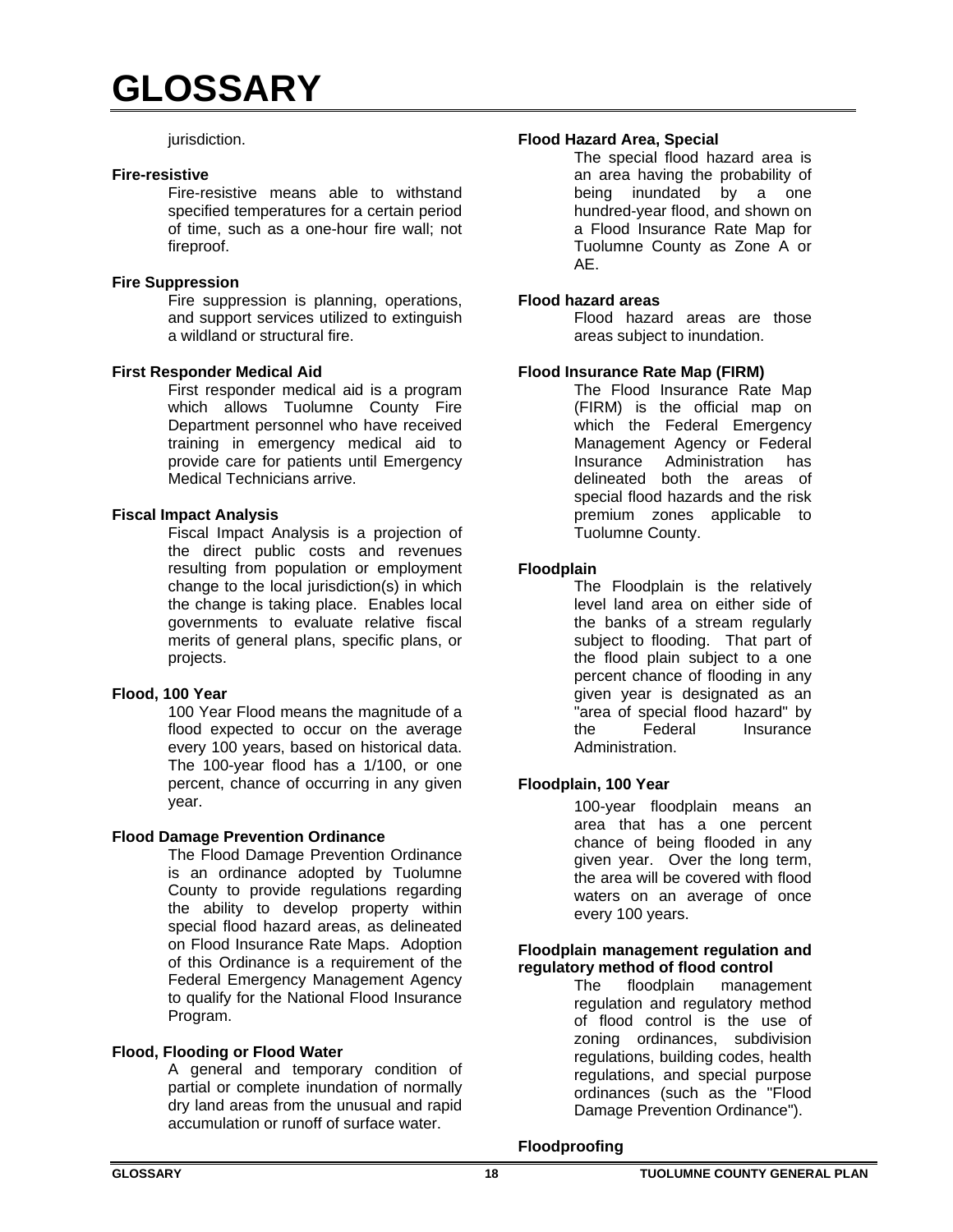Floodproofing is any combination of structural and nonstructural additions, changes, or adjustments to structures which reduce or eliminate flood damage to real estate or improved real property, water and sanitary facilities, structures, and their contents. Wet and dry flood proofing are the two basic types of floodproofing.

# **Floodproofing, dry**

Dry floodproofing is measures (relocation, elevation, barriers) are taken to keep the structure dry.

## **Floodproofing, wet**

Wet floodproofing allows water to enter the structure where changes have been made to minimize any damages due to water. Proper wet floodproofing leaves only cleaning up after the flood waters recede.

## **Floor-Area-Ratio (FAR)**

Floor-area-ratio is the ratio of the gross building square footage permitted on a parcel to the square footage of the parcel. For example, on a parcel with 10,000 square feet of land area, an FAR of 1.00 will allow 10,000 square feet of gross square feet of building floor area to be built, regardless of the number of stories in the building, e.g., 5,000 square feet per floor on two floors or 10,000 square feet on one floor. On the same parcel, an FAR of 0.50 would allow 5,000 square feet of floor area and an FAR of 0.25 would allow 2,500 square feet.

# **Forest Practice Rules**

Forest practice rules are the provisions that govern commercial timber production as regulated by the State Board of Forestry and administered by the California Department of Forestry and Fire Protection (CDF). Special forest practice rules may be proposed by Counties to modify the general rules and address local concerns.

#### **Freeway**

A freeway is a high-speed, high-capacity, limited-access transportation facility serving regional and county wide travel.

#### **Friction Factor**

Friction factor is constraint applied in a

traffic model to introduce an approximation of conditions that exist on streets in the city or county. These conditions reduce the speed of traffic and the desirability of specific links in the network upon which the traffic model distributes trips. Examples are, frequency of low-speed curves, frequency of driveways, narrowness of lanes, and lack of turning lanes at intersections.

## **Fuelbreak**

A fuelbreak is an area where vegetation has been manipulated to reduce the rate of wildland fire spread.

## **Fuel Reduction**

Fuel reduction is the reduction of natural vegetation for the purpose of reducing the structure and amount of fuel for wildland fire.

## **Gateway**

A gateway is a point along a roadway entering a community or county at which a motorist gains a sense of having left the environs and of having entered the community or county.

# **General Plan**

General Plan means a comprehensive, long-term framework for the physical development of a jurisdiction, required by State law, consisting of a statement of development policies and the proposals to implement those policies, together with appropriate diagrams. The General Plan must address at a minimum the following seven issues or elements: land use, circulation, housing, conservation, open space, safety and noise. Optional issues of concern to the County may be included. All development regulations, such as zoning, and physical improvement projects, must be consistent with the policies of the General Plan. The General Plan can be amended and should be reviewed and updated on a regular basis.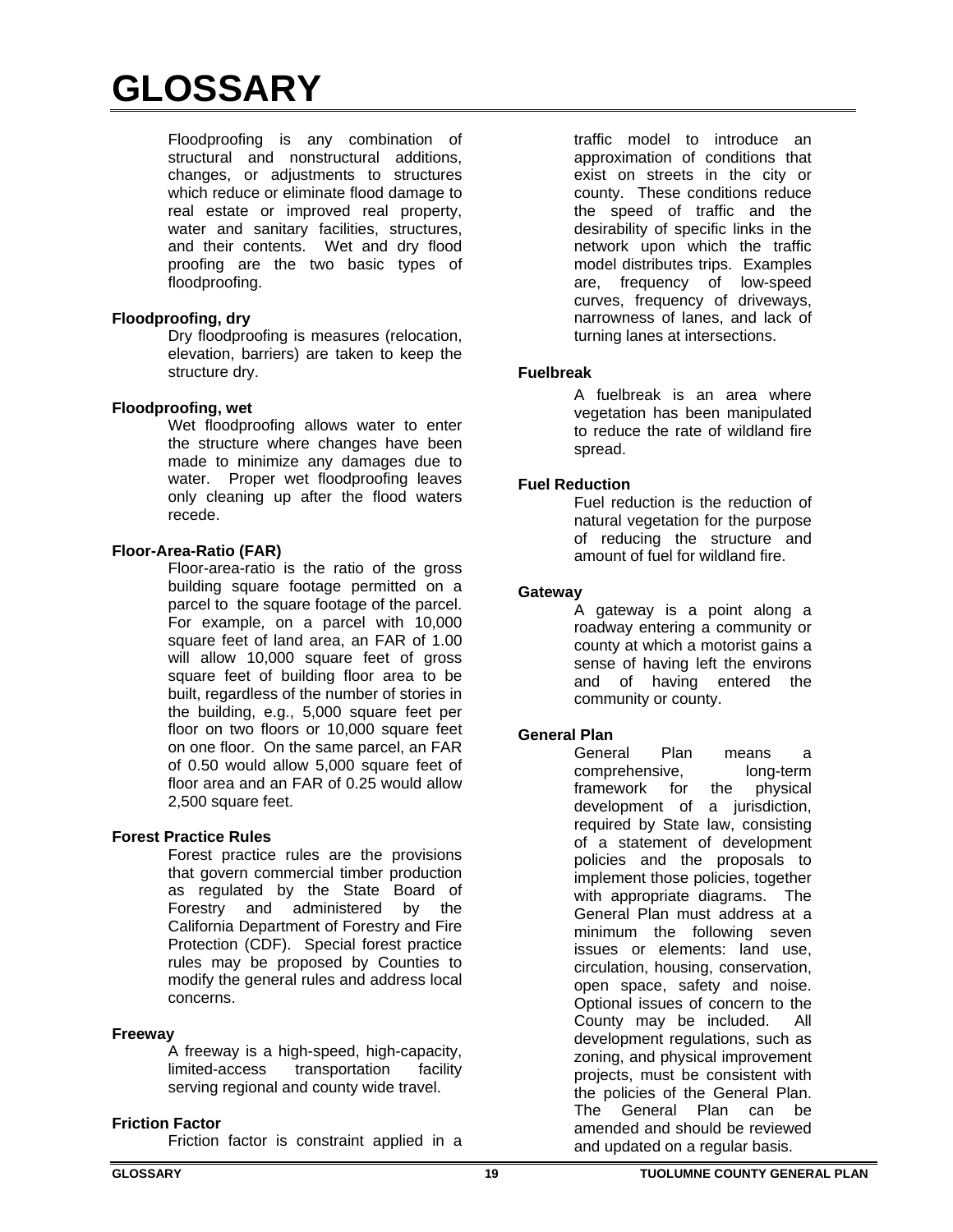## **Geographic Information System (GIS)**

The Geographic Information System (GIS)is an integrated computer system for the collection, storage, manipulation and presentation of geographical data.

## **Geographic Information System Biological Resources Database**

The Geographic Information System Biological Resources Database is the electronic databases maintained by the Tuolumne County Planning Department and containing the Tuolumne County Biological Resources Maps and the specific and general locations of special status species throughout the County.

#### **Geologic Review**

Geologic review is the analysis of geologic hazards, including all potential seismic hazards, surface ruptures, liquefaction, landsliding, mudsliding, and the potential for erosion and sedimentation.

## **Geological**

Geological means pertaining to rock or solid matter.

## **Goal**

Goal means the ultimate purpose of an effort stated in a way that is general in nature and incapable of measurement.

#### **Granny Flat**

A granny flat is a self-contained living unit, in addition to, the primary residential unit on a single lot. (See "Second Unit.")

#### **Groundwater**

Groundwater is water under the earth's surface that supplies wells, streams and rivers.

#### **Groundwater Recharge**

Groundwater recharge is the natural process of infiltration and percolation of rainwater from land areas or streams through permeable soils into water-holding rocks which provide underground storage ("aquifers").

# **Group Quarters**

Group quarters include all persons not living in households. Two general categories of group quarters are recognized: (1) institutionalized persons

and (2) other persons in group quarters which includes all persons who live in group quarters other than institutions or persons who live in living quarters when there are 10 or more unrelated persons living in the unit. Also included are persons residing in certain other types of living arrangements regardless of the number of people sharing the unit.

## **Guidelines**

Guidelines are general statements of policy direction.

## **Habitat**

Habitat is the physical location or type of environment in which an organism or biological population lives or occurs.

## **Habitat Conservation Plan**

A Habitat Conservation Plan is a plan permitting the incidental take of a federally listed species and is defined in Section 10A(1)(b) of the Federal Endangered Species Act.

#### **Habitat Maintenance Assessment District**

The Habitat Maintenance Assessment District, established pursuant to the Habitat Maintenance Funding Act (aka SB 445, Craven, 1993) as described in Sections 2900 et. seq. of the California Fish and Game Code and Sections 50060 et. seq. of the California Government Code. The legislation permits these districts for a maximum of 30 years with an amount not to exceed \$25 per parcel plus percentage adjustments based on the California Consumer Price Index.

# **Habitat Management Plan**

A Habitat Management Plan is the state equivalent of a Habitat Conservation Plan and permits the incidental take of a state-listed species. The plan is defined in Section 2081 of the California Fish and Game Code. The California Department of Fish and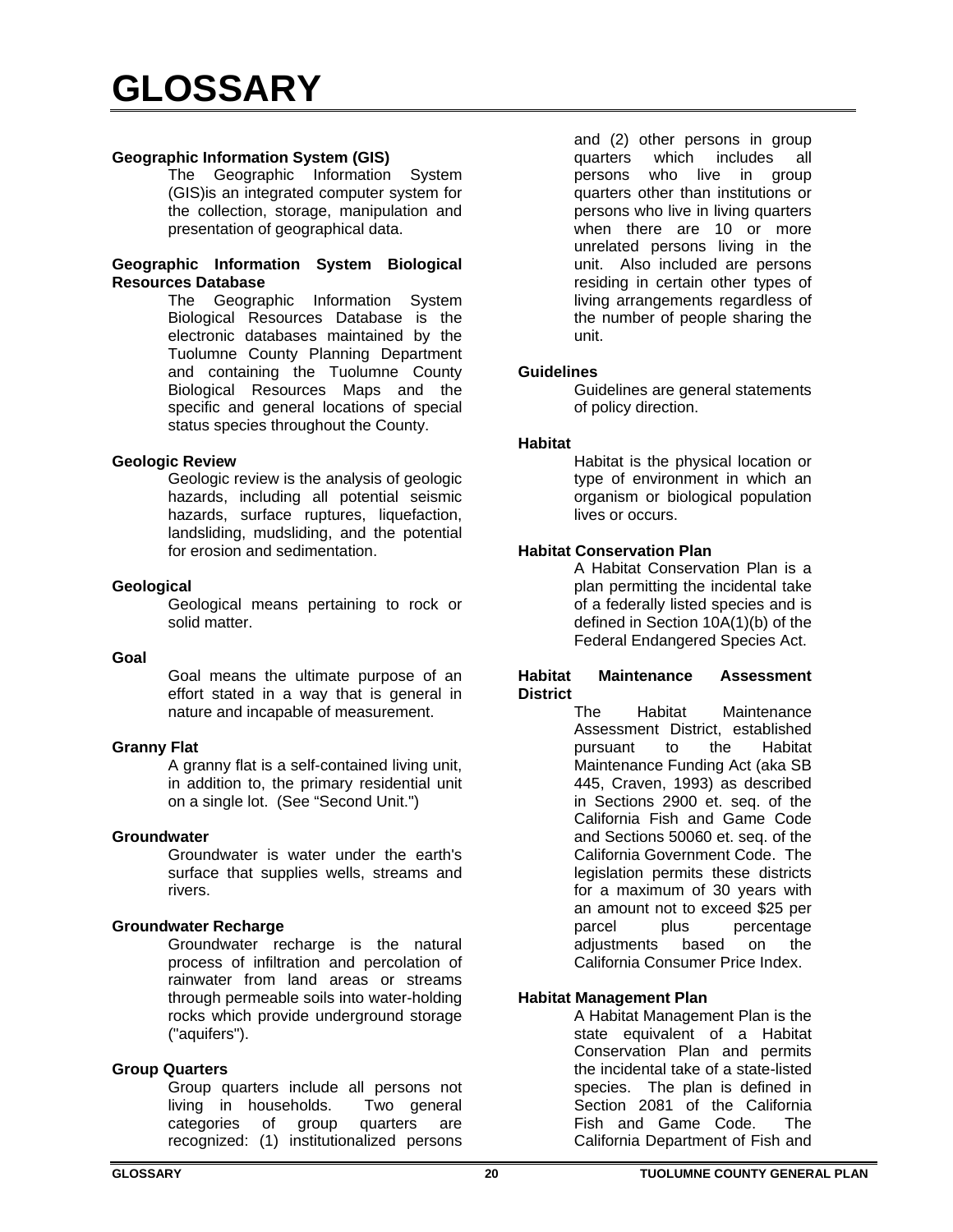Game is converting to the same terminology used by the U.S. Fish and Wildlife Service and the preferred term for both Habitat Management Plans and Habitat Conservation Plans is Habitat Conservation Plan.

# **Hazardous Material**

Hazardous Material is any substance that, because of its quantity, concentration, or physical or chemical characteristics, poses a significant present or potential hazard to human health and safety or to the environment if released into the workplace or the environment. The term includes, but is not limited to, hazardous substances and hazardous wastes.

## **Hazardous Materials Business Plan**

The Hazardous Materials Business Plan is a plan required to be developed by each business which handles hazardous materials in reportable quantities pursuant to Chapter 6.95 (Sections 25500 et sequitur) of the California Health and Safety Code. The Plan generally includes a hazardous material inventory, site sketch, emergency response plans, and training in hazardous material handling.

# **Hazardous Materials Disclosure**

The Hazardous Materials Disclosure is an inventory form for hazardous materials required to be completed by businesses and submitted to the Tuolumne County<br>Environmental Health Division for Health Division for determination of the need to prepare a Hazardous Materials Business Plan.

# **Hazardous Waste**

Hazardous waste means a waste, or combination of wastes, which because of its quantity, concentration, or physical, chemical, or infectious characteristics may do either of the following: (1) Cause, or significantly contribute to, an increase in mortality or an increase in serious irreversible, or incapacitating reversible, illness. (2) Pose a substantial present or potential hazard to human health or environment when improperly treated, stored, transported, or disposed of, or otherwise managed.

#### **Helittack**

Helittack is a wildland firefighting unit which utilizes helicopter transport or

assault, and includes helicopter support services.

## **Heritage Corridor**

Heritage Corridor means an historic trade route, water distribution route, transportation route, conveyance system, or trail, that is lined with visible cultural resources, or passes through historic or design review areas, or is representative of a major period in Tuolumne County or California history.

# **Heritage tourism**

Heritage tourism is tourism generated by the heritage and cultural resources of the County.

# **Heritage Tourism Program**

 The Heritage Tourism Program is a National Trust for Historic Preservation initiative that provides technical and monetary support for tourism programs that focus on preserving and utilizing an area's cultural resources to attract tourists and tourist revenues.

# **High Occupancy Structures**

High occupancy structures are those which are capable of being occupied by a large number of persons at any one time, and include those structures identified in Table 3-A of Volume 1 of the 1994 Uniform Building Code as Group and Division: A-1 through A-4; all E; all I; M; and R-1. Examples of high occupancy structures include schools, theaters, large stores, health care facilities, and hotels or apartment houses.

# **High-value Agricultural Lands**

High-value agricultural lands are agricultural lands which receive a score

of 175 or higher as determined by the agricultural rating system matrix.

# **Highway**

A highway is a high-speed, high-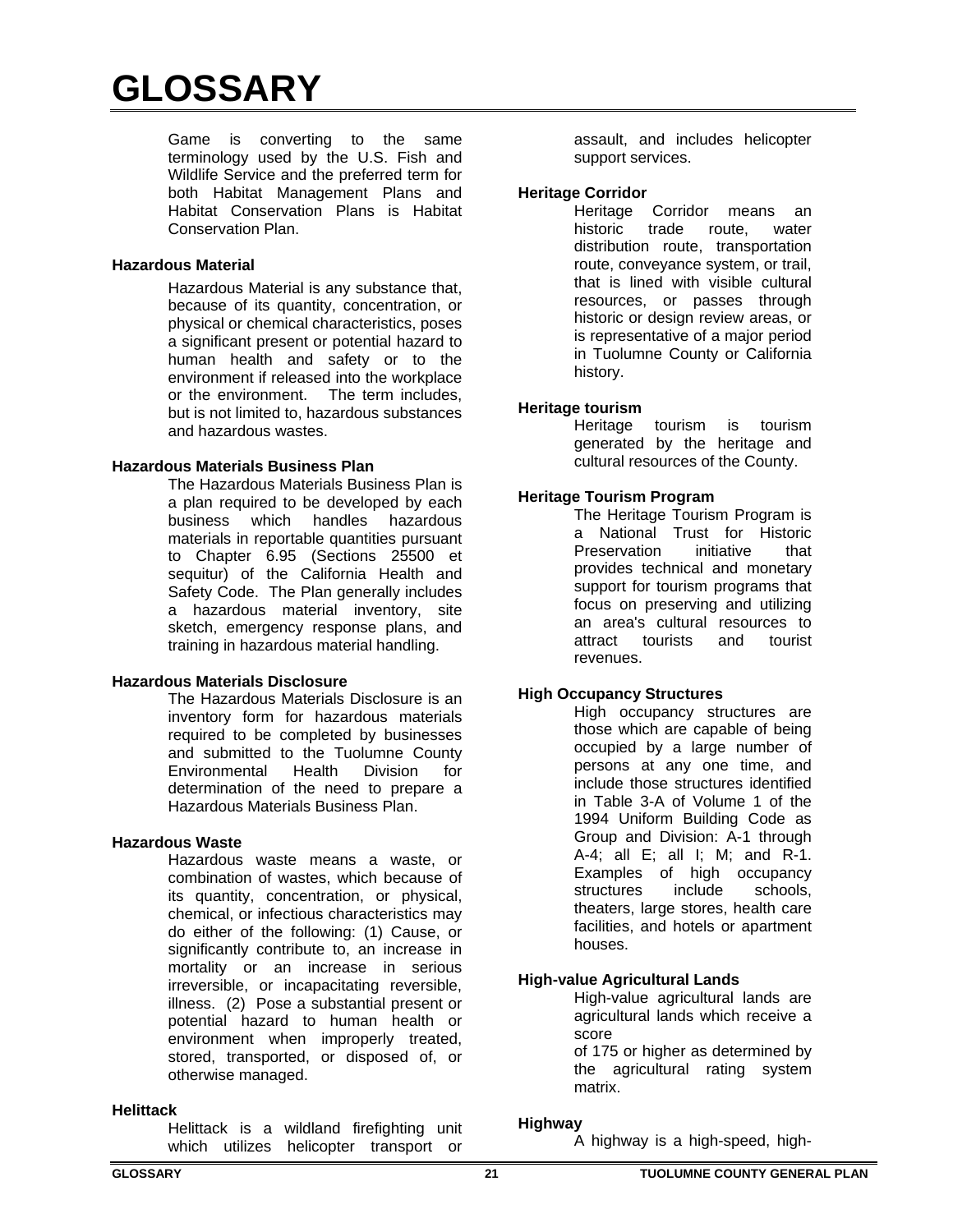capacity transportation facility serving regional and county wide travel.

### **Historic; Historical**

Historical refers to a historic building or site that is noteworthy for its significance in local, state, or national history or culture, its architecture or design, or its works of art, memorabilia, or artifacts dating from and after 1750.

#### **Historic Preservation**

Historic Preservation is the preservation of historically significant structures, features and neighborhoods.

## **Home Occupation**

Home occupation means any activity conducted for economic gain entirely within a dwelling or private garage, and carried out exclusively by the inhabitants thereof and which is merely incidental to the residential use of the parcel and does not change its residential character or appearance. (See "Cottage Industry" and "Micro-enterprise".)

### **Household**

Household means all the persons--related or unrelated--who occupy a single housing unit. Persons not living in households are classified as living in group quarters.

# **Household Hazardous Waste**

Household Hazardous Waste are those wastes resulting from products purchased by the general public for household use which, because of their quantity, concentration, or physical, chemical, or infectious characteristics, may pose a substantial known or potential hazard to human health or the environment when improperly treated, disposed, or otherwise managed.

## **Household Hazardous Waste Element (HHWE)**

The Household Hazardous Waste Element (HHWE) is one element of the County Integrated Waste Management Plan prepared pursuant to Section 41510 of the California Public Resources Code which identifies programs for the safe collection, recycling, treatment, and disposal of hazardous wastes generated by households which should be separated from the waste stream.

Householder is the head of the household.

# **Households, Family**

Family households include a householder and one or more other persons living in the same household who are related to the householder by birth, marriage, or adoption. The number of family households always equals the number of families; however, a family household may also include nonrelatives living with the family. Families are classified by type as either a married-couple family or other family which is further classified into "male householder" (a family with a male householder and no wife present) or "female householder" (a family with a female householder and no husband present).

# **Households, Market-Rate**

Market-rate households are households who, on the basis of their income level, have the financial capability to meet housing needs without sacrificing other essential needs and without governmental assistance.

# **Households, Nonfamily**

Nonfamily households are households that include a householder living alone or with nonrelatives only.

# **Households, Number of**

Number of households is the count of all year-round housing units occupied by one or more persons. The concept of household is important because the formation of new households generates the demand for housing. Each new household formed creates the need for one additional housing unit or requires that one existing housing unit be shared by two households. Thus, household formation can continue to take place even without an increase in population, thereby increasing the demand for housing.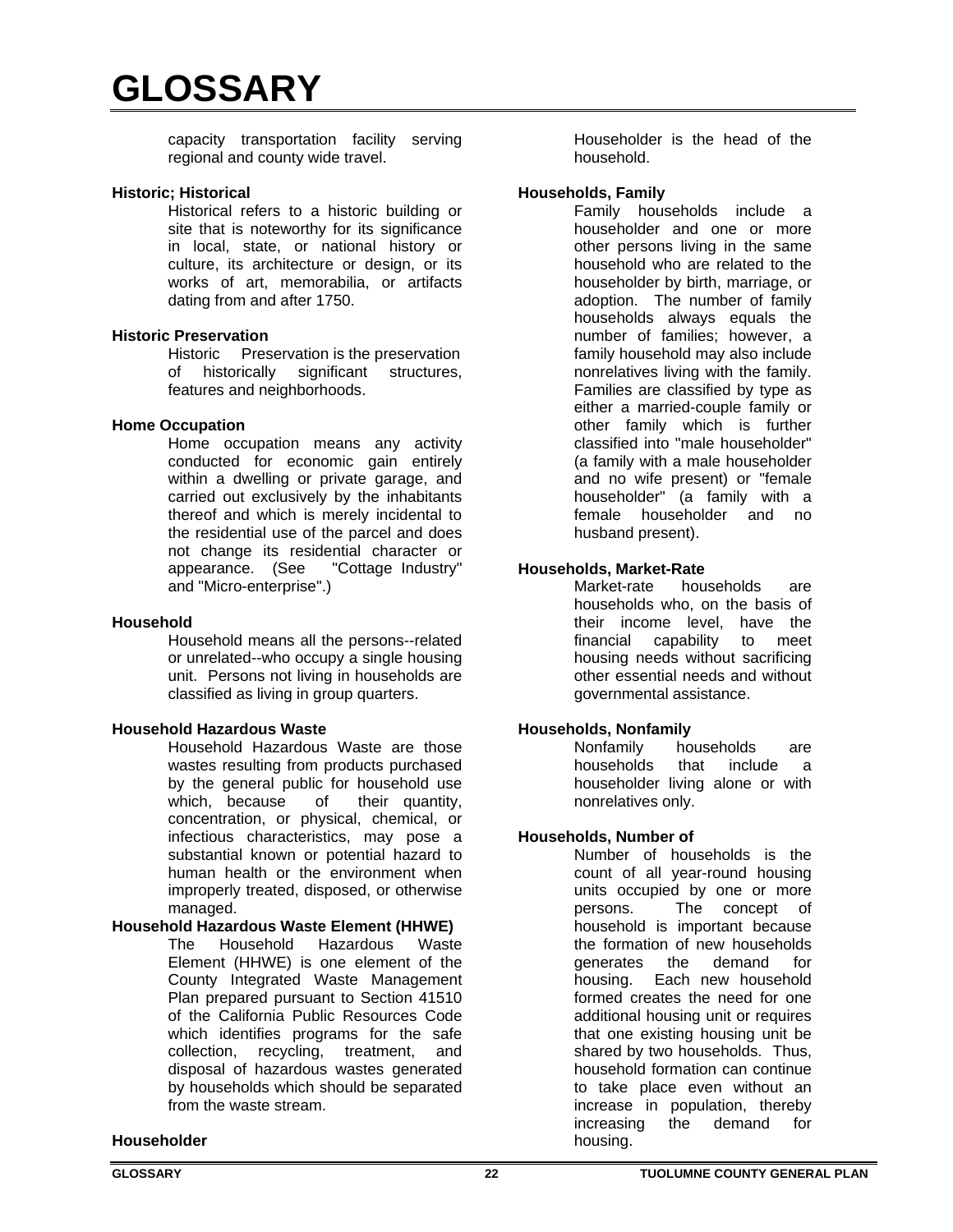#### **Households, Overcrowding**

Overcrowding households are households which have more than one person per room; excluding bathrooms.

## **Housing Authority**

A housing authority is a local housing agency established in State law, subject to local activation and operation. Originally intended to manage certain federal subsidies, but vested with broad powers to develop and manage other forms of affordable housing.

#### **Housing and Community Development Department of the State of California (HCD)**

HCD is the State agency that has principal responsibility for assessing, planning for, and assisting communities to meet the needs of low-and-moderate-income households.

## **Housing Element**

Housing Element is one of seven Statemandated elements of a local general plan; it assesses the existing and projected housing needs of all economic segments of the community, identifies potential sites adequate to provide the amount and kind of housing needed, and contains adopted goals, policies, and implementation programs for the preservation, improvement, and<br>development of housing. Under the development of housing. California Government Code, Housing Elements must be updated every five years.

#### **Housing Units, Seasonal, Recreational, or Occasional Use**

Seasonal, recreational, or occasional use housing units include vacant housing units used or intended for use only in certain seasons or for weekend or other occasional use throughout the year.

#### **Housing Units, Vacant**

A vacant housing unit is a housing unit that is vacant if no one is living in it at the time of enumeration, unless its occupants are only temporarily absent. Units temporarily occupied at the time of enumeration entirely by persons who have a usual residence elsewhere are also classified as vacant.

#### **Housing and Urban Development, U.S. Department of (HUD)**

HUD is a cabinet-level department of the federal government which administers housing and community development programs.

## **Housing Unit**

A housing unit is the place of permanent or customary abode of a person or family. A housing unit may be a single family dwelling, a multi-family dwelling, a condominium, a modular home, a mobile- home, a cooperative, or any other residential unit considered real property under State law. A housing unit has, at least, cooking facilities, a bathroom, and a place to sleep. It also is a dwelling that cannot be moved without substantial damage or unreasonable cost. (See "Dwelling Unit, and "Household.")

# **Hydrocarbons**

Hydrocarbons are a family of compounds containing carbon and hydrogen in various combinations. They are emitted into the atmosphere from manufacturing, storage and handling, or combustion of petroleum products and through natural processes. Certain hydrocarbons interact with nitrogen oxides in the presence of intense sunlight to form photochemical air pollution.

#### **Identity**

Identity is a consistent quality that makes a community, place, area, or building unique and gives it a distinguishing character.

#### **Image**

Image means the mental picture of impression of a community or place taken from memory and held in common by members of the community.

#### **Impact**

Impact is the effect of any direct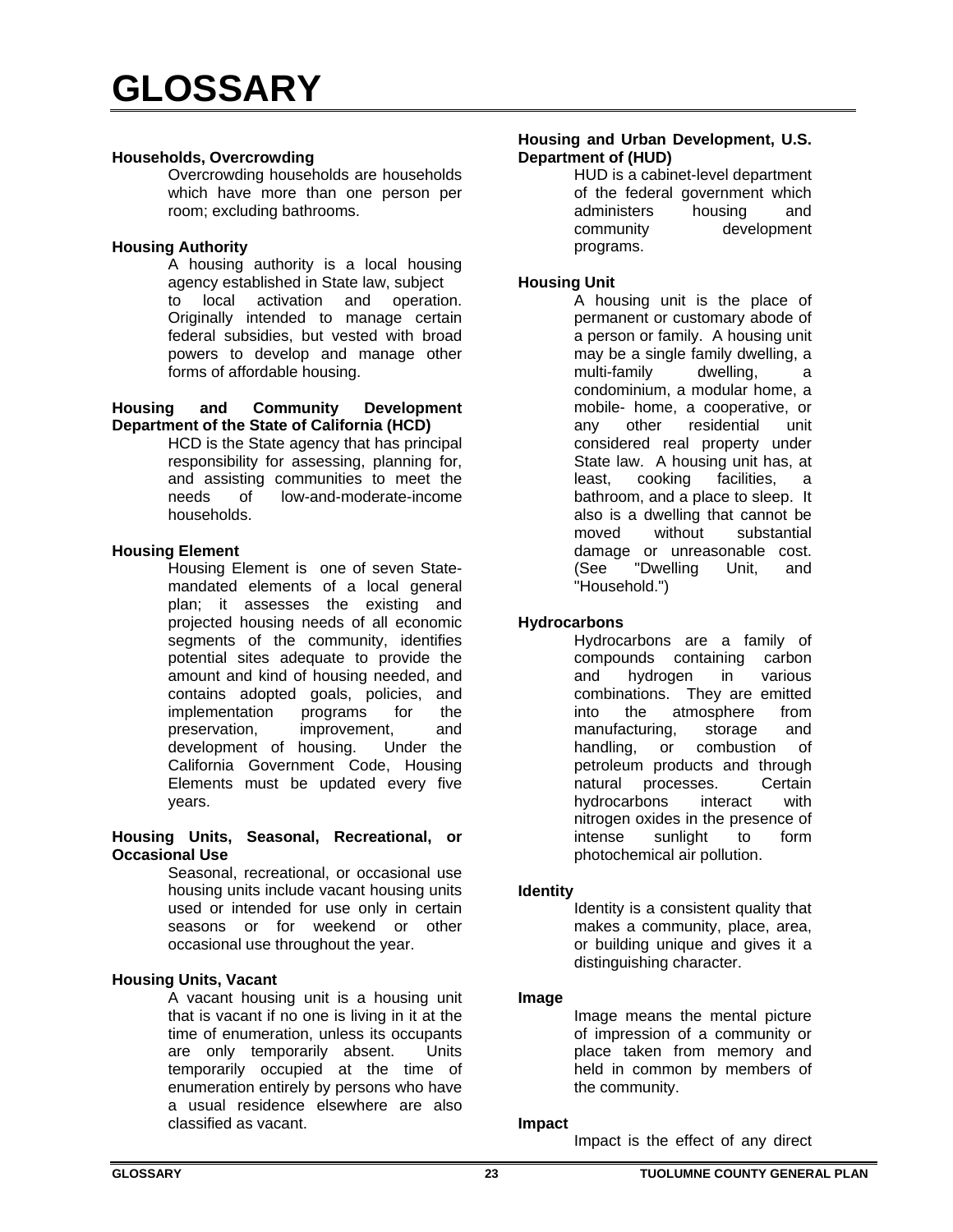man-made actions or indirect repercussions of man-made actions on existing physical conditions.

### **Impact Fee**

Impact fee is a fee, also called a development fee, levied on the developer of a project by a city, county, or other public agency as compensation for otherwise-unmitigated impacts the project will produce. California Government Code Section 66000, *et seq,* specifies that the development fees shall not exceed the estimated reasonable cost of providing the service for which the fee is charged. To lawfully impose a development fee, the public agency must verify its method of<br>calculation and document proper calculation and document proper restrictions on use of the fund.

#### **Impaired Waterway**

An impaired waterway is a body of water listed under Section 303(d) of the Federal Clean Water Act as having environmentally-caused damage, such as high pesticide level, which results in the elimination of a beneficial use, such as fishing.

# **Impervious Surface**

An impervious surface is a surface through which water cannot penetrate, such as a roof, road, sidewalk, and paved parking lot. The amount of impervious surface increases with development and establishes the need for drainage facilities to carry the increased runoff.

# **Implementation Program**

Implementation program means an action, procedure, measure or technique that carries out a General Plan policy.

#### **Improvement**

Improvement means a change in a parcel of land that adds value to the real property, such as the addition of a structure, utility or landscaping.

#### **Incidental take**

Incidental take refers to the disturbance or removal of a plant or animal species listed or designated as a candidate for listing under the State or Federal Endangered Species Acts where such take is incidental to, and not the purpose of, the carrying out of an otherwise lawful activity.

#### **Income**

Income is salary and/or wages, interest from assets, tips, pensions, assistance grants.

## **Income Limits**

Income limits are as defined by the Department of Housing and Community Development:

Very Low: Income not exceeding 50% of the median family income of Tuolumne County.

Other Low: Income between 50% and 80% of the median family income of Tuolumne County

Moderate: Income between 80% and 120% of the median family income of Tuolumne County.

Above Moderate: Income above 120% of the median family income of Tuolumne County.

### **Incorporation**

Incorporation is the creation of a new city.

# **Incubator Space**

Incubator space means retail or industrial space that is affordable to new, low-margin businesses.

#### **Industrial**

Industrial means the manufacture, production, and processing of consumer goods. Industrial is<br>often divided into "heavy often divided into industrial" uses, such as construction yards, quarrying, and factories; and "light industrial' uses, such as research and development and less intensive warehousing and manufacturing.

# **Industry, Basic**

Basic industry is the segment of economic activity that brings dollars to a region from other areas. Traditional examples are manufacturing, mining and agriculture. The products of all of these activities are exported (sold) to other regions. The money thus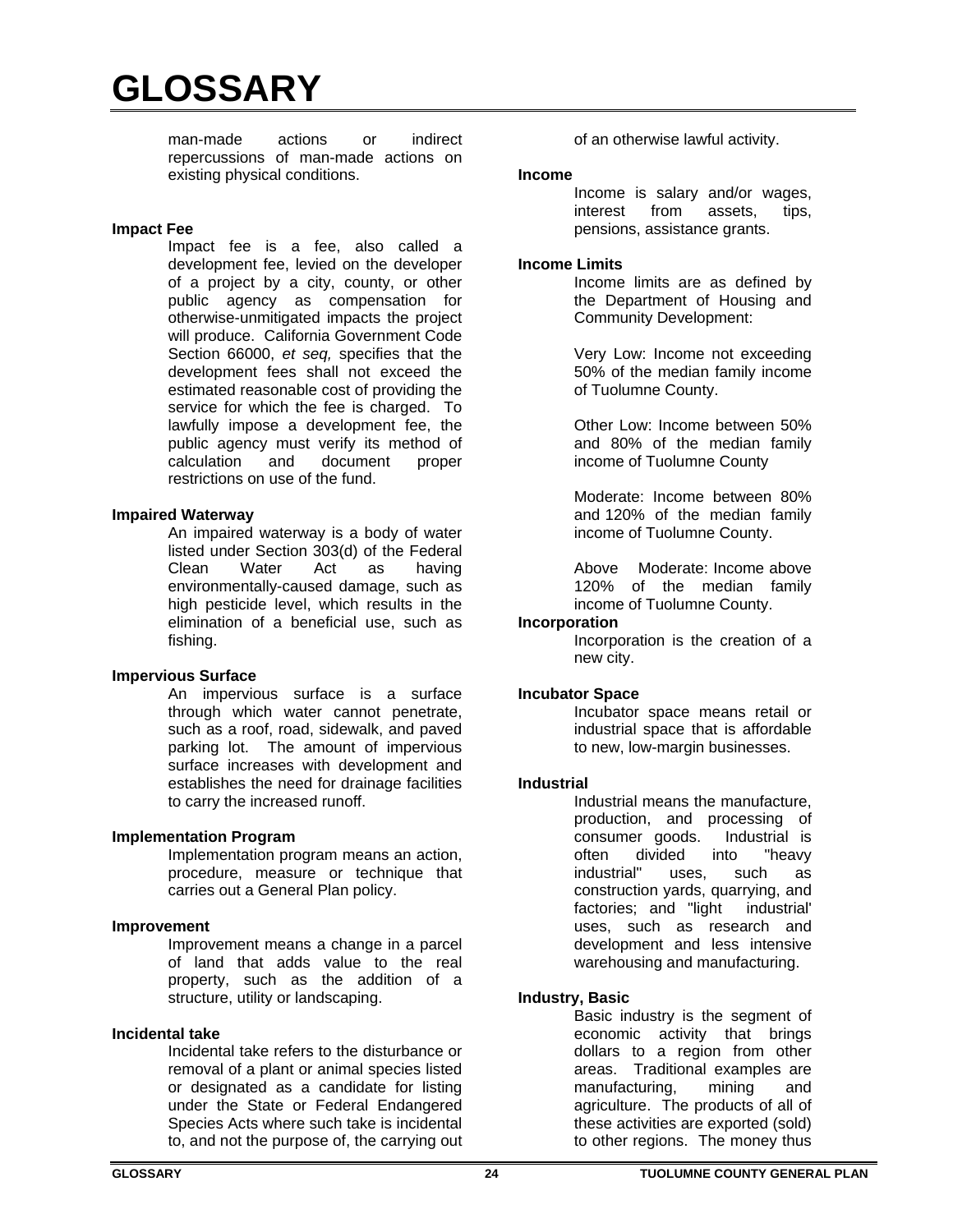brought into the local economy is used to purchase locally-provided goods and services as well as items that are not available locally and that must be imported from other regions. Other, less traditional examples of basic industry are tourism, higher education, and retirement activities that also bring new money into a region.

## **Industry, Non-basic**

Non-basic industry is the segment of economic activity that is supported by the circulation of dollars within a region. Examples are the wholesale, retail, and service functions that supply goods and services to local sources of demand such as businesses, public agencies, and households.

## **Infill Development**

Infill development means development of vacant land (usually individual lots or leftover properties) within areas that are already largely developed.

## **Infrastructure**

Infrastructure means public services and facilities, such as sewage disposal systems, water supply systems, other utility systems, and roads.

# **Ingress**

Ingress is a means of entering a site or area.

# **Insurance Services Office (ISO)**

The Insurance Services Office (ISO) is an organization which provides rating and insurance underwriting information to insurance companies throughout the country. An ISO survey evaluates the fire protection and fire defense systems of a particular jurisdiction. The results of the survey are then used as a basis for the establishment of fire insurance rates in the area.

#### **Inter-agency**

Inter-agency indicates co-operation between or among two or more discrete agencies in regard to a specific program.

# **Interest, Fee**

Fee interest entitles a land owner to exercise complete control over use of land, subject only to government land use regulations.

#### **Intermittent Stream**

An intermittent stream is a stream channel that carries water for at least thirty (30) days after the last major rain of the season and is dry a large part of the year. This type of channel receives groundwater flow when it is available.

## **Inundation**

Inundation means covered or overwhelmed with water.

#### **Issues**

Issues are important unsettled community matters or problems that are identified in a community's general plan and dealt with by the plan's goals, policies, and implementation programs.

#### **Jobs/Housing Balance; Jobs/Housing Ratio**

Jobs/housing balance; and ratio means the availability of affordable housing for employees. The jobs/housing ratio divides the number of jobs in an area by the number of employed residents. A ratio of 1.0 indicates a balance. A ratio greater than 1.0 indicates a net in-commute; less than 1.0 indicates a net out-commute.

# **Joint Powers Authority (JPA)**

Joint Powers Authority is a legal arrangement that enables two or more units of government to share authority in order to plan and carry out a specific program or set of programs that serves both units.

# **Jurisdictional Wetlands**

Jurisdictional wetlands are those areas subject to Section 404 of the clean Water Act (aka The Federal Water Pollution Control Act, 33USC 1251-1387) and areas subject to Sections 1600- 1607 of the California Fish and Game Code. Examples of these wetlands are detailed in the Tuolumne County Biological Resources Management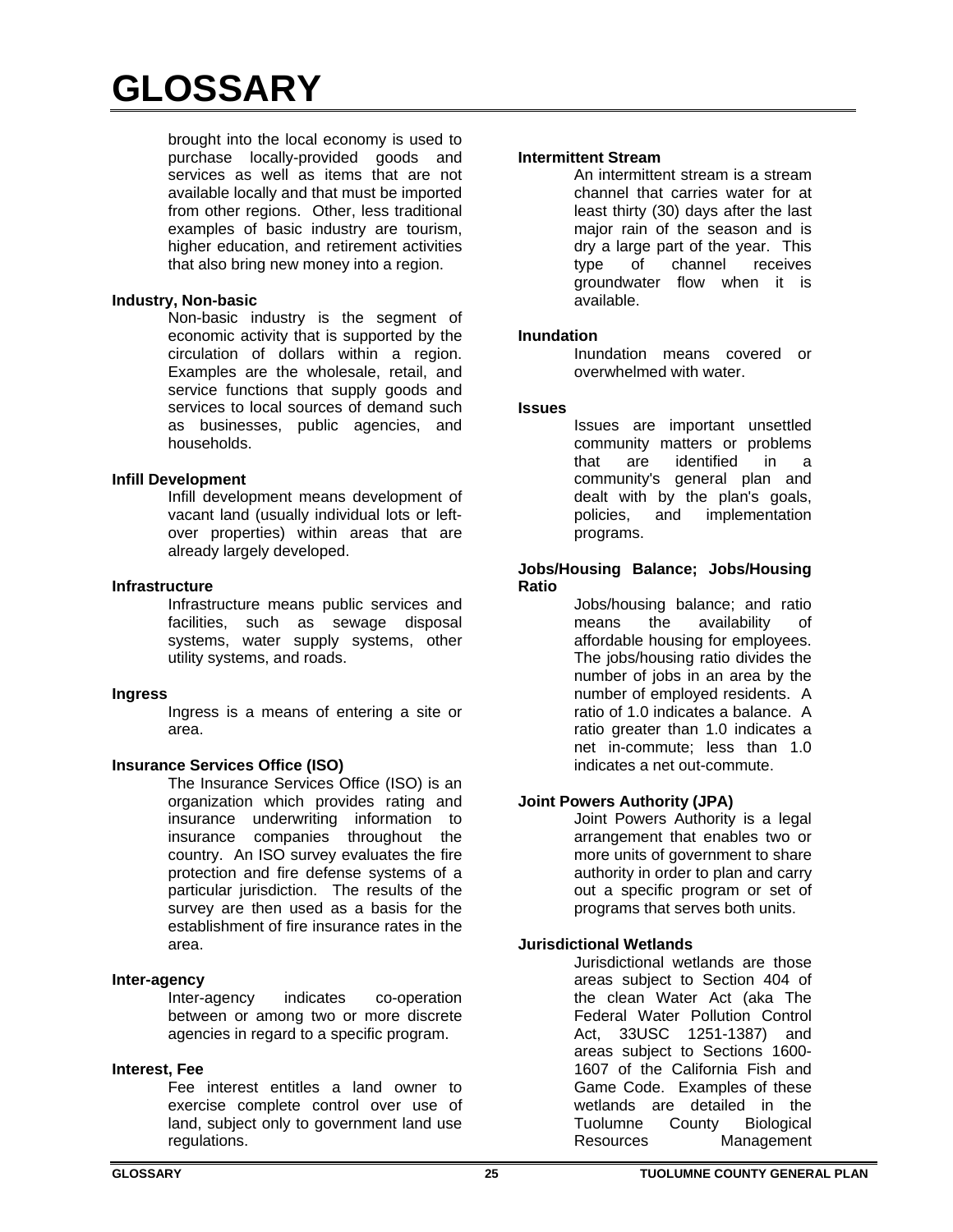## Handbook.

### **Land Banking**

Land banking is the purchase of land by a local government for use or resale at a later date. "Banked lands" can be used for development of low-and moderateincome housing, expansion of parks, and development of industrial and commercial centers. Federal rail-banking law allows railroads to bank unused rail corridors for future rail use while allowing interim use as trails.

## **Landmark**

Landmark (1) Refers to a building, site, object, structure, or significant tree, having historical, architectural, social, or cultural significance. (2) A visually prominent or outstanding structure or natural feature that functions as a point of orientation or identification.

# **Landscaping**

Landscaping is planting--including trees, shrubs, and ground covers--suitably designed, selected, installed, and maintained as to enhance a site or roadway permanently.

### **Landslide**

Landslide is a general term for a falling mass of soil or rocks.

# **Land Trusts**

Land trusts are existing organizations that will accept lands or provide assistance include: The Land Trust Alliance located in Washington, D.C. (202) 638-4725; The Nature Conservancy located in San Francisco (415) 281-0452; The Trust for Public Land located in San Francisco (415) 495-4014; The Center for Natural Lands Management located in Sacramento (916) 481-6454 and The American Farmland Trust is located in Davis (916) 753-1073.

# **Land Use**

Land use means the occupation or utilization of land for any human activity or any purpose defined in the General Plan.

# **Land Use Element**

A Land Use Element is a required element of the General Plan that uses text and diagrams to designate the future use or

reuse of land within a given jurisdiction's planning area. The land use element serves as a guide to the structuring of zoning and subdivision controls, urban renewal and capital improvements programs, and to official decisions regarding the distribution and intensity of development and the location of public facilities and open space.

## **Land Use Regulation**

Land use regulation is a term encompassing the regulation of land in general and often used to mean those regulations incorporated in the General Plan, as distinct from zoning regulations which are more specific.

# **Large Family**

A large family is a family of five or more persons.

## **Ldn**

 $L_{dn}$  means the energy equivalent, defined as the average sound level on the basis of sound energy or sound pressure squared. The  $L_{dn}$  is a "dosage" type measure and is the basis for the descriptors used in current standards, such as the 24 hour CNEL used by the State of California.

#### **Lease**

A lease is a contractual agreement by which an owner of real property (the lessor) gives the right of possession to another (a lessee) for a specified period of time (term) and for a specified consideration (rent).

# **Leasehold Interest**

Leasehold interest means (1) The interest which the lessee has in the value of the lease itself in condemnation award determination. (2) The difference between the total remaining rent under the lease and the rent the lessee would currently pay for similar space for the same period time period.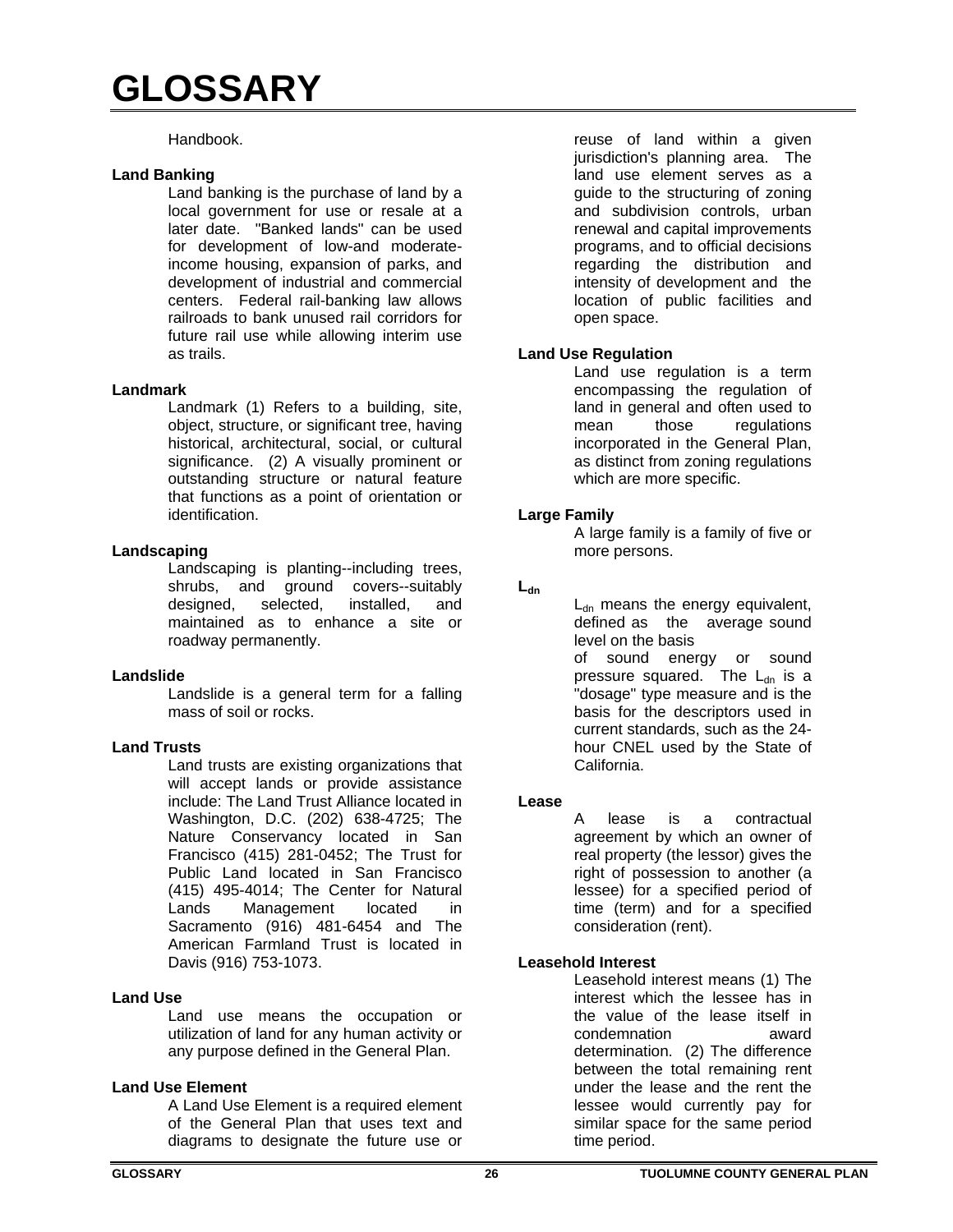### **Leq**

 $L_{eq}$  is the energy equivalent level, defined as the average sound level on the basis of sound energy (or sound pressure squared). The L<sub>eq</sub> is a "dosage" type measure and is the basis for the descriptors used in current standards, such as the 24-hour CNEL used by the State of California.

## **Level of Service (LOS) Standard**

Level of service (LOS) is a standard used by governmental agencies to measure the quality or effectiveness of a service or the performance of a facility such as police, fire and library service.

# **Level of Service, Traffic**

The traffic level of service means a scale that measures the amount of traffic that can be accommodated on a roadway segment or at an intersection. Traffic levels of service range from A to F, with A representing the highest level of service, as follows:

### *Level of Service A*

Indicates a relatively free flow of traffic, with little or no limitation on vehicle movement or speed.

# *Level of Service B*

Describes a steady flow of traffic, with only slight delays in vehicle movement and speed. All queues clear in a single signal cycle.

#### *Level of Service C*

Denotes a reasonably steady, highvolume flow of traffic, with some limitations on movement and speed, and occasional backups on critical approaches.

# *Level of Service D*

Denotes the level where traffic nears an unstable flow. Intersections still function, but short queues develop and vehicles may have to wait through one cycle during short peaks.

# *Level of Service E*

Describes traffic characterized by slow movement and frequent (although momentary) stoppages. This type of congestion is considered severe, but is not uncommon at peak traffic hours, with

frequent stopping, long-standing queues, and blocked intersections.

## *Level of Service F*

Describes unsatisfactory stopand-go traffic characterized by "traffic jams" and stoppages of long duration. Vehicles at signalized intersections usually have to wait through one or more signal changes, and "upstream" intersections may be blocked by the long queues.

# **Liquefaction**

Liquefaction is the transformation of loose water-saturated granular materials (such as sand or silt) from a solid into a liquid state. A type of ground failure that can occur during an earthquake.

#### **Lmax**

 $L_{\text{max}}$  is the energy equivalent level for the park sound events measured for any period of time no matter how brief, on the basis of maximum sound energy measured during a noise event higher than the background noise.  $L_{\text{max}}$  is similar to  $L_{\text{eq}}$ , but instead of an *average* over the period of time, the Lmax is determined by the instantaneous *peak* during any sound event that exceeds the background sound level.

#### **Local Agency Formation Commission (LAFCO)**

LAFCO is a statutorily-required five-member commission in Tuolumne County that reviews and evaluates all proposals for formation of special districts, incorporation of cities, annexation to special districts or cities, consolidation of districts, and merger of districts with cities.

## **Local Transportation Commission (LTC)**

The Local Transportation Commission (LTC) is also known as the Tuolumne County and Cities Area Planning Council (TC/CAPC) and designated under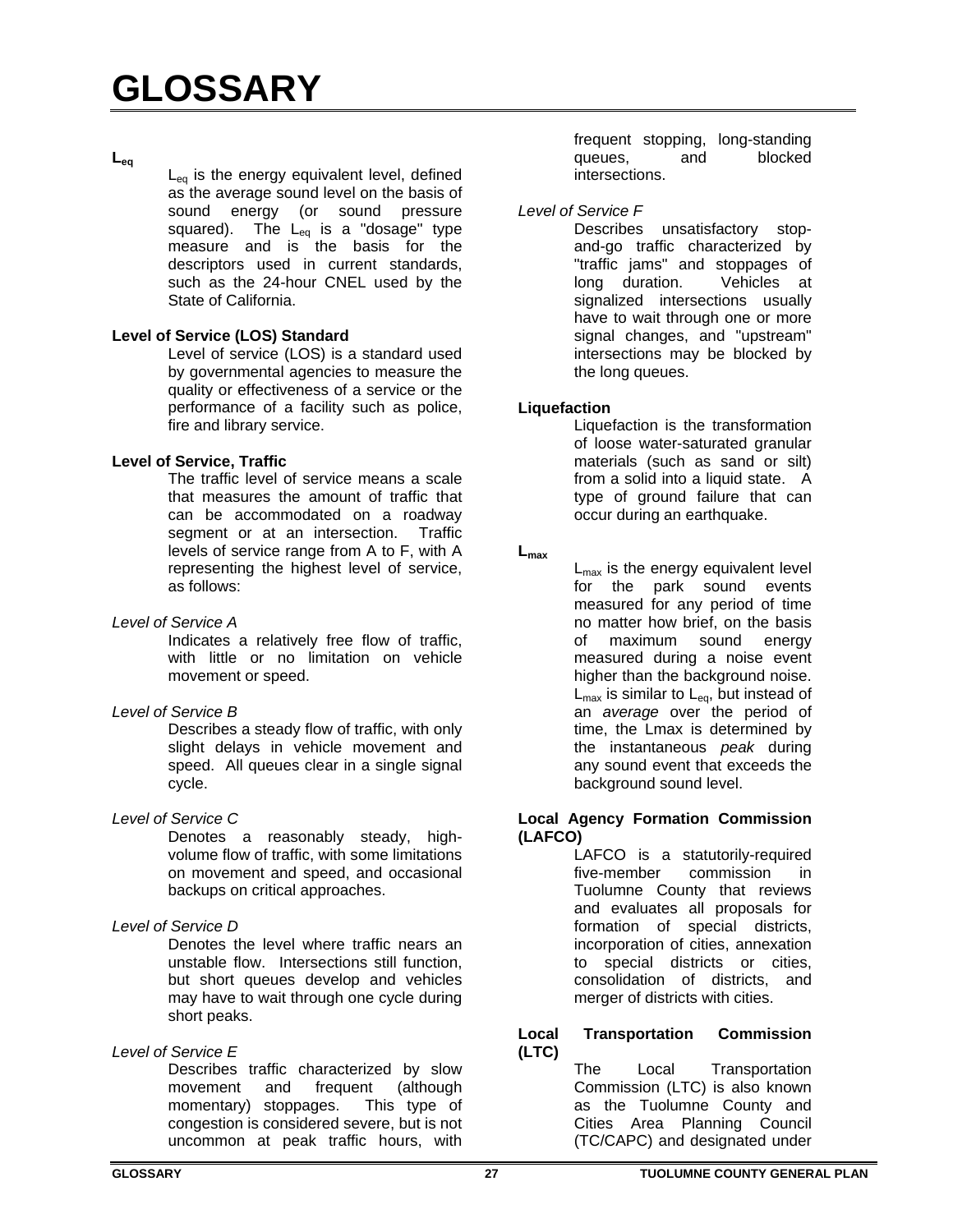Section 29532(b) of the California Government Code. The LTC acts as the lead planning and administrative agency for transportation projects and programs in Tuolumne County.

# **Long Term Care Facility**

Long Term Care Facility means any skilled nursing facility, intermediate care facility, or congregate living health facility licensed pursuant to the provisions of the California Health and Safety Code.

## **Lot**

A lot is a parcel of land used or intended for one use or a group of uses. (See "Site.")

# **Low-Income Household**

A household with an annual income usually no greater than 80 percent of the area median family income adjusted by household size, as determined by a survey of incomes conducted by a city or a county, or in the absence of such a survey, based on the latest available eligibility limits established by the U.S. Department of Housing and Urban Development (HUD) for the Section 8 housing program.

# **Maintain**

Maintain means to keep in an existing state.

# **Mandatory Element**

Mandatory Element is a component of the General Plan required by State Law. The California Government Code requires that a General Plan include elements dealing with seven subjects--circulation, conservation, housing, land use, noise, open space, and safety--and specifies to various degrees the information to be incorporated in each element.

#### **May**

May means that which is permissible.

# **Medi-flight**

Medi-flight means medical evacuation using a helicopter to transport injured persons from remote locations, which are inaccessible by ground ambulance, or to distant hospital facilities, which would require excessive time by ground ambulance.

## **Mello-Roos Bonds**

Mello-Roos Bonds are locally issued bonds that are repaid by a special tax imposed on property owners within a "community facilities" district established by a governmental entity. The bond proceeds can be used for public improvements and for a limited number of services. The name Mello-Roos is derived from the program's legislative authors.

# **Mercalli Intensity Scale**

Mercalli Intensity Scale is a subjective measure of the observed effects, such as human reactions, structural damage, geologic effects of an earthquake. Expressed in Roman numerals from I to XII.

# **Micro-enterprise**

Home occupation means any activity conducted for economic gain entirely within a dwelling or private garage, and carried out exclusively by the inhabitants thereof and which is merely incidental to the residential use of the parcel and does not change its residential character or appearance. (See "Cottage<br>Industry" and "Home Industry" and "Home Occupation".)

# **Microclimate**

Microclimate is the climate of a small, distinct area, such as a street or a building's courtyard which can be favorably altered through functional landscaping, architecture, or other design features.

# **Mills Act**

The Mills Act is State legislation that provides an alternative tax formula for assessing and taxing qualified historic properties if the owner is willing to restore and maintain the property.

#### **Mineral Occurrence**

A mineral occurrence means any ore or economic mineral in any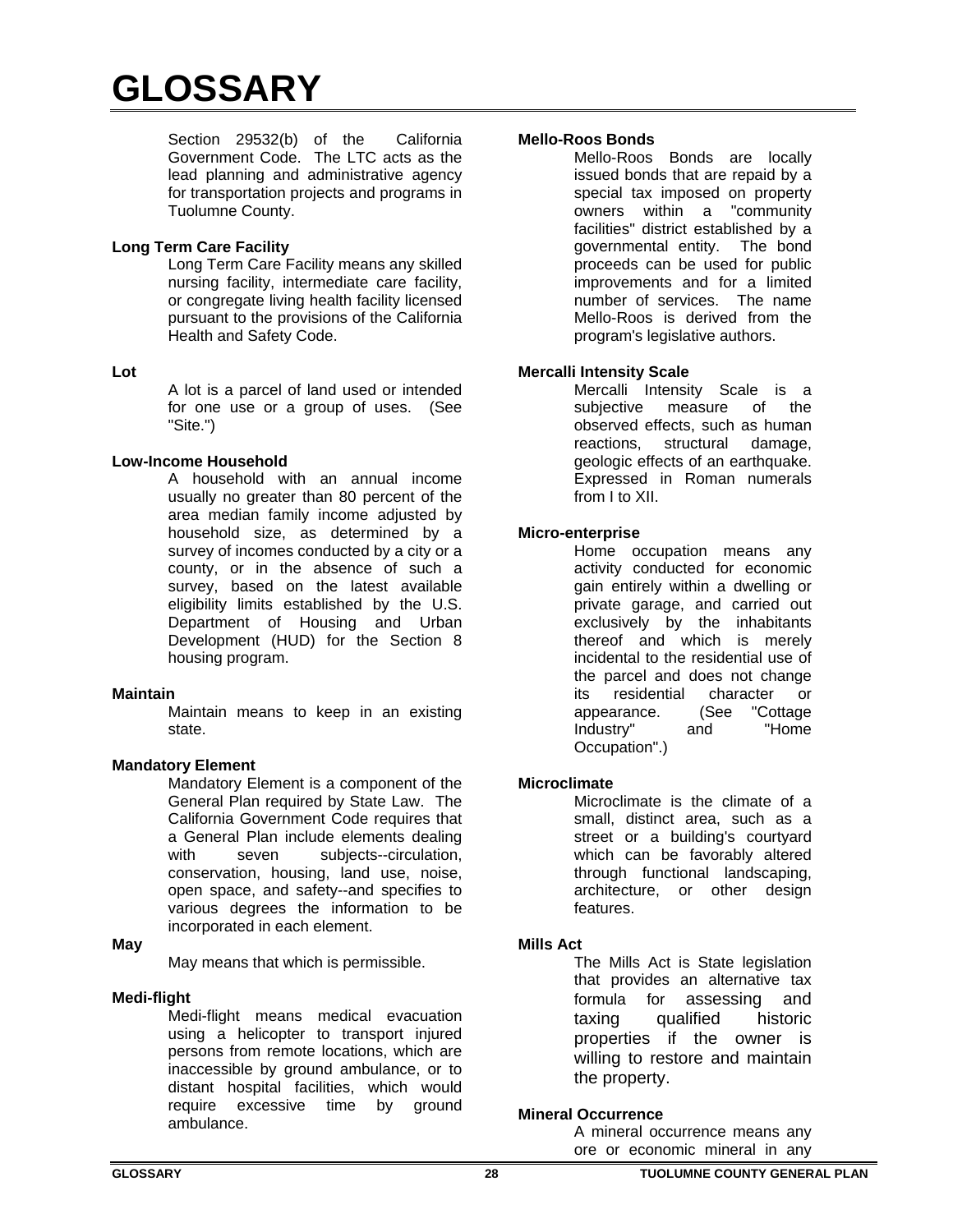concentration found in bedrock or as float; especially a valuable mineral in sufficient concentration to suggest further exploration.

## **Mineral Resource**

A mineral resource is a concentration of naturally occurring solid, liquid, or gaseous material in or on the Earth's crust in such form and amount that economic extraction of a commodity from the concentration is currently or potentially feasible.

# **Mineral Resource Classification**

A mineral resource is land on which known deposits of commercially viable mineral or aggregate deposits exist. This classification is applied to sites determined by the State Division of Mines and Geology as being a resource of regional significance, and is intended to help maintain the quarrying operations and protect them from encroachment of incompatible land uses.

## **Minimize**

Minimize means to reduce or lessen, but not necessarily to eliminate.

#### **Mining**

Mining is the act or process of extracting resources, such as coal, oil, or minerals, from the earth.

# **Mineral Preserve Zone (-MPZ)**

Mineral Preserve Zone is an overlay applied on other (primary) land use designations, whose purpose is to protect lands best suited for mineral or aggregate extraction from the encroachment of incompatible land uses and to preserve such land for resource production. [Resolution 25-99 adopted February 23, 1999]

# **Ministerial Decision**

A ministerial decision is an action taken by a governmental agency which follows established procedures and rules and does not call for the exercise of judgment in deciding whether to approve a project.

#### **Mitigate**

Mitigate means to ameliorate, alleviate, or avoid to the extent reasonably feasible.

#### **Mixed-use**

Mixed-use is a land use designation which allows properties to have various uses, such as office, commercial, institutional, and residential, combined in a single building or on a single site in an integrated development project with significant functional interrelationships and a coherent physical design. A "single site" may include contiguous properties.

## **Moderate-income Household**

A moderate-income household is a household with an annual income between the lower income eligibility limits and 120 percent of the area median family income adjusted by household size, usually as established by the U.S. Department of Housing and Urban Development (HUD) for the Section 8 housing program.

## **MRZ-2a**

MRZ-2a are areas underlain by mineral deposits where geologic data indicate that significant measured or indicated resources are present. As shown on the California Mineral Land Classification Diagram (Located at the end of the Mineral Resource Section), MRZ-2 is divided on the basis of both degree of knowledge and economic factors. Areas classified as MRZ-2a contain discovered mineral deposits that are either measured or indicated reserves as determined by such evidence as drilling records, sample analysis, surface exposure, and mine information. Land included in the MRZ-2a category is of prime importance because it contains known economic mineral deposits.

# **MRZ-2b**

MRZ-2b are areas underlain by mineral deposits where geologic information indicates that significant inferred resources are present. Areas classifies as MRZ-2b contain discovered mineral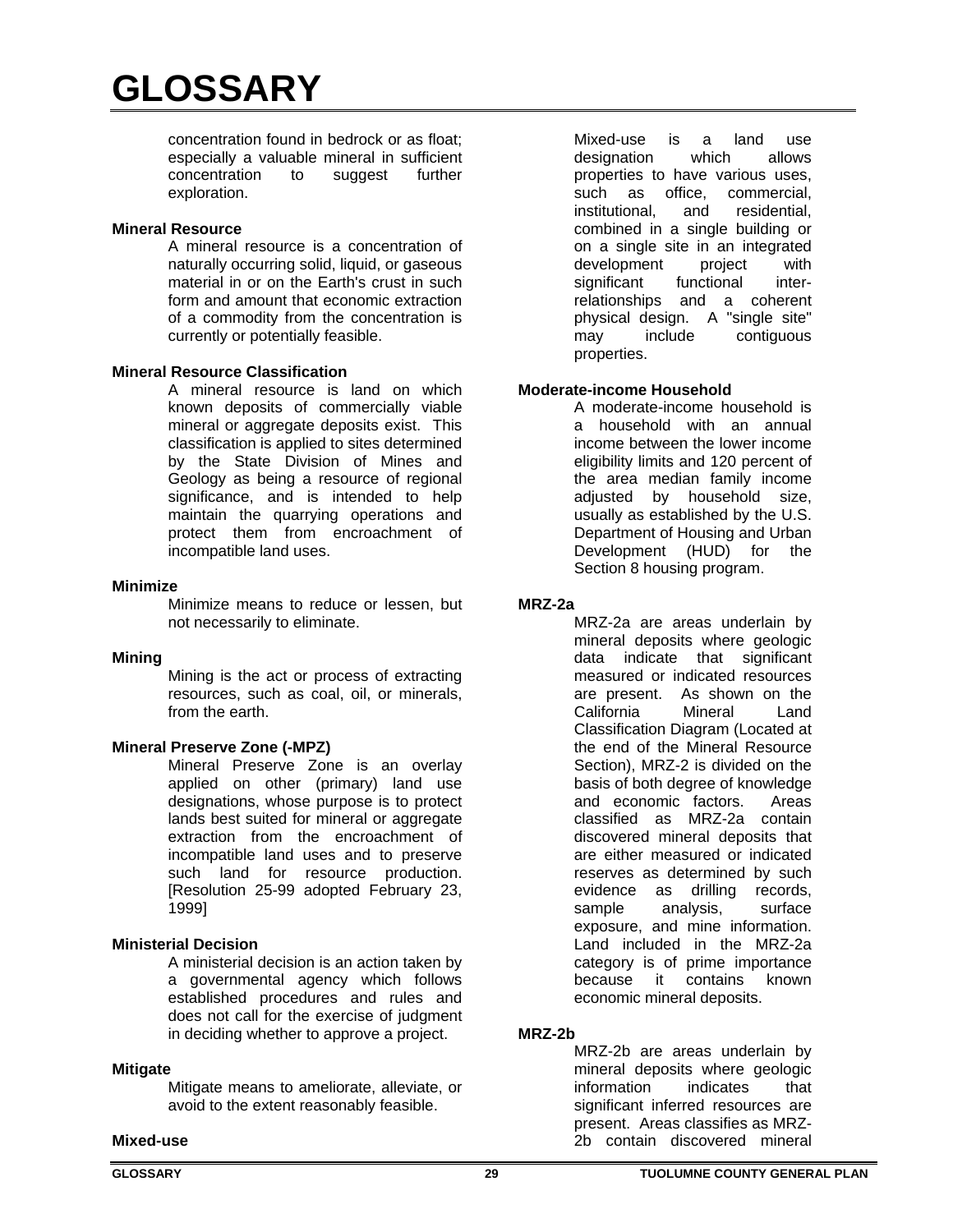deposits that are either inferred reserves as determined by limited sample analysis, exposure, and past mining history or are deposits that presently are sub-economic. Further exploration work and/or changes in technology or economics could result in upgrading areas classified MRZ-2b to MRZ-2a.

# **MRZ-3a**

MRZ-3a are areas containing known mineral occurrences of undetermined mineral resource significance. Further exploration work within these areas could result in the reclassification of specific localities into MRZ-2a or MRZ-2b categories. As shown on the California Mineral Land Classification Diagram located in the Conservation and Open Space Element, MRZ-3 is divided on the basis of knowledge of economic characteristics of the resources.

# **Multiplier Effect**

The multiplier effect is the recirculation of money through the economy which multiplies its impact on jobs and income. For example, money paid as salaries to industrial and office workers is spent on housing, food, clothes and other locallyavailable goods and services. This spending creates jobs in housing construction, retail stores (*e.g.,* grocery and drug stores) and professional offices. The wage paid to workers in those industries is again re-spent, creating still more jobs. Overall, one job in basic industry is estimated to create approximately one more job in non-basic industry.

# **Must**

Must means that which is mandatory.

# **National Ambient Air Quality Standards**

The National Ambient Air Quality Standards are the prescribed level of pollutants in the outside air that cannot be exceeded legally during a specified time in a specified geographical area.

# **National Environmental Policy Act (NEPA)**

NEPA is an act passed in 1974 establishing federal legislation for national environmental policy, a council on environmental quality, and the requirements for environmental impact statements.

# **National Fire Protection Association (NFPA)**

The National Fire Protection Association (NFPA) is an organization formed to promote the science and improve the methods of fire protection and prevention, electrical safety, and other related safety goals; to obtain and circulate information on these subjects; and to secure the cooperation of its members and the public in establishing proper safeguards against loss of life and property. Compliance with NFPA documents is required in the Tuolumne County Fire Safety Standards (Tuolumne County Ordinance Code, Chapter 15.20).

# **National Flood Insurance Program**

The National Flood Insurance Program is a federal program which authorizes the sale of federally subsidized flood insurance in communities where such flood insurance is not available privately.

# **National Historic Preservation Act**

The National Historic Preservation Act is a 1966 federal law that established a National Register of Historic Places and the Advisory Council on Historic Preservation, and which authorized grants-in-aid for preserving historic properties.

# **National Register of Big Trees**

The National Register of Big Trees is a publication by the American Forester's Association which includes the Bennett Juniper and the Douglas Picnic Area's Jeffrey Pine.

# **National Register of Historic Places**

The National Register of Historic Places is the official list. established by the National Historic Preservation Act, of sites, districts, buildings, structures, and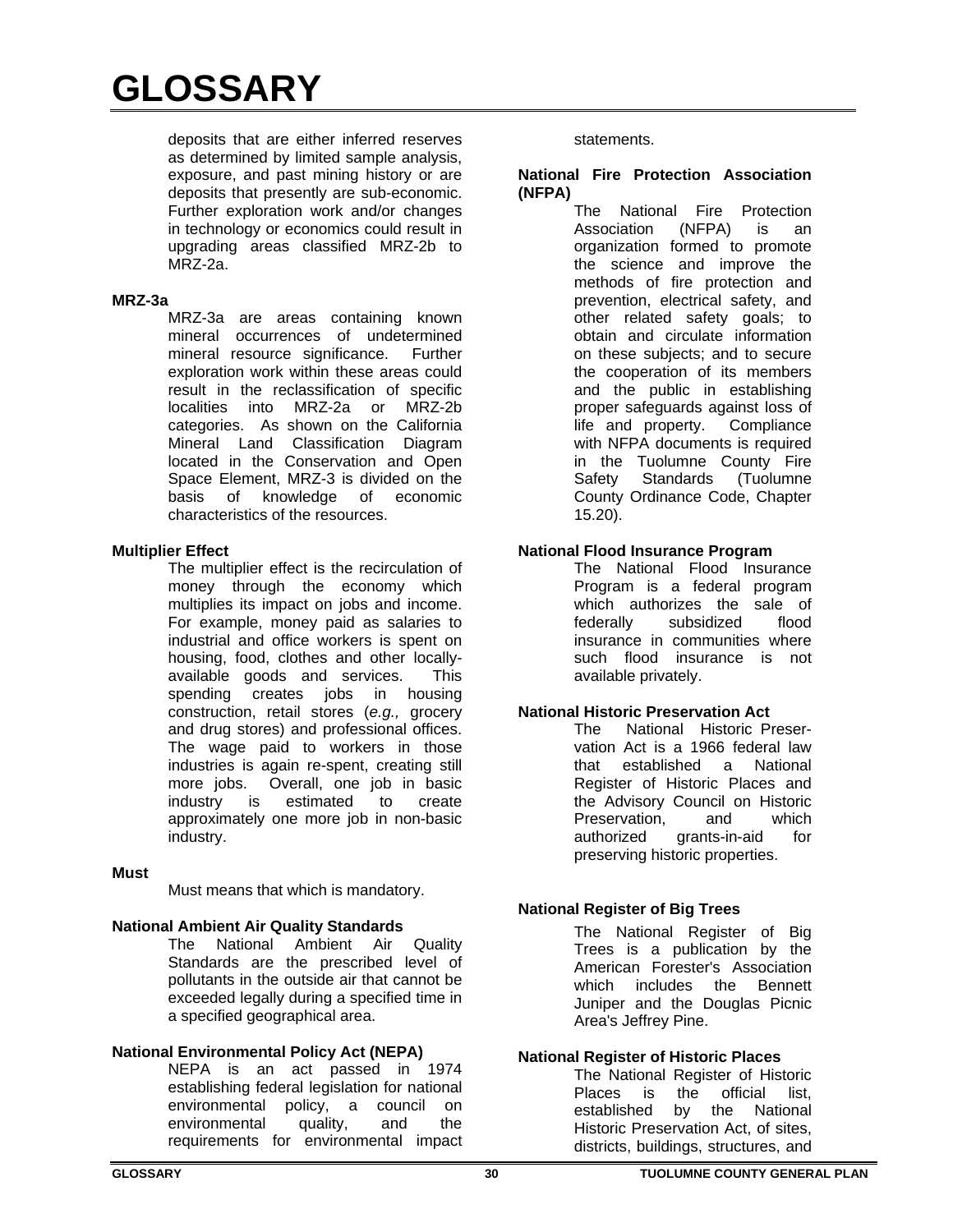objects significant in the nation's history or whose artistic or architectural value is unique.

**National Register Designation of 1** listed on the National Register

**National Register designation 2** determined eligible for listing by formal process involving federal agencies.

**National Register designation 3**-appears to be eligible for listing in the judgment of the person completing the form

**National Register designation 4**-might become eligible for listing

**National Register designation of 5** ineligible for listing, but of local interest and eligible for the Tuolumne County Register of Cultural Resources.

# **Natural State**

Natural state means the condition existing prior to development.

## **Necessary**

Necessary means essential or required.

## **Need**

Need means a condition requiring supply or relief. The County may act upon findings of need within or on behalf of the community.

#### **Neighborhood Park**

Neighborhood park means land intended to serve the recreation needs of people living or working within one-half mile radius of the park.

# **New Community**

New community means an area designated in the Tuolumne County General Plan for urban development for which a community plan must be prepared and adopted prior to development.

# **Nitrogen Oxide(s)**

Nitrogen oxide(s) is a reddish brown gas that is a byproduct of combustion and ozone formation processes. Often referred to as NOX, this gas gives smog its "dirty air" appearance.

#### **Noise**

Noise is any sound which is undesirable

because it interferes with speech and hearing, or is intense enough to damage hearing, or is otherwise annoying. Noise, simply, is "unwanted sound."

### **Noise Attenuation**

Noise attenuation means the reduction of the level of noise source using a substance, material, or surface, such as earth berms and/or solid concrete walls.

## **Noise Contour**

Noise contour is a line connecting points of equal noise level as measured on the same scale. Noise levels greater than the 60  $L_{dn}$  contour (measured in dBA) require noise attenuation in conjunction with development of noise sensitive land uses.

# **Noise Element**

Noise Element is one of the seven State-mandated elements of a local general plan; it assesses noise levels of highways and freeways, local arterials, railroads, airports, local industrial plants, and other ground stationary sources, and adopts goals, policies, and implementation programs to reduce the community's exposure to noise.

# **Noise Sensitive Uses**

Noise sensitive uses are those land uses that involve activities where excessive noise levels could cause adverse health effects or disrupt activity. Noise sensitive uses include urban residential land uses, transient lodging, schools, theaters, churches, hospitals, nursing homes and other similar uses.

# **Non-attainment**

Non-attainment means the condition of not achieving a desired or required level of performance. Frequently used in reference to air quality.

# **Non-conforming Use**

Non-conforming use is a use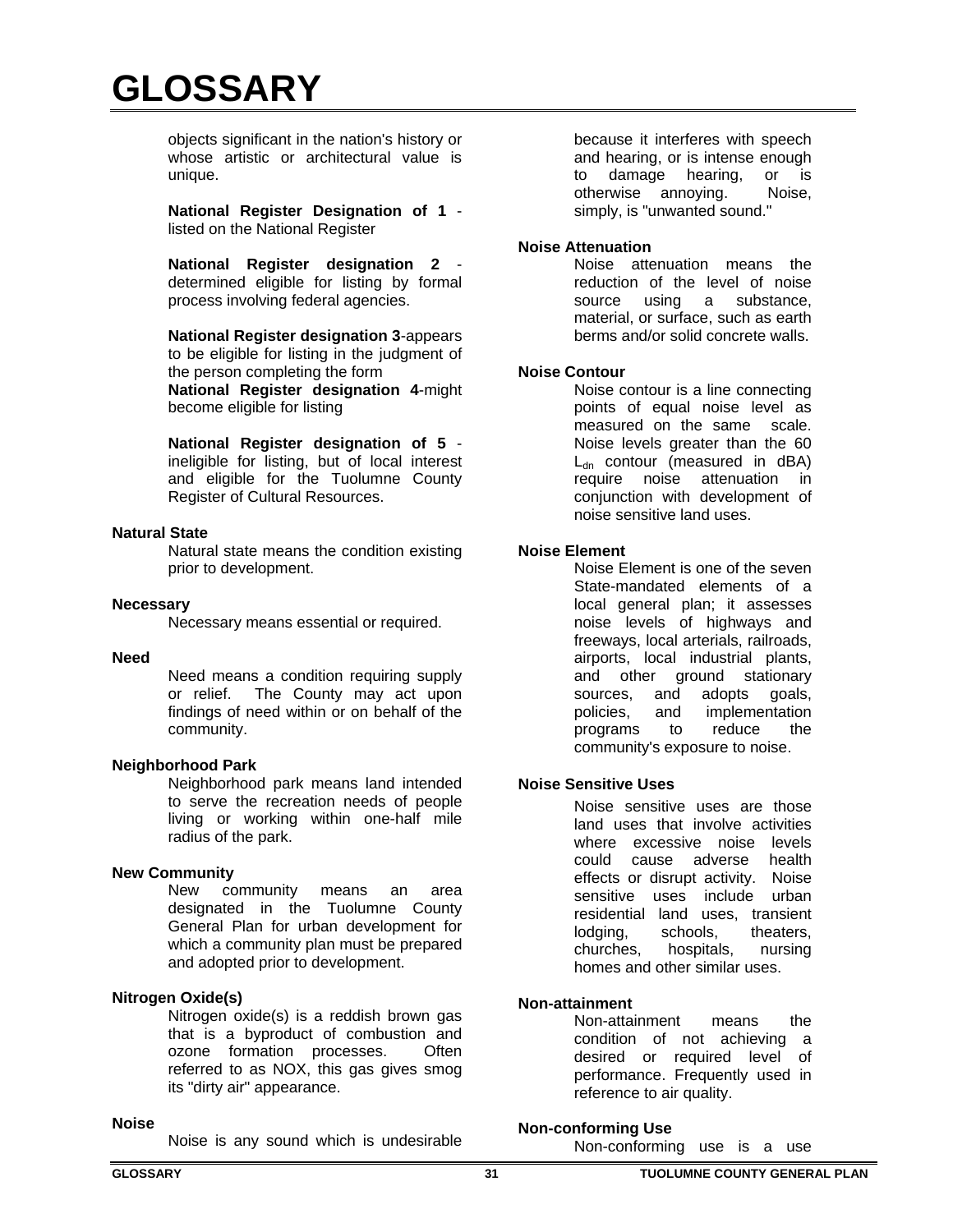which was valid when brought into existence, but by subsequent regulation becomes no longer conforming. "Nonconforming use" is a generic term and includes (1) non-conforming structures (by virtue of size, type of construction, location, or proximity to other structures), (2) non-conforming use of a conforming building, (3) non-conforming use of a nonconforming building, and (4) nonconforming use of land. Non-conforming uses are permitted to continue for a designated period of time, subject to certain restrictions.

# **Nontransient-noncommunity Water System**

The Nontransient-noncommunity Water System is a public water system that is not a community water system and that regularly serves at least the same 25 persons over 6 months of the year. An example would be an office building served by a wall that provides water supply to the same group of people daily during working hours. (Section 64400.80 of the California Code of Regulations)

#### **Notice**

A Notice is a legal document announcing the opportunity for the public to present their views to an official representative or board of a public agency concerning an official action pending before the agency.

# **Open Space Element**

An Open Space Element is one of the seven State-mandated elements of a local general plan; it contains an inventory of privately and publicly owned open-space lands, adopted goals, policies, and implementation programs for the conservation and management of open space lands.

# **Open Space Land**

Open space land is any parcel or area of land or water which is essentially unimproved and devoted to a use for the purposes of (1) the preservation of natural resources, (2) the managed production of resources, (3) outdoor recreation, or (4) public health and safety.

# **Ordinance**

An ordinance is a law or regulation set forth and adopted by the County of Tuolumne.

# **Outdoor Activity Areas**

Outdoor activity areas are areas such as, patios, decks, balconies, outdoor eating areas, swimming pool areas, yards of dwellings and other areas which have been designated for outdoor activities and recreation.

# **Outer Approach Zone**

An Outer Approach Zone means airspace in which an air-traffic controller initiates radar monitoring for incoming flights approaching an airport.

# **Ozone**

Ozone is a tri-atomic form of oxygen  $(O_3)$  created naturally in the upper atmosphere by a photochemical reaction with solar ultraviolet radiation. In the lower atmosphere, ozone is a recognized air pollutant that is not emitted directly into the environment, but is formed by complex chemical reactions between oxides of nitrogen and reactive organic compounds in the presence of sunlight, and becomes a major agent in the formation of smog.

# **Parcel**

Parcel means a lot, unit or tract of real property which is legally separate from any adjacent property.

# **Parks**

Parks are open space lands whose primary purpose is recreation.

# **Patrol Person**

Patrol person is a sworn law enforcement officer of the Tuolumne County Sheriff's Department.

# **Peak Hour/Peak Period**

Peak Hour/Peak Period is for any given roadway, a daily period during which traffic volume is highest, usually occurring in the morning and evening commute periods.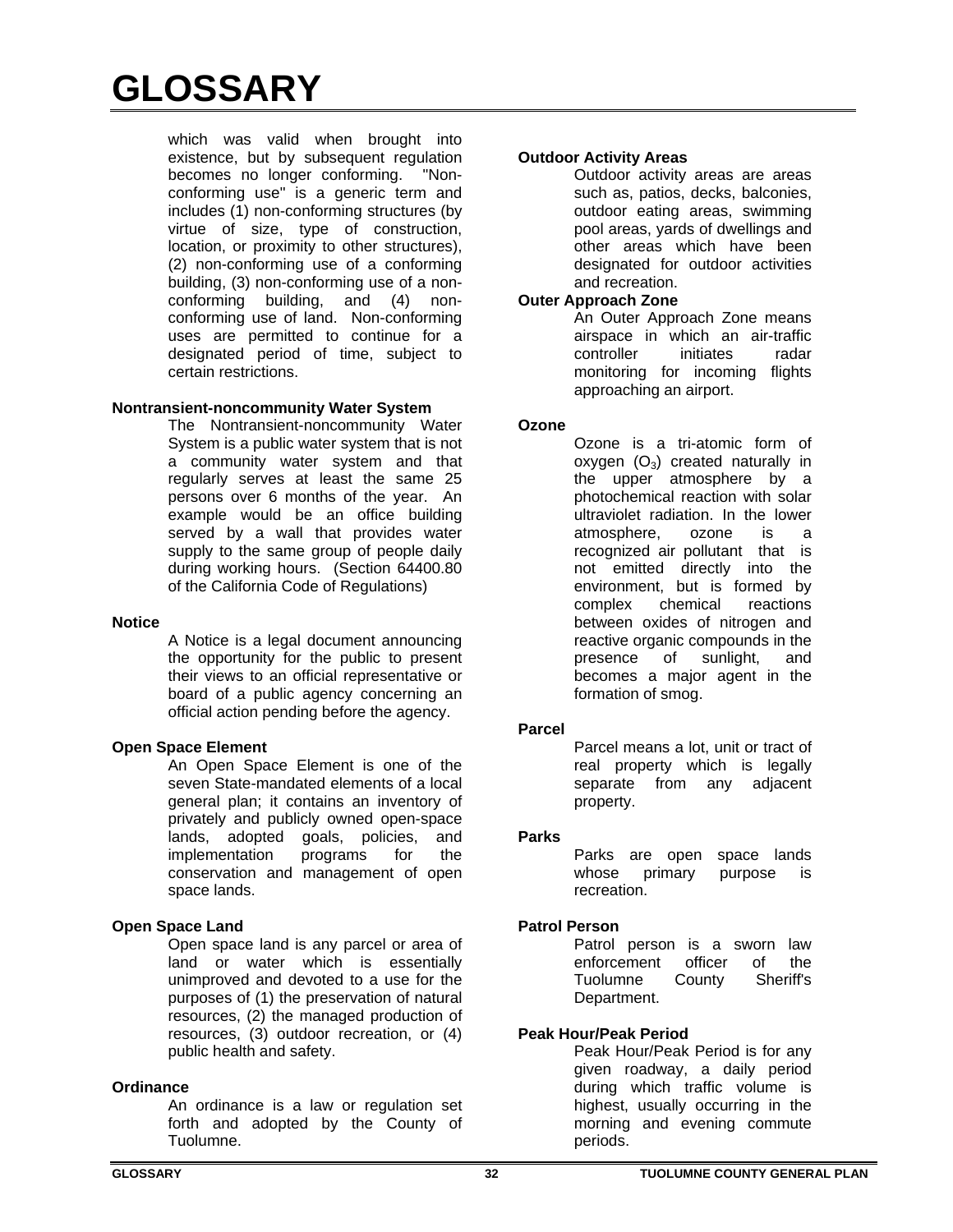#### **Perennial stream**

A perennial stream is a stream channel that carries water the year round, being fed by a fairly stable groundwater flow. May be small or large, however when large, it may be referred to as a river.

# **Performance Standards**

Performance standards are zoning regulations that permit uses based on a particular set of standards of operation rather than one particular type of use. Performance standards typically provide specific criteria such as limiting noise, air pollution, fire hazards, wastes, traffic impacts, and visual impact.

## **Policy**

Policy means a specific statement in which the legislative body expresses a clear commitment to take a particular course of action.

## **Pollutant**

Pollutant means any introduced gas, liquid, or solid that makes a resource unfit for its normal or usual purpose.

# **Pollution**

Pollution means the presence of matter or energy whose nature, location, or quantity produces undesired environmental effects.

# **Pollution, Non-Point**

Non-point pollution refers to sources for pollution which are less definable and usually cover broad areas of land, such as agricultural land with fertilizers which are carried from the land by runoff, or automobiles.

# **Pollution, Point**

Point pollution refers to water quality, a discrete source from which pollution is generated before it enters receiving waters, such as a sewer outfall, or an industrial waste pipe.

# **Poverty Level**

Poverty level means, as used by the U.S. Census, families and unrelated individuals classified as being above or below the poverty level based on a poverty index which provides a range of income cutoffs or "poverty thresholds" varying by size of family, number of children, and age of

householder. The income cutoffs are updated each year to reflect the change in the Consumer Price Index.

## **Prehistoric**

Prehistoric means pre 1750.

### **Preserve**

Preserve means (1) An area in which beneficial uses in their present condition are protected; for example, a nature preserve or an agricultural preserve. (See "Agricultural Preserve"), (2) To keep safe from destruction or decay; to maintain or keep intact. (See Maintain)

## **Principle**

Principle is an assumption, fundamental rule, or doctrine that will guide general plan policies, and implementation programs. "Adjacent land uses should be compatible with one another" is an example of a principle.

# **Principal Dwelling**

Principal dwelling means a single family detached dwelling that generally is established first and is the largest dwelling on a parcel.

# **Program**

Program means an action, activity, or strategy carried out in response to adopted policy to achieve a specific goal or objective. Policies and programs establish the "who," "how" and "when" for carrying out the "what" and "where" of goals and objectives.

# **Pro Rata**

Pro rata refers to the proportionate distribution of something to some thing or some group, such as the cost of infrastructure improvements associated with new development apportioned to the users of the infrastructure on the basis of projected use.

#### **Protect**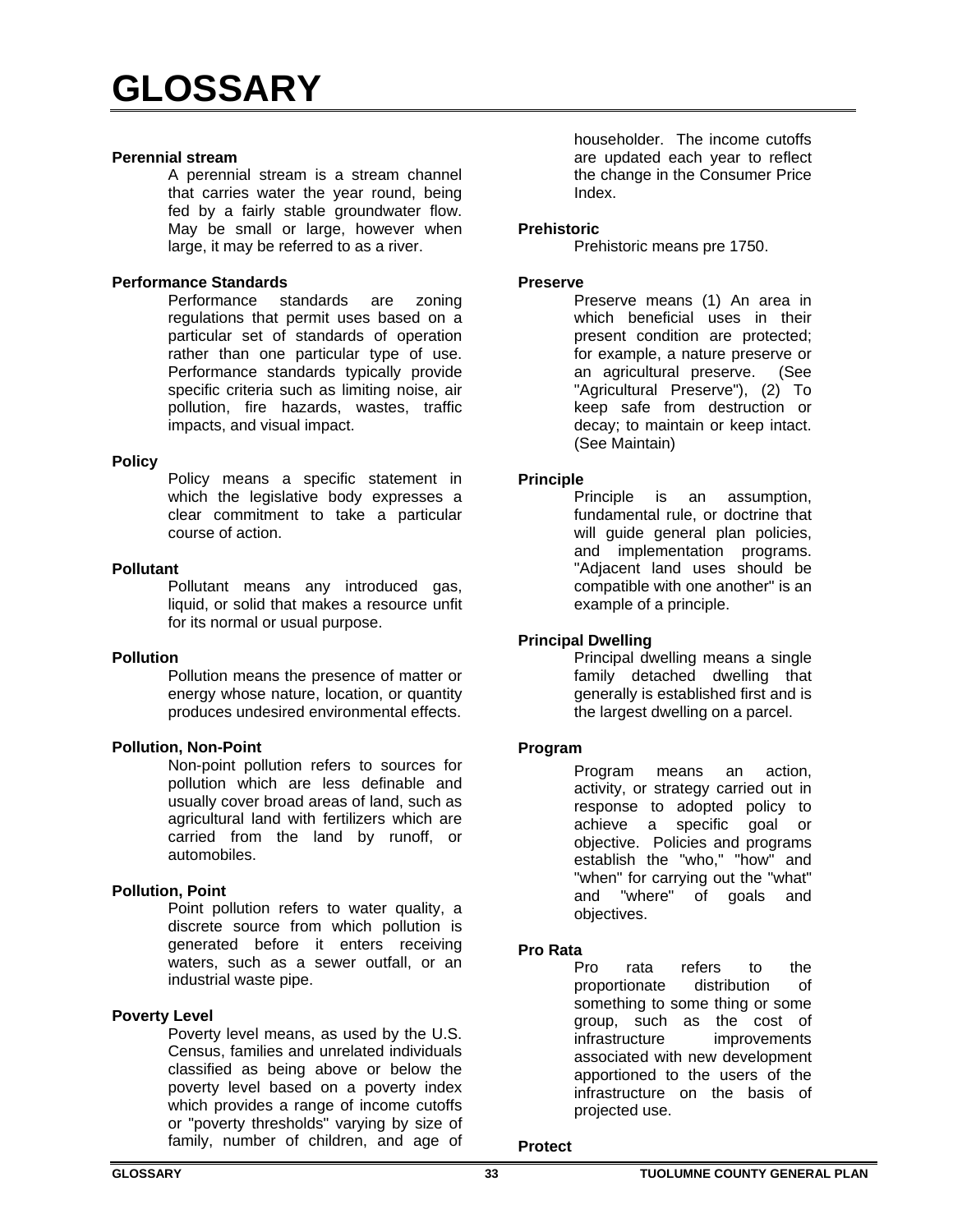Protect means to maintain and preserve beneficial uses in their present condition as nearly as possible.

## **Public Agency**

Public agency means any city, county, city and county, special district or other political subdivision of the State, including a joint powers entity created pursuant to Chapter 5 (commencing with Section 6500) of Division 7 of Title 1 of the California Government Code.

## **Public and Quasi-public Facilities**

Public and quasi-public facilities means institutional, academic, governmental and community service uses, either publicly owned or operated by non-profit organizations.

## **Public Sewer System**

A public sewer system is a community or regional system for the collection, treatment and disposal of sewage which meets all applicable State and local laws.

## **Public Utility**

Public utility means any agency that, under public franchise or ownership, or under certificate of convenience and necessity, or by grant of authority by a governmental agency, provides the public with electricity, gas, heat, steam, communication, transportation, water, sewage collection, or other similar service.

# **Public Water Distribution System**

A Public Water Distribution System is a public water system that is either publicly or privately owned, and distributes water from a common source or sources to multiple residences or facilities. Public water systems which provide water to single or a very small number of facilities, such as transient-noncommunity water systems or nontransient-noncommunity water systems are not considered public water distribution systems. Community water systems, utility districts, private water companies regulated by the Public Utilities Commission (PUC) and similar examples of public water systems are considered public water distribution systems.

#### **Public Water System**

A public water system is a system of

obtaining water from a groundwater or surface water source, storing, and distributing the water to customers either paying-or non-paying, usually after some sort of treatment to render the water portable. A system that provides water for a total of four or less residential households is not considered a public water system. Systems which distribute water to greater than four residential households, community water systems, transient-noncommunity water systems and nontransientnoncommunity water systems are all examples of public water systems.

## **Qualified Professional**

A qualified professional is a professional qualified to perform cultural resource investigations for Tuolumne County as specified in the Professional Standards Appendix.

#### **Rare, Threatened or Endangered Species**

Rare, threatened or endangered species means a species of animal or plant listed in: Sections 670.2 or 670.5, Title 14, California Administrative Code; or Title 50, Code of Federal Regulations, Section 17.11 or Section 17.2. pursuant to the Federal Endangered Species Act designating species as rare, threatened, or endangered.

## **Reclamation**

Reclamation is the reuse of resources, usually those present in solid wastes or sewage.

### **Recognize**

Recognize means to officially (or by official action) identify or perceive a given situation.

#### **Recreation, Active**

Active recreation is a type of activity which requires the use of organized play areas including, but not limited to, softball, baseball, football and soccer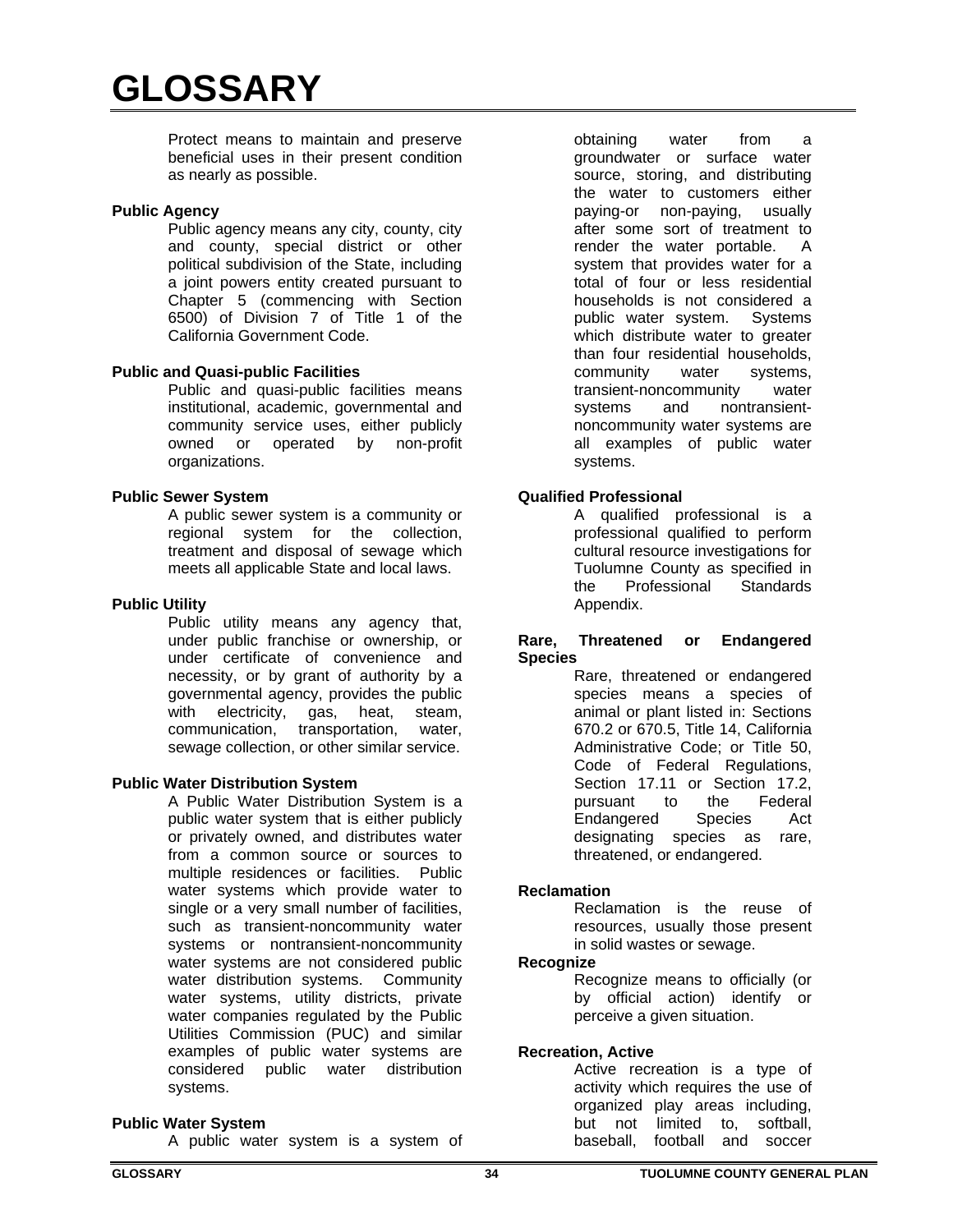fields, tennis and basketball courts and various forms of children's play equipment.

#### **Recreation, Passive**

Passive recreation is a type of activity which does not require the use of organized play areas.

## **Recycle**

Recycle is the process of extraction and reuse of materials from waste products.

## **Recycling Market Development Zone**

The recycling market development zone is an area created by a community for the purposes of attracting industry which manufactures products from recycled materials.

## **Redevelop**

Redevelop means to demolish existing buildings; or to increase the overall floor area existing on a property; or both; irrespective of whether a change occurs in land use.

#### **Regional**

Regional pertains to activities or economics at a scale greater than that of a single jurisdiction, and affecting a broad geographic area.

# **Regional Housing Needs Plan**

The Regional Housing Needs Plan is a qualification by a Council of Government (COG) or by HCD of existing and projected housing need, by household income group, for all localities within a region.

## **Regional Park**

A regional park is a park typically 150-500 acres in size focusing on activities and natural features not included in most other types of parks and often based on a specific scenic or recreational opportunity.

# **Regional Transportation Plan (RTP)**

The Regional Transportation Plan (RTP) is prepared pursuant to Chapter 2.5 (Sections 65080 et sequitur) of the California Government Code and serves as the base document for all transportation planning in Tuolumne County. The RTP is updated biennially and establishes policy direction for all

transportation projects and programs in the County.

### **Regulation**

Regulation means a rule or order prescribed for managing government.

### **Rehabilitation, Needing**

Needing rehabilitation refers to a housing unit which in its present state endangers the health, safety, or welfare of its occupants; is economically feasible to repair.

#### **Residential, Multiple Family**

Multiple family residential is usually three or more dwelling units on a single site, which may be in the same or separate buildings.

## **Residential, Single Family**

Single family residential is a single dwelling unit on a building site.

# **Response Time**

Response time is the time required for fire protection equipment (fire, law enforcement, ambulance) to arrive at the scene of an emergency call (when an emergency dispatcher has obtained sufficient information, such as call back number, location, and symptom(s)/type of incident so that a proper dispatch can be determined and made) to arrive at the scene. The time of arrival is defined as the time at which the responding personnel and equipment is not greater than 200 feet from the location of the incident and/or has checked into a staging area.

#### **Restore**

Restore means to renew, rebuild, or reconstruct to a former state.

#### **Restrict**

Restrict means to check, bound, or decrease the range, scope, or incidence of a particular condition.

#### **Retail Leakage**

Retail leakage is the difference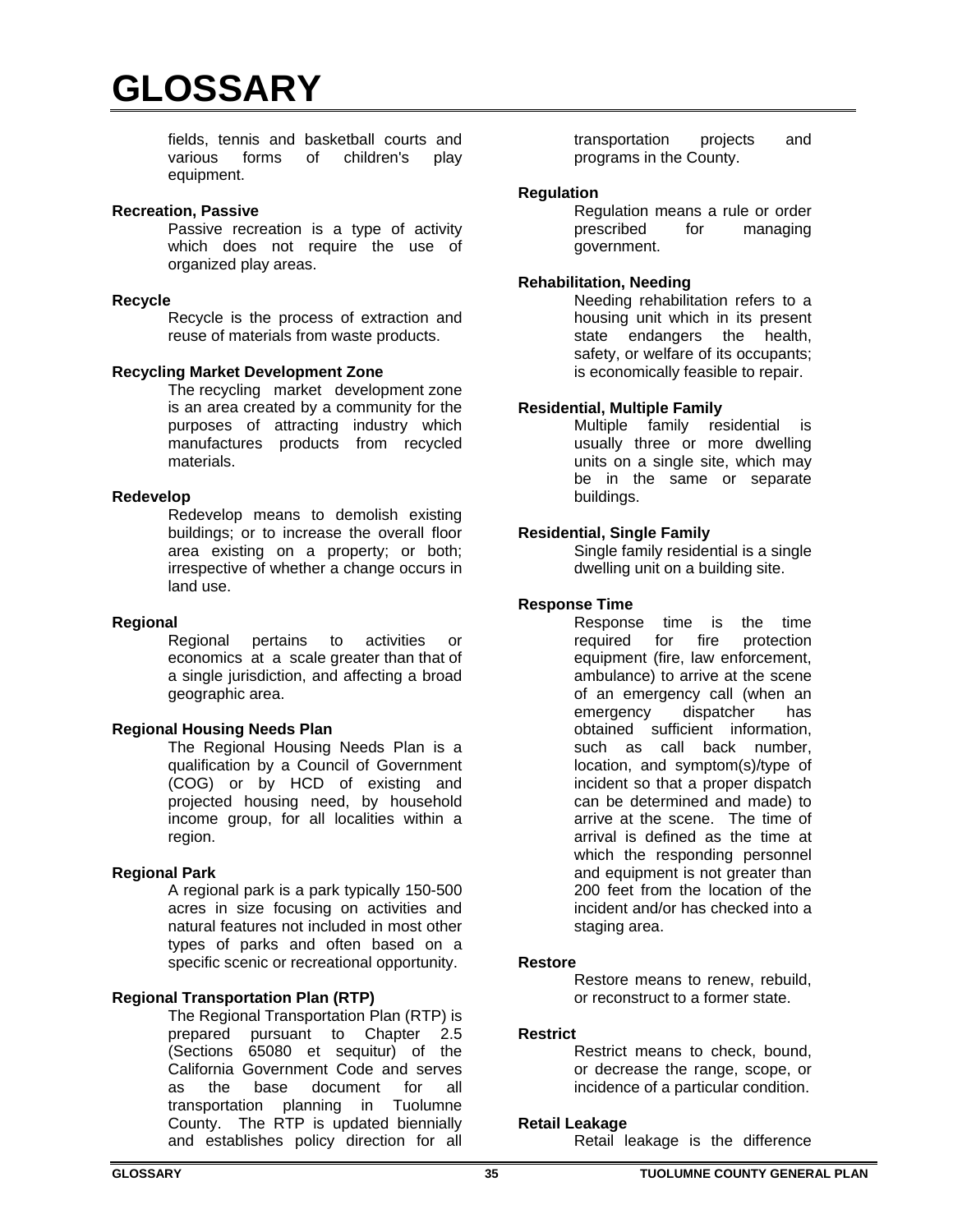between actual retail sales and the total estimated retail spending of residents, as well as second homeowners and visitors.

### **Retrofit**

Retrofit means to add materials and/or devices to an existing building or system to improve its operation or efficiency. Buildings have been retrofitted to use solar energy and to strengthen their ability to withstand earthquakes, for example.

# **Revolving Loan Fund**

A revolving loan fund is usually a government sponsored loan program in which specific amount of public funds are set aside to make loans for specific purposes. As loans are repaid, the funds are loaned out again.

## **Rezoning**

Rezoning means an amendment to the map and/or text of a zoning ordinance to effect a change in the nature, density, or intensity of uses allowed in a zoning district and/or on a designated parcel or land area.

# **Richter Scale**

The Richter Scale is a measure of the size of energy release of an earthquake as its source. The scale is logarithmic; the wave amplitude of each number on the scale is 10 times greater than that of the previous whole number.

#### **Rideshare**

Rideshare means a travel mode other than driving alone, such as buses, rail transit, carpools, and vanpools.

# **Ridgeline**

Ridgeline means a line connecting the highest points along a ridge and separating drainage basins or small-scale drainage systems from one another.

# **Right-of-way**

Right-of-way means a strip of land occupied or intended to be occupied by certain transportation and public use facilities, such as roadways, railroads, and utility lines.

# **Riparian Habitat or Community**

Riparian habitat means the land, plants and animal life bordering a stream, river or lake. The riparian community is defined

as coinciding with the 100-year flood plain of a water body.

### **Risk**

Risk means the danger or degree of hazard or potential loss.

### **River**

A river is a relatively large perennial stream, main stream, or larger branches of a drainage system.

## **Road, Through**

Through road means an arterial road, a collector road, or any other road or road segment on which it is possible to enter at one end via any route from an arterial or collector road and to depart at the other end and reach an arterial or collector road without retracing any portion of the ingress route, with all portions of the ingress/egress route meeting the minimum design standards for roadways as established by the County of Tuolumne.

# **Roadways, Functional System**

Functional System of Roadways refers to Tuolumne County's network of transportation routes which are classified as follows:

# **Rural Principal Arterial**

Rural principal arterial refers to a network of routes functioning primarily for the movement of through traffic, usually on continuous routes, with trip length and capacities suitable for substantial statewide of interstate travel. The State Department of Transportation is the agency responsible for improving and maintaining these routes.

# **Rural Minor Arterial**

Rural minor arterial functions in conjunction with the principal major arterials to form a network providing high speed, high volume travel corridors for movement between traffic generators such as cities, large towns and resort areas and uninterrupted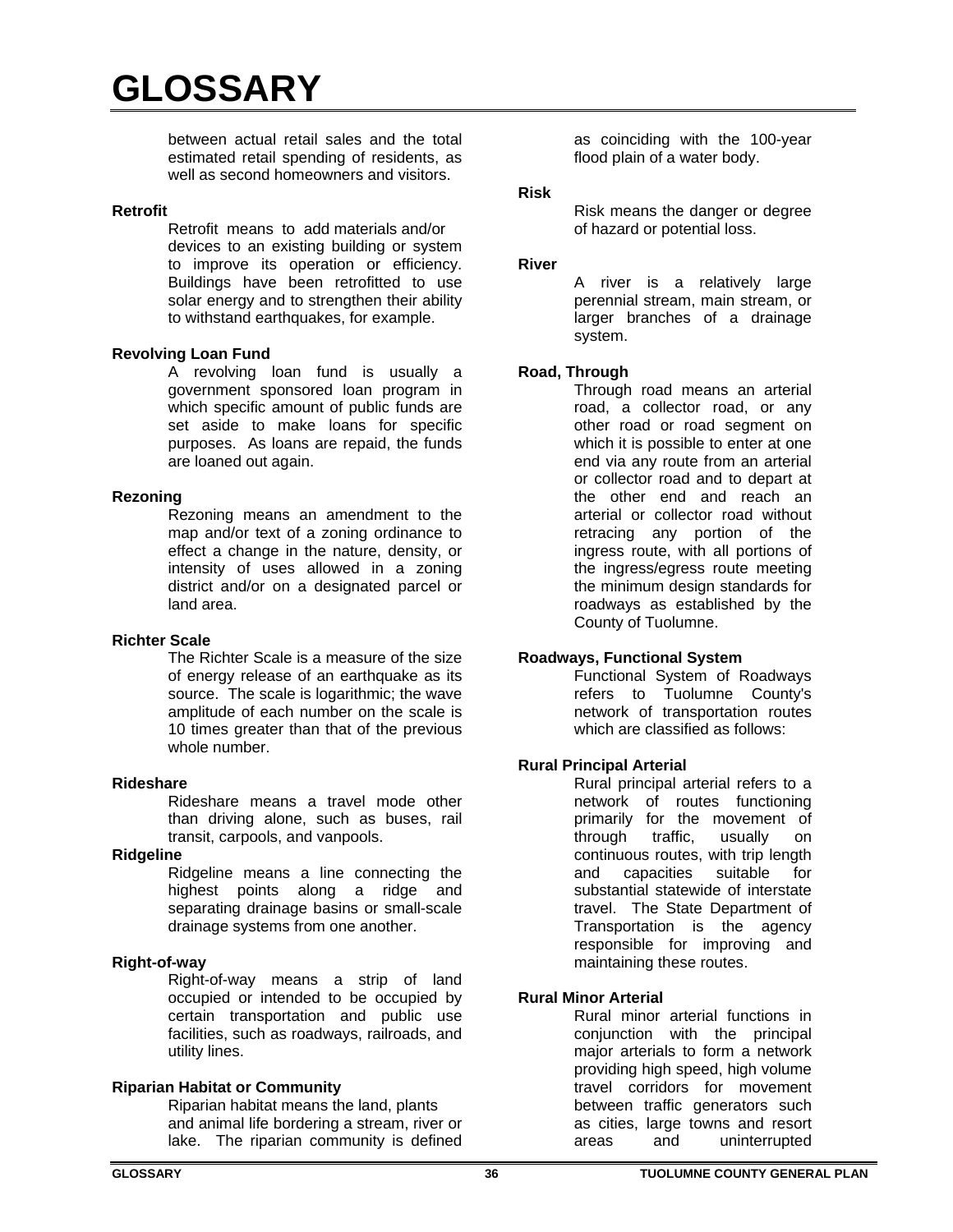intercounty travel. Rural minor arterials are spaced consistent with population density to provide a relatively high level of service to all developed areas of the State. The State Department of Transportation is the agency responsible for improving and maintaining these routes.

# **Rural Collector**

Rural collector routes provide service between local roads and the arterial system and are primarily important for intracounty travel. These routes are subclassified as follows:

# *Major Collector*

Major collector routes function as corridors for through traffic within local areas providing service to towns and other major traffic generators within the County which are not directly served by the arterial system. They also serve to link minor collectors and local access roads with nearby towns and communities or the arterial system.

# *Minor Collector*

Minor collector routes generally serve lower density areas and therefore, do not have the traffic volume that major collectors do. Minor collector routes often serve to funnel traffic from groups of local roads onto the major collectors and arterial routes. Minor collectors should be spaced to bring all developing areas of the County within reasonable distance of major collectors or arterial routes.

# *Rural Local Road*

Rural local roads provide direct access to residential property and other areas which are not directly served by the collector or arterial system. Local roads make up a major portion of the County's functional system of roadways, accounting for<br>approximately 370 miles. Rural local approximately 370 miles. roads are all those County roads not classified under the Arterial or Collector categories.

# **Runoff**

Runoff refers to that portion of rain or snow which does not percolate into the ground and is discharged into streams instead.

# **Rural**

Rural means areas generally characterized by agricultural, timberland, open areas, and residential development that is less than one dwelling unit per two acres.

# **Safety Element**

The Safety Element is one of the seven State-mandated elements of a local general plan; it contains adopted goals, policies, and implementation programs for the protection of the community from any unreasonable risks associated with seismic and geologic hazards, flooding, and wildland and urban fires. Many Safety Elements also incorporate a review of police needs, facilities, and services.

# **Sanitary Landfill**

Sanitary landfill means the controlled placement of refuse within a limited area, followed by compaction and covering with a suitable thickness of earth and other containment material.

# **Sanitary Sewer**

A sanitary sewer is a system of subterranean conduits which carries refuse liquids or waste matter to a plant where the sewage is treated, as contrasted with storm drainage systems (which carry surface water) and septic tanks or leach fields (which hold refuse liquids and waste matter on-site).

# **Scenic Quality**

Scenic quality is the tangible and intangible elements of a vista which contribute to its appearance. Vegetation (especially large trees), geological formations, rolling hills, old barns, openness, rock walls, canyons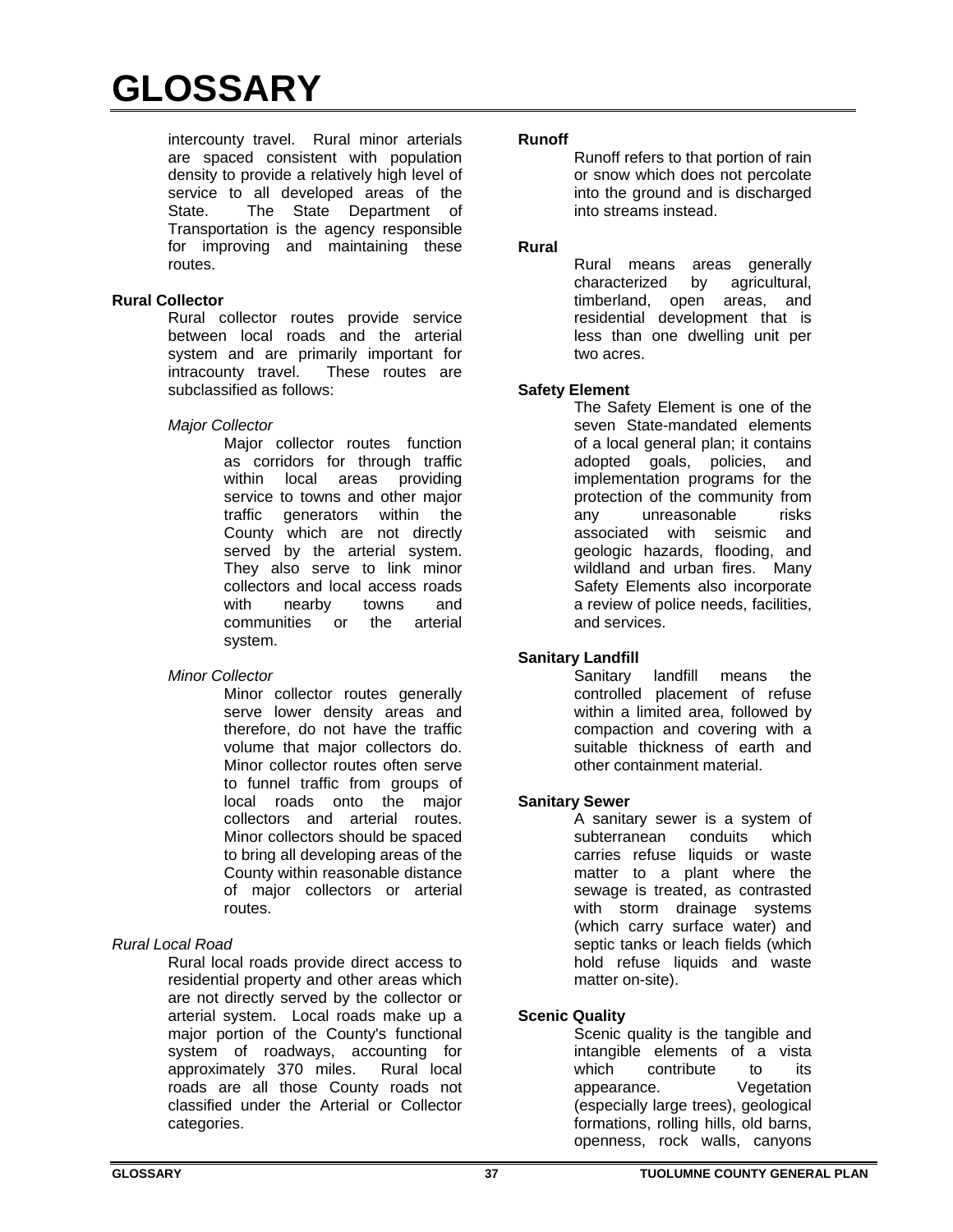and other topographic features are a few of the elements which contributed to scenic quality.

## **Scenic Route**

Scenic Route means a highway which, in addition to its transportation function, provides opportunities for the enjoyment of natural and man-made scenic resources and access or direct views to areas or scenes of exceptional beauty or historic or cultural interest.

## **Second Unit**

Second unit means a self-contained living unit in addition to, the primary residential unit on a single lot

## **Secretary of the Interior's Standards and Guidelines**

The Secretary of the Interior's Standards and Guidelines are the standards and guidelines prepared by the U.S. Department of the Interior, National Park Service, for rehabilitating, preserving, identifying, evaluating, registering, reviewing and managing cultural resources. Please refer to the References Appendix for a complete list of the Secretary of the Interior's Standards and Guidelines.

# **Section 8 Rental Assistance Program**

Section 8 is a federal (HUD) rent-subsidy program that is one of the main sources of federal housing assistance for lowincome households. The program operates by providing "housing assistance payments" to owners, developers, and public housing agencies to make up the difference between the "Fair Market Rent" of a unit (set by HUD) and the household's contribution toward the rent, which is calculated at 30 percent of the household's adjusted gross monthly income (GMI). "Section 8" includes programs for new construction, existing housing, and substantial or moderate housing rehabilitation.

# **Sections 8, 23, 202, 502 and 515**

These sections are Federal Housing Programs which serve the following functions:

*Sections 8 & 23* - provides assistance to renters;

| Section 202 - | direct loans for elderly or |  |  |
|---------------|-----------------------------|--|--|
|               | disabled housing;           |  |  |

- *Section 502* rural home ownership assistance program;
- *Section 515 -* rural rental assistance program.

#### **Seiche**

Seiche means an earthquakegenerated wave in an enclosed body of water such as a lake, reservoir, or bay.

#### **Seismic**

Seismic means caused by or subject to earthquakes or earth vibrations.

## **Seismic Ground Response Zone**

Seismic ground response zone is an area in which a uniform level of relatively strong ground shaking can be expected to occur from a given earthquake. The level of ground shaking would vary with the magnitude of the earthquake and its distance from the zone.

#### **Seniors**

Seniors generally means persons age 62 and older, but senior housing developments may use age 55 as the qualifying criterion.

#### **Sensitive Watershed**

A sensitive watershed is one that has been officially designated, subject to a nomination, as sensitive pursuant to Title 14 of the California Code of Regulations (Sections 916.8, 936.8 or 956.8). Sensitive watersheds normally are associated with drinking water resources.

#### **Septic System**

A septic system is a sewagetreatment system that includes a settling tank through which liquid sewage flows and in which solid sewage settles and is decomposed by bacteria in the absence of oxygen. Septic systems are often used for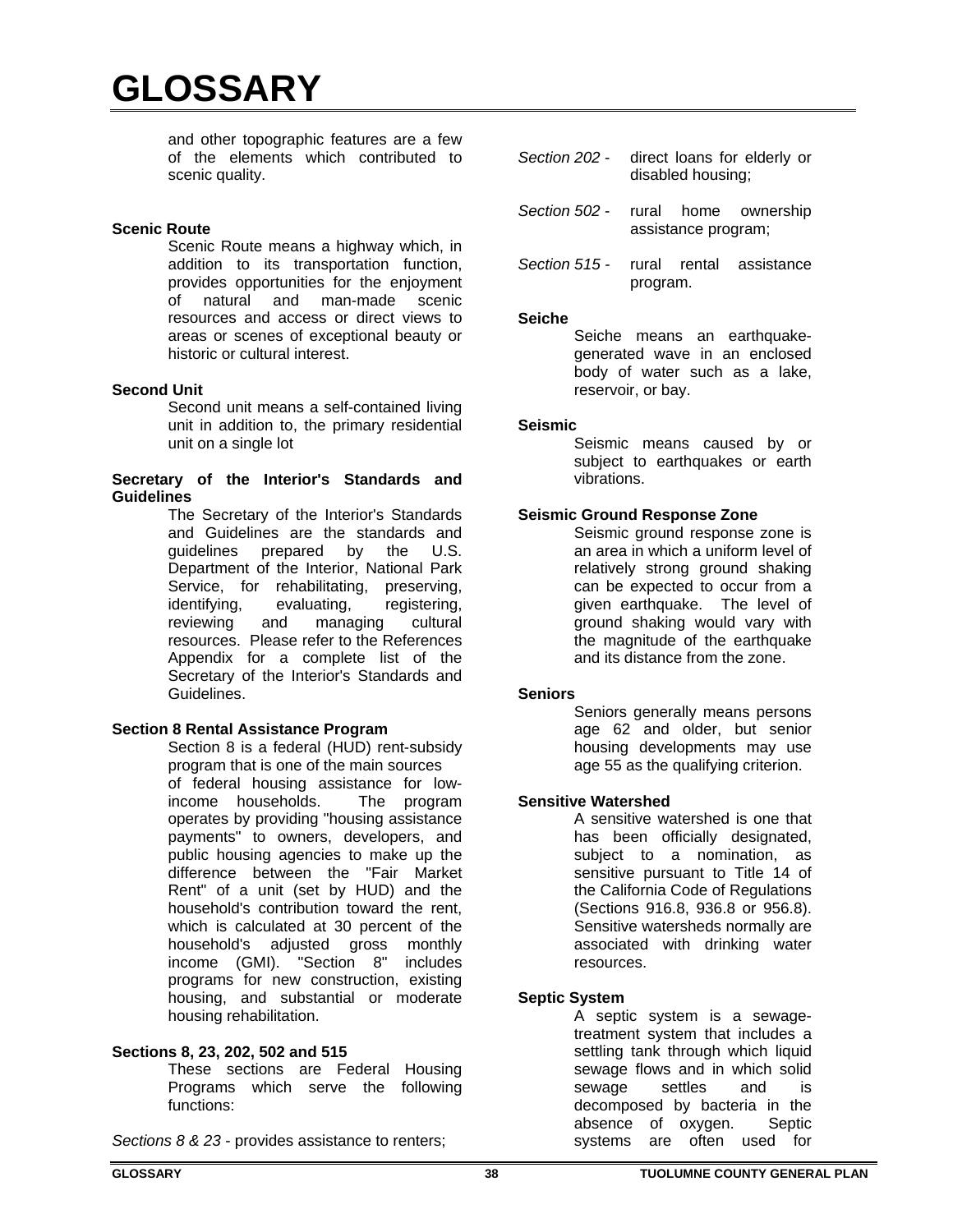individual home waste disposal where an urban sewer system is not available.

# **Service Corps. of Retired Executives (SCORE)**

 The Service Corps. of Retired Executives (SCORE) is management assistance for small businesses provided by retired business people who are identified and registered by the Small Business Administration to provide such services.

## **Setback**

Setback means the distance from a parcel boundary or property line to the nearest exterior wall of the building.

# **Settlement**

Settlement means (1) the drop in elevation of a ground surface caused by settling or compacting, (2) the gradual downward movement of an engineered structure due to compaction. *Differential* settlement is uneven settlement, where one part of a structure settles more or at a different rate than another part.

## **Shall**

Shall means that which is obligatory or necessary.

# **Shared Living**

Shared living means the occupancy of a dwelling unit by persons of more than one family in order to reduce housing expenses and provide social contact, mutual support, and assistance. Shared living facilities serving six or fewer persons are permitted in all residential districts by Section 1566.3 of the California Health and Safety Code.

# **Shopping Center**

Shopping center means a group of commercial establishments, planned, developed, owned, or managed as a unit, with common off-street parking provided on the site.

#### **Should**

Should signifies a directive to be honored if at all possible.

# **Sign**

Sign means any representation (written or pictorial) used to convey information, or to identify, announce, or otherwise direct attention to a business, profession, commodity, service, or entertainment, and

placed on, suspended from, or in any way attached to, any structure, vehicle, or feature of the natural or manmade landscape.

## **Significant Cultural Resource**

A significant cultural resource is a resource which is important in terms of integrity, research potential, and/or public benefit as defined in Appendix K of CEQA or a resource of special interest or value as part of the development, heritage or cultural character of the County, State or Nation.

# **Significant Effect**

Significant effect on the environment means substantial or potentially substantial, adverse change in any of the physical conditions within the area affected by development including land, air, water, minerals, flora, fauna, ambient noise, and objects of historic or aesthetic significance.

# **Siltation**

Siltation means (1) the accumulating deposition of eroded material, (2) the gradual filling in of streams and other bodies of water with sand, silt, and clay.

# **Single Family Dwelling, Attached**

An attached single family dwelling is a dwelling unit occupied or intended for occupancy by only one household that is structurally connected with at least one other such dwelling unit. (See "Townhouse.")

# **Single Family Dwelling, Detached**

A detached single family dwelling is a dwelling unit occupied or intended for occupancy by only one household that is structurally independent from any other such dwelling unit or structure intended for residential or other use.

# **Site**

Site means a parcel of land used or intended for one use or a group of uses.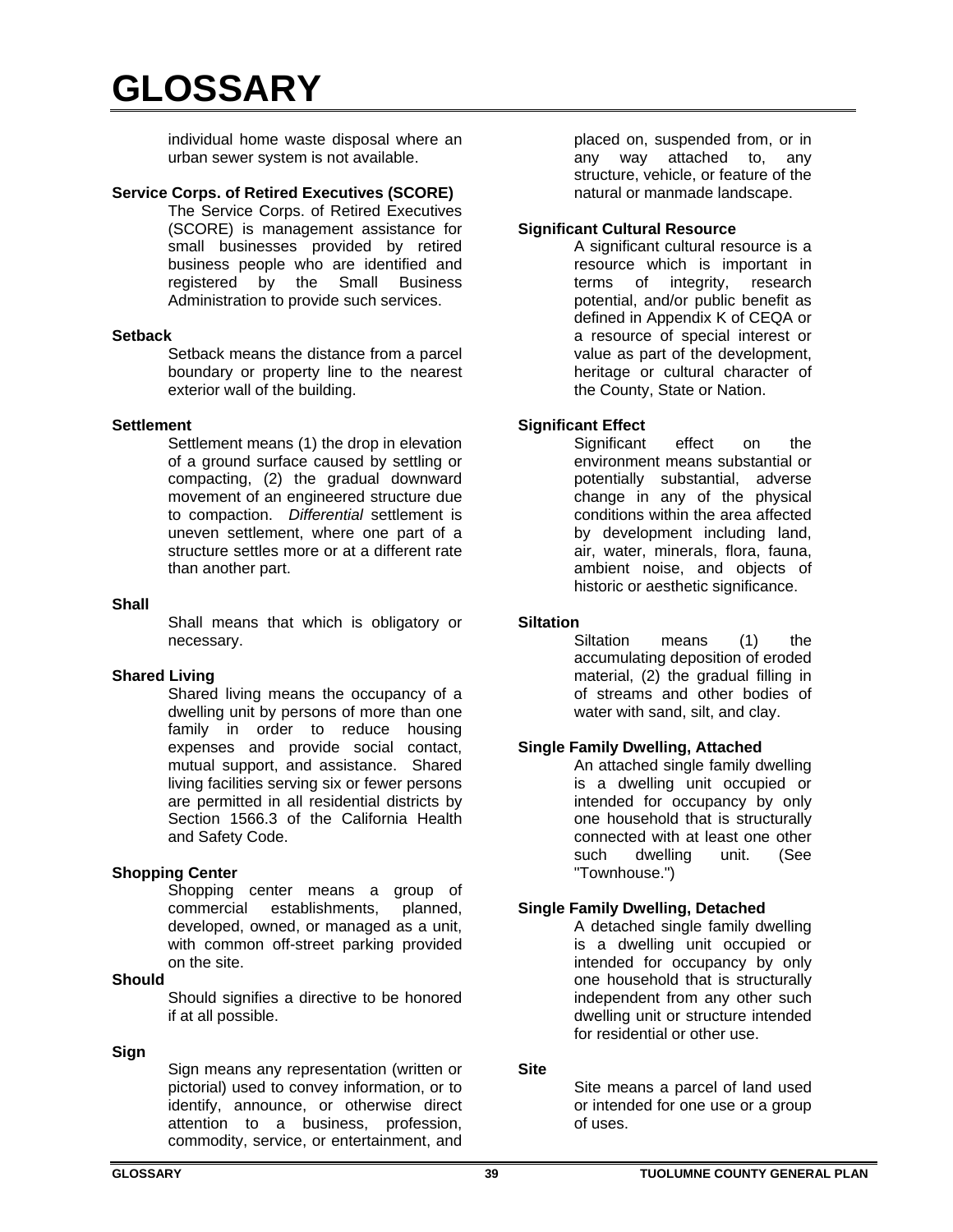### **Site Class**

Commercial timber species are graded by two different site class curves, the Dunning scale, developed in 1942, and the Arvanitis scale, developed in 1964. The Dunning scale is based upon the average height the dominant trees reach at 300 years of age measured in 25-foot class intervals. The Arvanitis scale is based on the average height the dominant trees reach at 100 years of age measured in 20-foot class intervals.

# **Skilled Nursing Facility**

Skilled nursing facility means any establishment which provides nonhospital skilled nursing care administered by licensed registered or vocational nurses.

## **Slope**

Slope is the land gradient described as the vertical rise divided by the horizontal run, and expressed in percent.

## **Soil**

Soil is the unconsolidated material on the immediate surface of the earth created by natural forces that serves as natural medium for growing land plants.

# **Solar Access**

Solar access means the provision of direct sunlight to an area specified for solar energy collection when the sun's azimuth is within 45 degrees of true south.

# **Solar System, Active**

An active solar system is a system using a mechanical device, such as a pump or a fan, and energy in addition to solar energy to transport a conductive medium (air or water) between a solar collector and the interior of a building for the purpose of heating or cooling.

# **Solar System, Passive**

A Passive Solar System is a system that uses direct heat transfer from thermal mass instead of mechanical power to distribute collected heat. Passive systems rely on building design and materials to collect and store heat and to create natural ventilation for cooling.

# **Solid Waste**

Solid waste is any unwanted or discarded material that is not a liquid or gas.

Includes organic wastes, paper products, metals, glass, plastics, cloth, brick, rock, soil, leather, rubber, yard wastes, and wood, but does not include sewage and hazardous materials.

# **Specific Plan**

Specific plan means a Stateauthorized legal tool adopted by cities and counties for detailed design and implementation of a defined portion of the area covered by a general plan. A specific plan may include all detailed regulations, conditions, programs and/or proposed legislation that may be necessary or convenient for the systematic implementation of any general plan element(s).

# **Speed, Average**

Average speed means the sum of the speeds of the cars observed divided by the number of cars observed.

# **Sphere of Influence (SOI)**

Sphere of Influence means the<br>probable ultimate physical probable ultimate physical boundaries and service area of a local agency (city or district) as determined by the Tuolumne County Local Agency Formation Commission (LAFCO).

# **Standard**

Standard is a specific, quantified guideline defining the relationship between two or more variables. Standards are often translated into regulatory controls. An example standard is the density limitations of one (1) dwelling unit per two (2) acres for the Estate Residential land use designation.

#### **Standardized Emergency Management System (SEMS)**

Standardized Emergency Management System (SEMS) is a set of regulations, codified as Sections 2400 through 2450 of Title 19 of the California Code of Regulations, which provide for standardized response to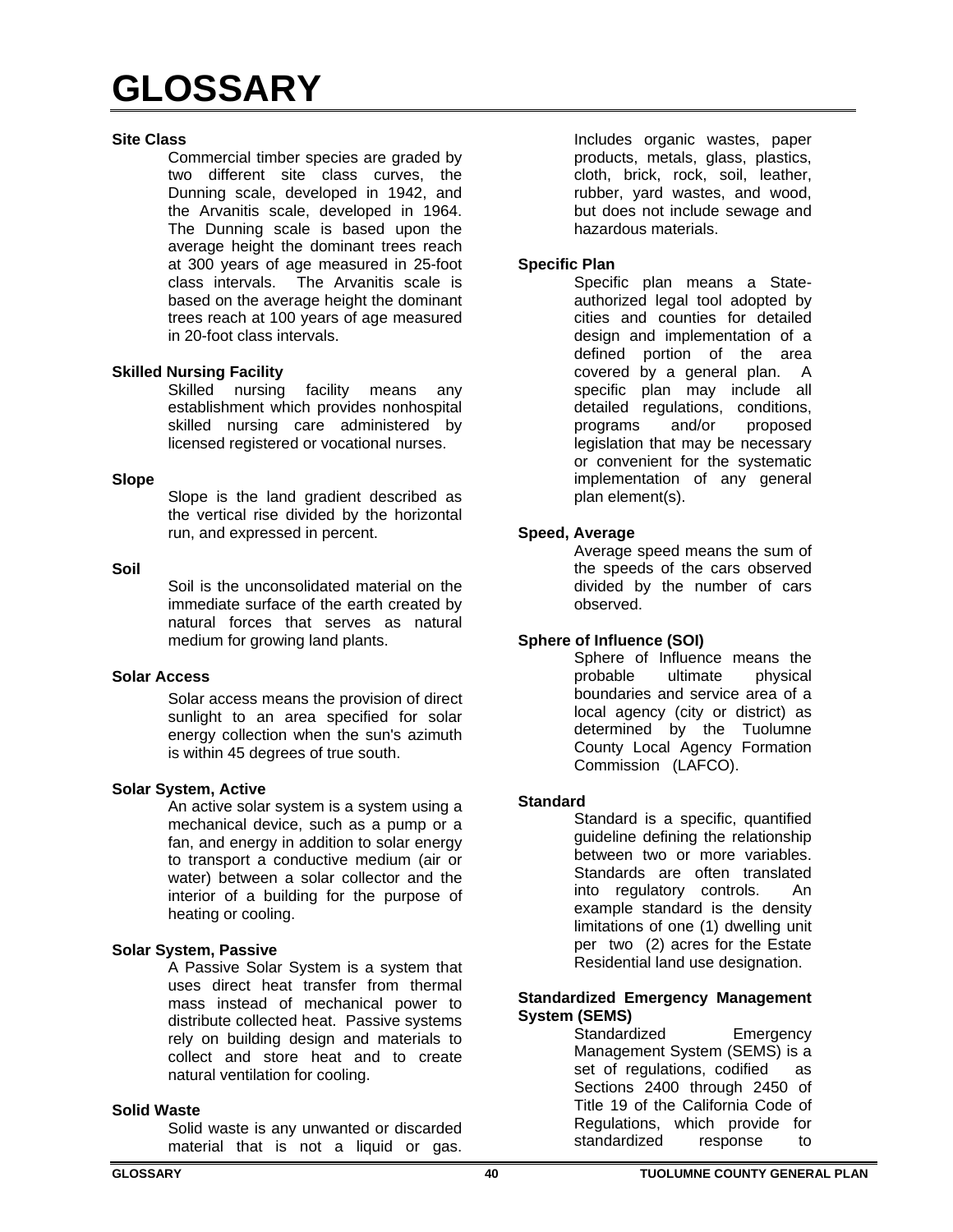emergencies involving multiple jurisdictions or multiple agencies. SEMS is intended to be flexible and adaptable to the needs of all emergency responders in California.

## **State Responsibility Area (SRA)**

State Responsibility Area means an area of the State in which the financial<br>responsibility for preventing and responsibility for preventing and suppressing fires has been determined by the State Board of Forestry to be primarily the responsibility of the State.

## **Stationary Noise Source**

A stationary noise source is any fixed or mobile source not preempted from local control by federal or state regulations. Examples of such sources include agricultural, industrial and commercial facilities, and vehicle movements on private property.

## **Storm Runoff**

Storm runoff means the surplus surface water generated by rainfall that does not seep into the earth but flows overland to flowing or stagnant bodies of water.

#### **Strategic Fire and Resource Protection Planning**

Strategic Fire and Resource Protection Planning is a broader and more comprehensive approach to fire protection planning than traditionally practiced, the fundamental aim of which is resource protection, whether those be natural resources or private property improvements. The process addresses the total fire environment and describes ways to assure that the planning results in cost-effective fire defense systems.

#### **Structure**

Structure means that which is built or constructed on edifice or building of any kind, or any piece of work artificially built up or composed of parks joined together in some definite manner.

#### **Structural Fire**

Structural fire is fire which relies on buildings or structures, or their contents, for fuel.

#### **Subdivision**

Subdivision means the division of a tract

of land into defined lots, either improved or unimproved, which can be separately conveyed by sale or lease, and which can be altered or developed. "Subdivision" includes a condominium project as defined in Section 1350 of the California Civil Code.

# **Subdivision Map Act**

The Subdivision Map Act is Division 2 (Sections 66410 *et seq*) of the California Government Code. This act vests in local legislative bodies the regulation and control of the design and improvement of subdivisions, including the requirement for tentative and final maps. (See "Subdivision.")

## **Subregional**

Subregional means pertaining to a portion of a region.

## **Subsidence**

Subsidence means the gradual settling or sinking of an area with little or no horizontal motion. (See "Settlement.")

#### **Subsidize**

Subsidize means to assist by payment of a sum of money or by the granting of terms or favors that reduce the need for monetary expenditures. Housing subsides may take the forms of mortgage interest deductions or tax credits from federal and/or state income taxes, sale or lease at less than market value of land to be used for the construction of housing, payments to supplement a minimum affordable rent, and the like.

#### **Substantial**

Substantial means considerable in importance, value, degree, or amount.

#### **Surface Water**

Surface water means water on the earth's surface, as distinguished from subterranean water, typically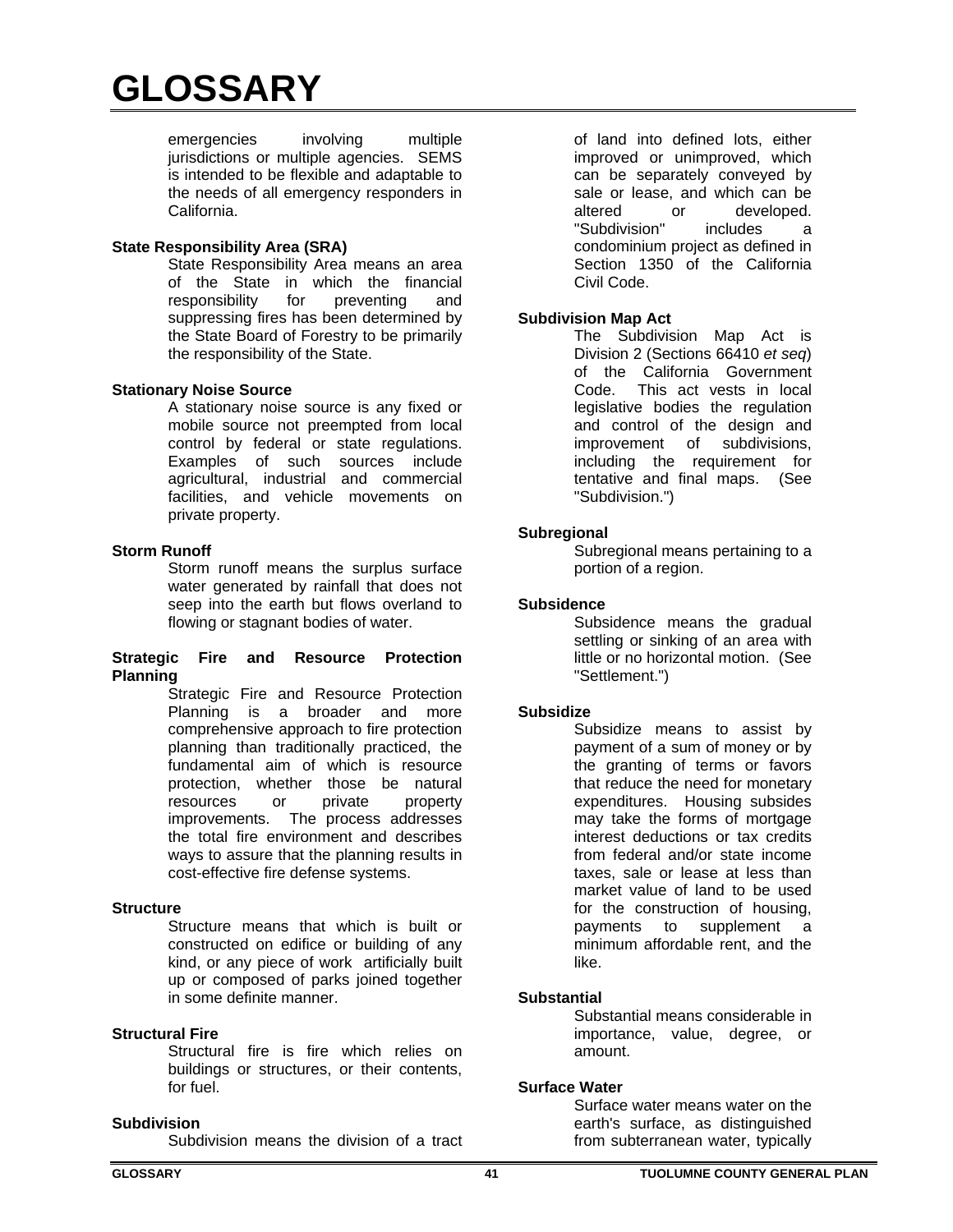found flowing in natural or man-made water courses such as rivers, streams, or canals, or contained in lakes or storage reservoirs.

## **Tax Increment**

Tax increment means additional tax revenues that result from increases in property values within a redevelopment area. State law permits the tax increment to be earmarked for redevelopment purposes but requires at least 20 percent to be used to increase and improve the community's supply of very low-and lowincome housing.

# **Thermal Mass**

Thermal mass means large quantities of heavy or dense material with a high heat capacity, used in solar buildings to absorb heat, which is then stored and re-radiated as needed for heating and cooling.

## **Timberland**

Timberland means a commercially viable land producing fiber or forest products or capable of producing a crop of trees with an aggregate growth potential in excess of 20 cubic feet per acre per year.

# **Timberland Production Zone (TPZ)**

Timberland Production Zone is a classification that identifies nonfederal timber producing lands for special County tax assessments, as required by the State Forest Taxation Reform Act of 1976. This Act was amended and replaced by the Timberland Productivity Act of 1982.

# **Timberland Use**

Timberland use means commercial use of the land to produce fiber or forest products upon the land and may include the packaging or processing of products originating on the land as well as compatible uses that are capable of coexisting with the current or future timberland use without interfering with timber production.

# **Topography**

Topography means the configuration of a surface, including its relief and the position of natural and man-made features.

**Tuolumne County Register of Cultural Resources** 

The Tuolumne County Register of Cultural Resources is the list of properties within the County which have been determined, by the Board of Supervisors, after formal review by the Tuolumne County Historic Preservation Review Commission, to be worthy of preservation and eligible to participate in cultural resources incentive programs.

## **Tourism**

Tourism is the business of providing services for persons traveling for pleasure.

# **Trafficking**

Trafficking is the unlawful and knowing possession, selling, buying or transport or offer to sell, buy or transport any human remains or cultural resources which have been acquired in violation of state law or the County ordinance.

### **Traffic Model**

A traffic model is a mathematical representation of traffic movement within an area or region based on observed relationships between the kind and intensity of development in specific areas. Many traffic models operate on the theory that trips are produced by persons living in residential areas and are attracted by various non-residential land uses. (See "Trip.")

#### **Transient-noncommunity Water System**

A Transient-noncommunity Water System is a public water system that is not a community water system or a nontransientnoncommunity water system. An example is a motel served by a well that provides water supply to a population that changes essentially every day. (Section 64401.85 of the California Code of Regulations)

# **Transient Occupancy Tax (TOT)**

TOT is a tax levied on the occupancy of a room or rooms in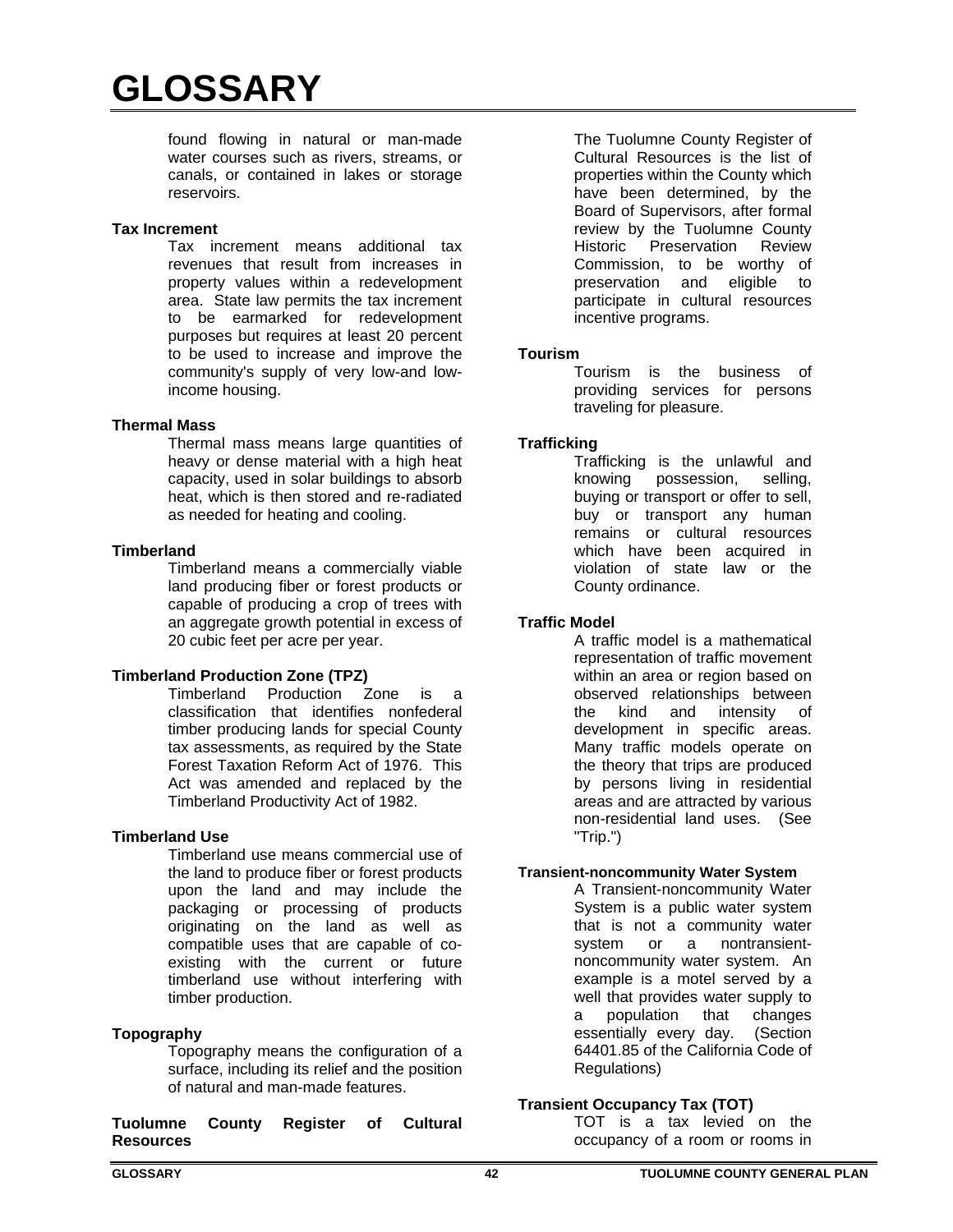a hotel, inn, tourist home or house, or other lodging for a period up to 30 days; also known as a room occupancy tax, hotel/motel tax or bed tax.

## **Transit**

Transit means the conveyance of persons or goods from one place to another by means of a local, public transportation system.

## **Transit-dependent**

Transit-dependent refers to persons unable to operate automobiles or other motorized vehicles, or those who do not own motorized vehicles. Transitdependent citizens must rely on transit, para-transit, or owners of private vehicles<br>for transportation. Transit-dependent for transportation. citizens include the young, the handicapped, the elderly, the poor, and those with prior violations in motor vehicle laws.

## **Transit, Public**

Public transit means a system of regularlyscheduled buses and/or trains available to the public on a fee-per-ride basis. Also called "Mass Transit."

# **Transition Zone**

Transition zone means controlled airspace extending upward from 700 or more feet above the ground wherein procedures for aircraft approach have been designated. The transition zone lies closer to an airport than the outer approach zone and outside of the inner approach zone. (See "Approach Zone" and "Outer Approach Zone.")

# **Transitional Housing**

Transitional housing means shelter provided to the homeless for an extended period, often as long as 18 months, and generally integrated with other social services and counseling programs to assist in the transition to self-sufficiency through the acquisition of a stable income and permanent housing.

# **Transportation Demand Management (TDM)**

TDM is a strategy for reducing demand on the road system by reducing the number of vehicles using the roadways and/or increasing the number of persons per

vehicle. TDM attempts to reduce the number of persons who drive alone on the roadway during the commute period and to increase the number in carpools, vanpools, buses and trains, walking, and biking. TDM can be an element of TSM (see below).

# **Transportation Noise Source**

Transportation noise source refers to traffic on public roadways, railroad line operations and aircraft in flight. Control of noise from these sources is preempted by federal or state regulations. However, the effects of noise from transportation sources may be controlled by regulating the location and design of adjacent land uses.

#### **Transportation Systems Management (TSM)**

 TSM is a comprehensive strategy adopted by a city or county to address the problems caused by additional development, increasing trips, and a shortfall in transportation capacity. Transportation Systems Management focuses on more efficiently utilizing existing highway and transit systems rather than expanding them. TSM measures are characterized by their low cost and quick implementation time frames, such as computerized traffic signals and one-way streets.

#### **Tree**

A tree is a living, large woody plant of any age which originally has at least one central trunk and, at maturity, will exceed a height of 14 feet.

# **Trees, Heritage**

Heritage trees are individual trees of outstanding scenic, historic or biological value and/or a tree unique in terms of age and/or size when compared to other trees of the same species.

#### **Trees, Street**

Street trees are trees strategically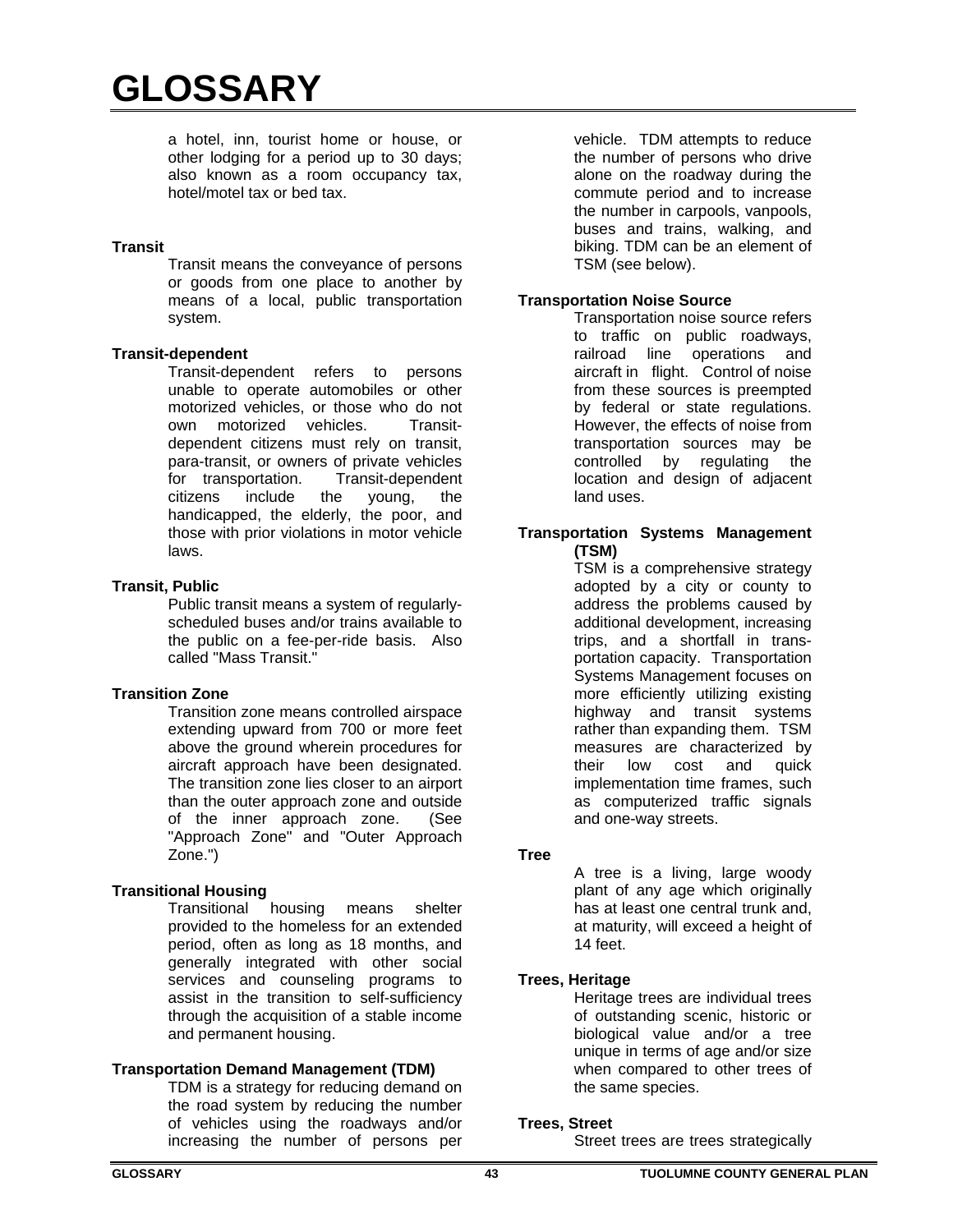planted--usually in parkway strips, medians, or along streets--to enhance the visual quality of a street.

# **Trip**

A trip is a one-way journey that proceeds from an origin to a destination via a single mode of transportation; the smallest unit of movement considered in transportation studies. Each trip has one "production end," (or origin--often from home, but not always), and one "attraction end," (destination). (See "Traffic Model.")

# **Trip Generation**

Trip generation means the dynamics that account for people making trips in automobiles or by means of public transportation. Trip generation is the basis for estimating the level of use for a transportation system and the impact of additional development or transportation facilities on an existing, local transportation system. Trip generations of households are correlated with destinations that attract household members for specific purposes.

# **Truck Route**

A truck route is a path of circulation required for all vehicles exceeding set weight or axle limits, a truck route follows major arterials through commercial or industrial areas and avoids sensitive areas.

#### **Tuolumne County Biological Resources Conservation Handbook**

The Tuolumne County Biological Resources Conservation Handbook is the guidebook for managing the County's biological resources in compliance with the General Plan. The handbook establishes criteria for evaluating impacts on biological resources and monitoring standards for assessing the success of established mitigation methods.

## **Tuolumne County Biological Resources Conservation Program**

The Tuolumne County Biological Resources Conservation Program is Tuolumne County's broad program for managing the County's biological resources.

The Tuolumne County Biological Resources Maps are base maps maintained by the Tuolumne County Planning Department, derived from aerial photographs, indicating the vegetation types over private lands in Tuolumne County. In addition, species location information is maintained on these maps.

# **Tuolumne County Emergency Plan**

The Tuolumne County Emergency Plan is a plan developed pursuant to Section 2.40.100 of the Tuolumne County Ordinance Code which provides for the mobilization of all of the resources of Tuolumne County, both public and private, to meet any condition constituting a local emergency, or a state of war emergency; which provides for the organization, powers and duties, services, and<br>staff of the emergency staff of the emergency organization.

## **Tuolumne County Fire Department (TCFD)**

The Tuolumne County Fire Department (TCFD) is the fire protection agency responsible for life and property fire protection in all areas of Tuolumne County not within a fire protection district or under jurisdiction of a federal agency. TCFD is administered by the California Department of Forestry and Fire Protection (CDF) through a contract with Tuolumne County.

# **Tuolumne County Office of Emergency Services (OES)**

The Tuolumne County Office of Emergency Services (OES) is staffed by the Tuolumne County Emergency Services Coordinator and is responsible for the preparation and implementation of plans for the protection of persons and property within Tuolumne County in the event of an emergency; the direction of the emergency organization; and the coordination of the emergency functions of Tuolumne County

# **Tuolumne County Biological Resources Maps**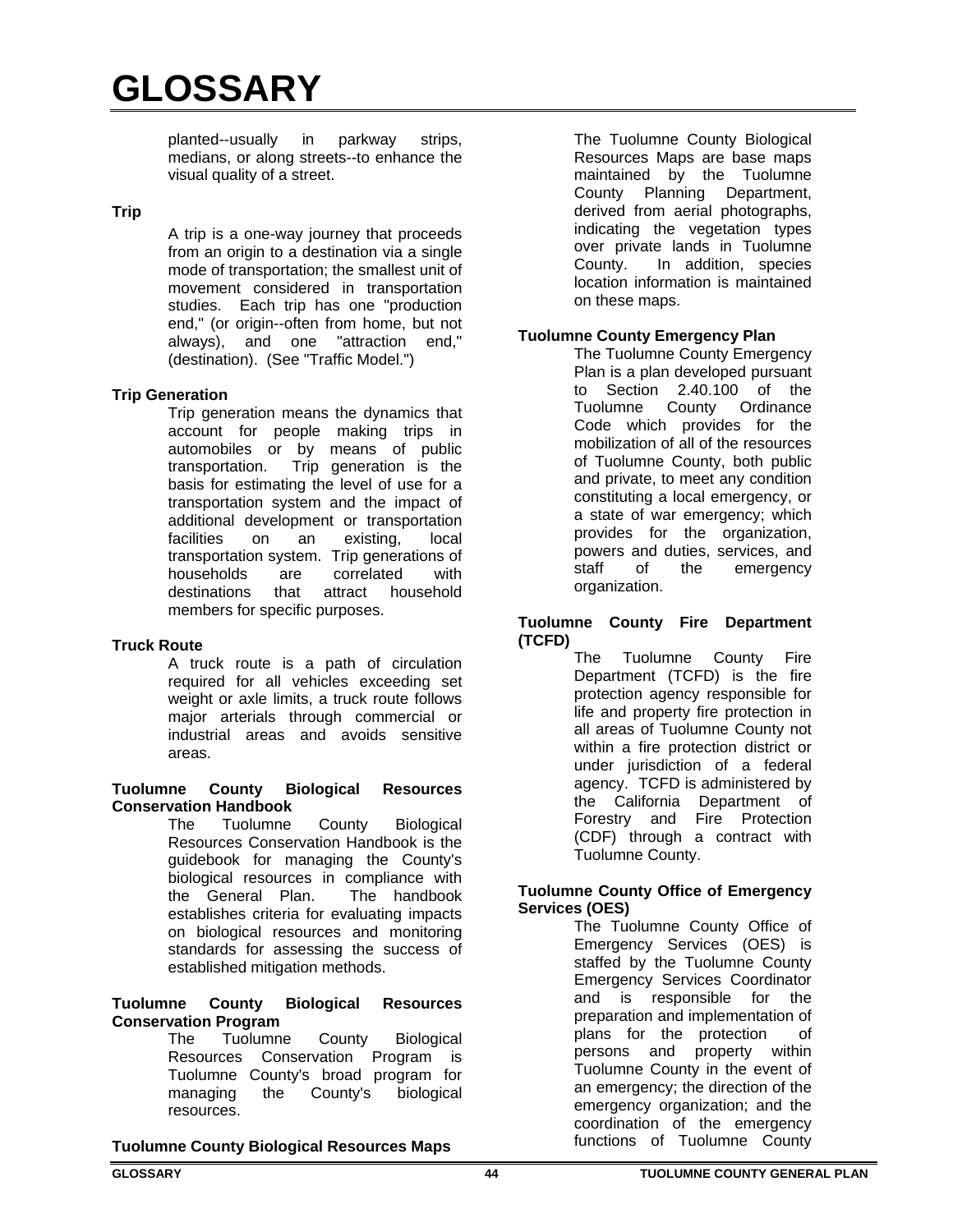with all other public agencies, corporations, organizations, and affected private persons.

## **Tuolumne County Wildlife Project Brochure**

The Tuolumne County Wildlife Project Brochure is a handout available at the Tuolumne County Planning Department which summarizes the Tuolumne County Biological Resources Conservation Program.

# **Underground Resource**

Underground resource means a naturally occurring substance located below the surface level of the earth that is considered valuable to humans, including but not limited to water, minerals, and soil. [Resolution 117-06 adopted September 19, 2006]

# **Undue**

Undue means improper, or more than necessary.

# **Unified School District**

A unified school district is a public school district which provides curriculum for elementary and high school grades.

# **Uniform Building Code (UBC)**

UBC is a national, standard building code which sets forth minimum standards for construction.

# **Uniform Fire Code (UFC)**

The Uniform Fire Code (UFC) is a national, standard fire code which sets forth minimum standards for fire protection appliances and construction practices.

# **Uniform Housing Code (UHC)**

UHC is the State housing regulations governing the condition of habitable structures with regard to health and safety standards, and which provide for the conservation and rehabilitation of housing in accordance with the Uniform Building Code (UBC).

## **Urban**

Urban means areas that are characterized by residential densities exceeding 1 dwelling unit per two acres and commercial development except on land designated on the General Plan land use diagrams as Special Commercial (SC).

## **Urban Services**

Urban services are utilities (such as water and sewer) and public services (such as police, fire, schools, parks, and recreation) provided to an urbanized or urbanizing area.

# **Urban Sprawl**

Urban sprawl means haphazard growth or outward extension of a city resulting from uncontrolled or poorly managed development.

## **Use**

Use means the purpose for which a parcel or structure is or may be leased, occupied, maintained, arranged, designed, intended, constructed, erected, moved, altered, and/or enlarged in accordance with the County's zoning ordinance and General Plan land use designations.

# **Use, Non-conforming**

(See "Non-conforming Use.")

# **Use Permit, Conditional**

Conditional Use Permit means the discretionary and conditional review of an activity or function or operation on a site or in a building or facility.

# **Utility Corridors**

Utility corridors means rights-ofway or easements for utility lines on either publicly or privately owned property. (See "Right-ofway" or "Easement.")

# **Vacant**

Vacant refers to lands or buildings which are not actively used for any purpose.

# **Variance**

Variance means a departure from any provision of the zoning requirements fora specific parcel, except use, without changing the zoning ordinance or the underlying zoning of the parcel. A variance is granted only upon demonstration of hardship based on the peculiarity of the property in relation to other properties in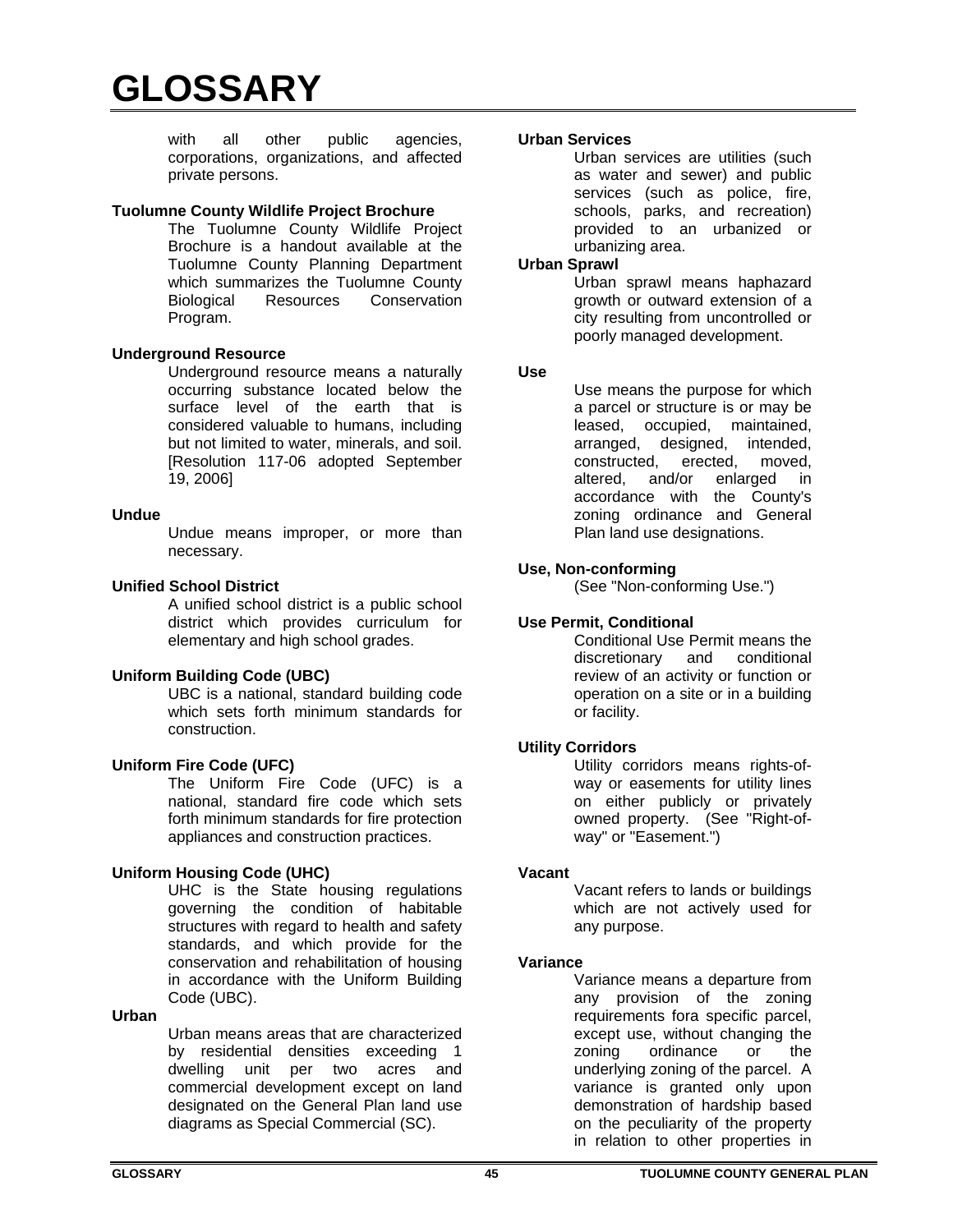the same zone district.

## **Vehicle-Miles Traveled (VMT)**

VMT is a key measure of overall street and highway use. Reducing VMT is often a major objective in efforts to reduce vehicular congestion and achieve regional air quality goals.

## **Vernal Pools**

Vernal pools are basins that form in soils over an impervious rock or clay layer that collect surface runoff from winter storms and gradually dry out by evaporation as the weather becomes warmer in the spring. Vernal pools support diverse and unique plant and wildlife species specifically adapted to these conditions. This habitat supports a number of threatened and endangered species.

## **Very Low-income Household**

A very low-income household is a household with an annual income usually no greater than 50 percent of the area median family income adjusted by household size, as determined by survey of incomes conducted by a city or a county, or in the absence of such a survey, based on the last available eligibility limits established by the U.S. Department of Housing and Urban Development (HUD) for the Section 8 housing program.

# **Viewshed**

Viewshed means the area within view from a defined observation point.

# **Visual Quality**

See Scenic quality

# **Warehousing**

Warehousing is a use engaged in storage, wholesale, and distribution of manufactured products, supplies, and equipment.

#### **Watercourse**

Watercourse means a natural or once natural flowing (perennially or intermittently) water including rivers, streams, and creeks. Includes natural waterways that have been channelized, but does not include manmade channels, ditches, and underground drainage and sewage systems.

#### **Water Resource**

A water resource includes rivers, lakes, ponds, reservoirs, springs, seeps, marshes, wet meadows, vernal pools and perennial, intermittent or ephemeral drainages and groundwater aquifers.

## **Watershed**

A watershed is defined to be a<br>region or area bounded region or area bounded peripherally by physical features separating the drainage of a watercourse or body of water from other water course drainages. Watershed means the total area above a given point on a watercourse that contributes water to its flow; the entire region drained by a waterway or watercourse which drains into a lake, or reservoir. For example, the Tuolumne River watershed is all area and streams contributing flows to the Tuolumne River and the Curtis Creek watershed is all area and streams contributing flow to Curtis Creek.

# **Waterway**

A Waterway is a natural or once natural channel in which water flows perennially or intermittently, including rivers, streams, and creeks. Includes natural waterways that have been channelized, but does not include manmade channels, ditches, and underground drainage and sewage systems.

# **Wetlands**

Wetlands are transitional areas between terrestrial and aquatic systems where the water table is usually at or near the surface, or the land is covered by shallow water, Under a unified methodology used by all federal agencies, wetlands are defined as "those areas meeting certain criteria for hydrology, vegetation and soils" as defined in US Code 33 USC 1344, Part 328; the "Corps of Engineers Wetland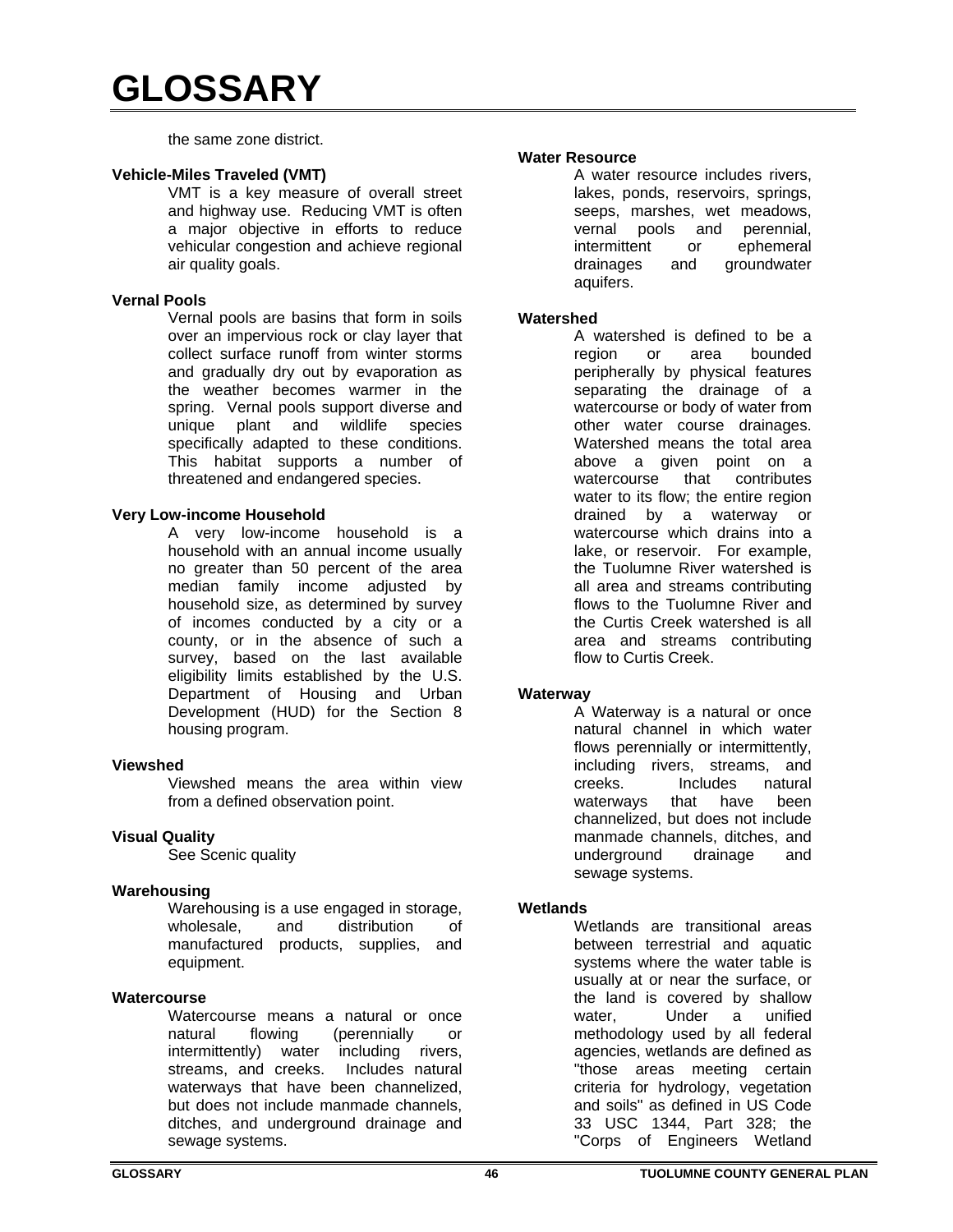Delineation Manual", Dept. of Army, Technical Report Y-87-1, January, 1987; Section 5902 of the California Public Resources Code; or Section 5812 of the Public Resources Code.

# **Wetland Mitigation Bank**

Wetland mitigation bank means a program designed to mitigate impacts to wetlands by identifying wetland areas that would be restored or enhanced and preserved as "banks" for which "credits" would be available to compensate for loss of wetlands associated with planned development activities. Wetlands "banks" provide for consolidated and efficient management of wetlands areas to mitigate the loss of numerous incremental wetland losses in areas where avoidance or preservation is infeasible.

# **Wildland**

Wildland means an undeveloped area characterized primarily by natural topography and vegetation.

# **Wildland Fire**

Wildland fire is fire which consumes natural vegetation for fuel and is carried by natural vegetation.

# **Wildlife Habitat Relationships(WHR) System**

WHR is a classification system that describes major biological communities of California in terms of the dominant vegetation types and associated wildlife (see *A Guide to Wildlife Habitats of California*, published by the California Department of Forestry and Fire Protection, 1988).

# **Wildlife Management Plan**

The Wildlife Management Plan is a plan, prepared by a parcel owner in consultation with the California Department of Fish and Game, detailing the activities and methods that will be used to enhance the value of a biological resource.

# **Williamson Act/Land Conservation Contracts**

Williamson Act Contracts are agreements between the County and the owners of agricultural lands pursuant to Sections 51200-51295 of the Government Code. Upon signing the contract, the development rights of the landowners are restricted for a period of ten years in

exchange for preferential tax assessments. These contracts are also known as Land Conservation Contracts.

# **Zoning**

Zoning means the primary tool for implementing the General Plan. All privately owned property in a jurisdiction is classified as belonging in one of a number of Zoning Districts within which allowable uses and development standards are defined and prescribed. The zoning ordinance consists of a text defining the requirements for each district and map(s) which delineate the districts.

# **Zone, Combining**

A Combining Zone is a special purpose zone which is superimposed over the regular zoning map. Combining zones are used for a variety of purposes, such as airport compatibility, historic designation, or design review. Also called "overlay zone."

# **Zone, Traffic**

Traffic zone means in a mathematical traffic model the area to be studied is divided into zones, with each zone treated as producing and attracting trips. The production of trips by a zone is based on the number of trips to or from work or shopping, or other trips produced per dwelling unit.

# **Zoning District**

Zoning District is a designated section of the county for which prescribed land use requirements and building and development standards are uniform.

# **Zoning Map**

A Zoning Map refers to Government Code '65851 which permits a legislative body to divide a county, or portions thereof, into zones of the number, shape, and area it deems best suited to carry out the purposes of the zoning